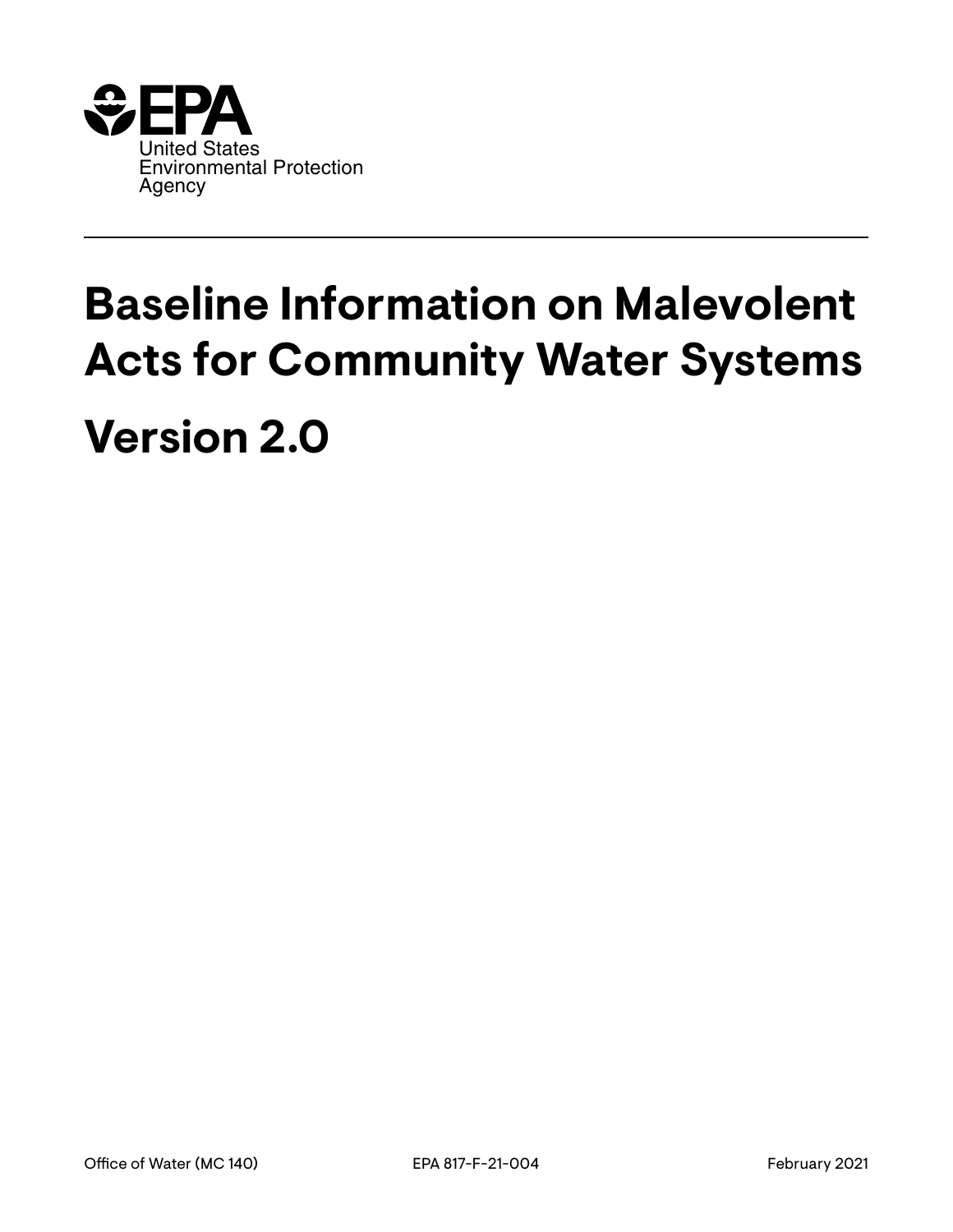# <span id="page-1-0"></span>**Changes in Version 2.0 of Baseline Information on Malevolent Acts for Community Water Systems**

version of this document, no differentiation was made between water and wastewater systems. Version 2.0 of the *Baseline Information on Malevolent Acts for Community Water Systems* document contains only two signifcant changes from the original version of this document, which EPA published in August 2019. In Version 2.0, the default annual threat likelihood values for "Cyber-Attack on Business Enterprise Systems" and "Cyber-Attack on Process Control Systems" have both been changed to 1.0. In the original August 2019 version of the document, the default annual threat likelihood values for "Cyber-Attack on Business Enterprise Systems" and "Cyber-Attack Process Control Systems" were 0.3 and 0.1, respectively. The updated values are shown in Table 10 of this document. In both the original and the current

EPA has chosen to increase these default threat likelihood values based on the increasing prevalence of reported cyber-attacks on critical infrastructure facilities, including water and wastewater systems. These attacks have targeted water and wastewater systems of all sizes and in all geographic locations, including both business enterprise and process control systems. Suspected perpetrators of cyber-attacks include criminal enterprises, malicious insiders, and sophisticated advanced persistent threat actors supported by nation-states. Due to increases in the use of Internet-connected devices, greater remote access practices, widespread third-party software and management solutions, and the growing sophistication of threat actors, cyber-attacks are expected to continue to increase in the future.

The revised cyber-attack threat likelihood values also refect input from water sector stakeholders and are in accordance with the updated ANSI/AWWA J100 Standard *Risk and Resilience Management of Water and Wastewater Systems*. Consistent with the J100 Standard, EPA recommends that every water and wastewater system should expect to be targeted by cyber-attacks. Consequently, all water and wastewater systems should adopt cybersecurity best practices that are designed to reduce vulnerabilities and manage consequences.

# **Disclaimer**

The Water Security Division of the Office of Ground Water and Drinking Water has reviewed and approved this document for publication. This document does not impose legally binding requirements on any party. The information in this document is intended solely to recommend or suggest and does not imply any requirements. Neither the United States Government nor any of its employees, contractors or their employees make any warranty, expressed or implied, or assume any legal liability or responsibility for any third party's use of any information, product, or process discussed in this document, or represent that its use by such party would not infringe on privately owned rights. Mention of trade names or commercial products does not constitute endorsement or recommendation for use.

Questions concerning this document should be addressed to [WQ\\_SRS@epa.gov](http://WQ_SRS@epa.gov) or the following contact:

Dan Schmelling U.S. EPA Water Security Division 1200 Pennsylvania Ave, NW Mail Code 4608T Washington, DC 20460 (202) 557-0683 [Schmelling.Dan@epa.gov](mailto:Schmelling.Dan%40epa.gov?subject=) i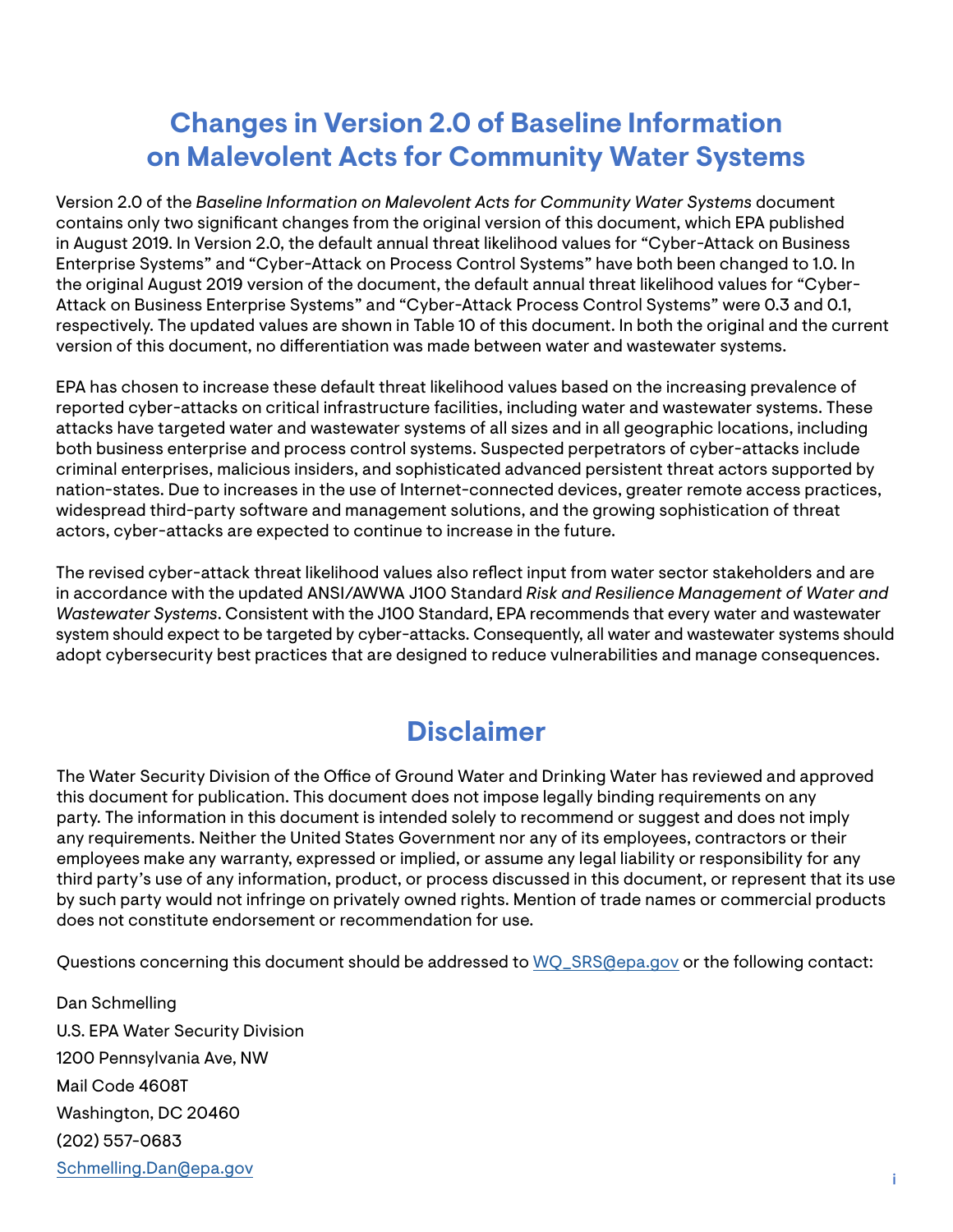# **Table of Contents**

| 4.2.1 Factors for Estimating Threat Likelihood That Apply to Multiple Threat Categories 8        |  |
|--------------------------------------------------------------------------------------------------|--|
| 4.2.2 Factors for Estimating Threat Likelihood Values that Apply to Specific Threat Categories10 |  |
|                                                                                                  |  |
|                                                                                                  |  |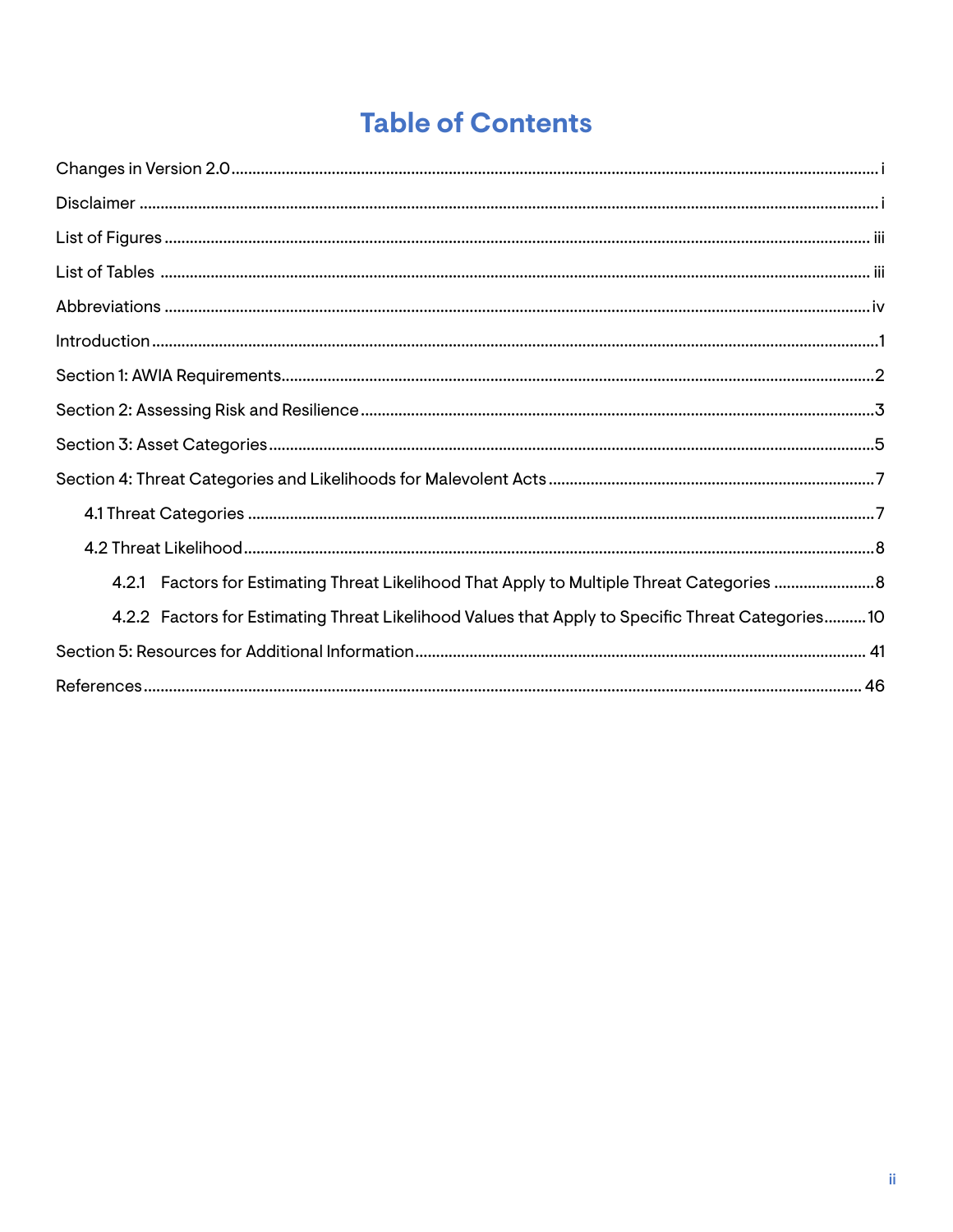# **List of Figures**

<span id="page-3-0"></span>

|--|--|--|

# **List of Tables**

| Table 10: Threat Category: Cyber Attack - Business Enterprise Systems and Process Control Systems 23 |  |
|------------------------------------------------------------------------------------------------------|--|
|                                                                                                      |  |
|                                                                                                      |  |
|                                                                                                      |  |
|                                                                                                      |  |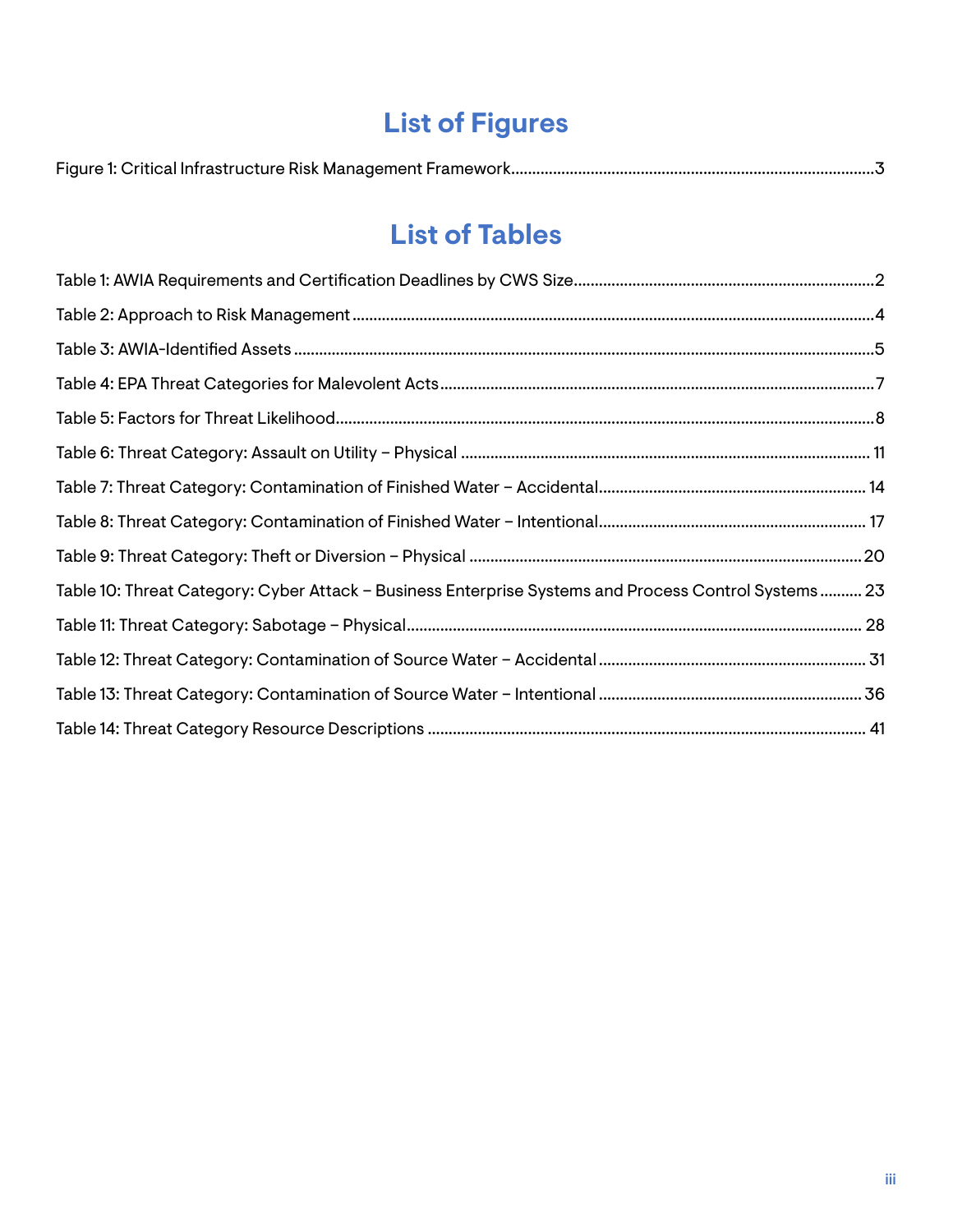# **Abbreviations**

<span id="page-4-0"></span>

| <b>AWIA</b>      | America's Water Infrastructure Act of 2018                 |
|------------------|------------------------------------------------------------|
| <b>AWWA</b>      | <b>American Water Works Association</b>                    |
| <b>CWS</b>       | <b>Community Water System</b>                              |
| <b>DHS</b>       | U.S. Department of Homeland Security                       |
| <b>EPA</b>       | U.S. Environmental Protection Agency                       |
| <b>EPCRA</b>     | Emergency Planning and Community Right-to-Know Act         |
| <b>ERP</b>       | <b>Emergency Response Plan</b>                             |
| FBI              | Federal Bureau of Investigation                            |
| IT               | Information Technology                                     |
| <b>LEPC</b>      | Local Emergency Planning Committee                         |
| <b>NIPP</b>      | National Infrastructure Protection Plan                    |
| <b>NIST</b>      | National Institute of Standards and Technology             |
| <b>RAMCAP</b>    | Risk Analysis and Management for Critical Asset Protection |
| <b>SDWA</b>      | Safe Drinking Water Act                                    |
| <b>SERC</b>      | <b>State Emergency Response Commission</b>                 |
| <b>SLTT</b>      | State, Local, Tribal, Territorial                          |
| <b>VSAT</b>      | <b>Vulnerability Self-Assessment Tool</b>                  |
| <b>WaterISAC</b> | Water Information Sharing & Analysis Center                |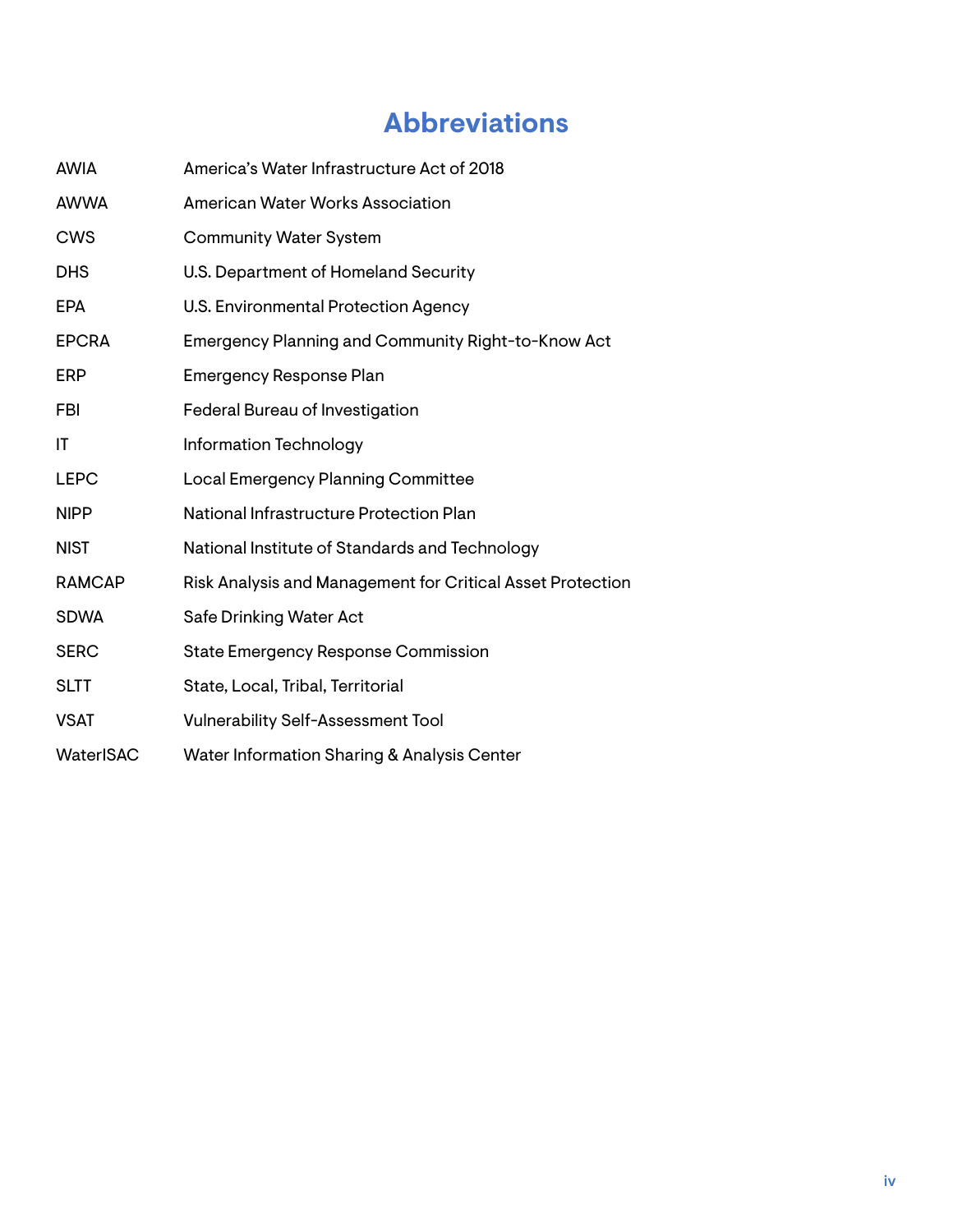# **Introduction**

<span id="page-5-0"></span>Dependable and safe water infrastructure is essential to human health and the nation's economy. Water systems, like other utilities, can face an array of threats from both natural hazards (e.g., foods, hurricanes) and malevolent acts (e.g., cyber-attacks, contamination). By using this document, systems can identify malevolent acts and take steps to reduce the risk that a specific system will experience if one occurs or potentially deter a threat from occurring.

By assessing threats, systems across the country can identify, prepare for and manage any risks they may have by adopting an "all-hazards" approach that:

- Identifes, deters, detects, and prepares for these threats.
- Reduces vulnerabilities of critical assets.
- Mitigates the potential consequences of incidents that do occur.

Pursuant to the requirements of America's Water Infrastructure Act (AWIA) Section 2013(a), the U.S. Environmental Protection Agency (EPA), in consultation with federal, state, and local government partners, has developed this guidance document to provide baseline information regarding malevolent acts of relevance to Community Water Systems (CWSs).<sup>1</sup>

The information included in this document is not a threat analysis for a specific system and it should not be used as such. The values are intended to serve as a starting point for systems to consider when they are estimating the threat likelihood of malevolent acts as part of a risk and resilience assessment.<sup>2</sup> When conducting site-specifc assessments, systems may determine that lower or higher threat likelihood values are appropriate. The process systems will go through to identify their specifc threats will account for their unique situations, which cannot be refected in the baseline numbers. It is also important to note that threat likelihood is not an assessment of the risk that malevolent acts may have on public health.

While the resources provided in this document are already publicly available, this is the first time EPA, or any other federal agency, has compiled this important information for systems across the country. The document contains the following sections:

- **Section 1: AWIA Requirements** Provides an overview of AWIA requirements pertaining to Risk and Resilience Assessments, Emergency Response Plans (ERPs), and baseline threat information.
- **Section 2: Assessing Risk and Resilience** Describes the basic elements of Risk and Resilience Assessments for CWSs.
- **Section 3: Asset Categories** Defnes physical and cyber elements that CWSs are required to evaluate in conducting Risk and Resilience Assessments under AWIA.
- **Section 4: Threat Categories and Likelihoods for Malevolent Acts** Describes threat categories of relevance to CWSs.
- **Section 5: Resources for Additional Information** Contains a listing of other sources of information on malevolent acts relevant to CWSs.

Water systems exhibit signifcant variability in assets, operations, system design, and other characteristics that infuence the risk presented by diferent malevolent acts. Consequently, some information in this document may not be relevant to certain systems.

<sup>1</sup> A Community Water System (CWS) is a public water system that supplies water to the same population year-round.

<sup>&</sup>lt;sup>2</sup> In accordance with AWIA, natural hazards and dependency/proximity threats are outside the scope of this document but should be included in a risk and resilience assessment.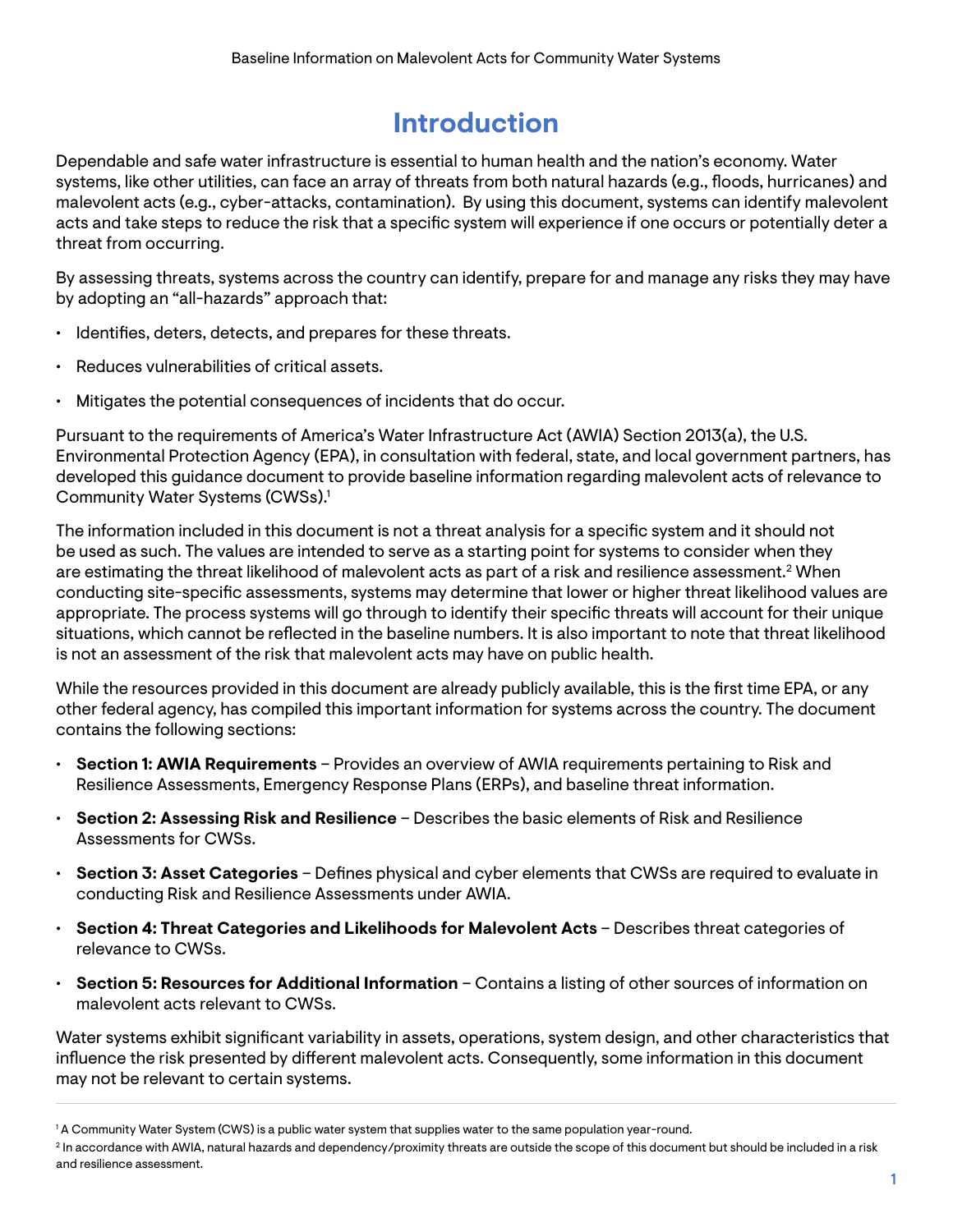# **Section 1: AWIA Requirements**

<span id="page-6-0"></span>Enacted as Public Law No: 115-270 on October 23, 2018, America's Water Infrastructure Act (AWIA) ([https://www.congress.gov/](https://www.congress.gov/bill/115th-congress/senate-bill/3021/text)  [bill/115th-congress/senate-bill/3021/text\)](https://www.congress.gov/bill/115th-congress/senate-bill/3021/text) establishes new risk and resiliency requirements for CWSs. Section 2013 of AWIA amends Section 1433 of the Safe Drinking Water Act (from the 2002 Public Health Security and Bioterrorism Response Act) and requires all CWSs serving more than 3,300 people to conduct Risk and Resilience Assessments that consider the risk to the system from malevolent acts and natural hazards (i.e., an "all-hazards" approach). The law also requires CWSs to update Emergency Response Plans (ERPs). AWIA specifes the components that the Risk and Resilience Assessments and ERPs must address and establishes the deadlines in **Table 1** to certify completion to EPA.

#### **Safeguarding Sensitive Information**

Risk and Resilience Assessments and Emergency Response Plans contain sensitive information that should be protected from inadvertent disclosure. Utilities should establish procedures to control sensitive information as they develop and update these documents.

| <b>Population Served</b> | <b>Risk Assessment</b><br><b>Certification Deadlines</b> | <b>Emergency Response Plan*</b><br><b>Certification Deadlines</b> |
|--------------------------|----------------------------------------------------------|-------------------------------------------------------------------|
| ≥100.000                 | March 31, 2020                                           | September 30, 2020                                                |
| 50,000-99,999            | December 21, 2020                                        | June 30, 2021                                                     |
| 3.301-49.999             | June 30, 2021                                            | December 30, 2021                                                 |

#### **Table 1: AWIA Requirements and Certifcation Deadlines by CWS Size**

\*ERP certifcations are due as soon as possible and no later than 6 months from the date of the risk assessment certifcation to EPA. The ERP dates shown are certifcation dates based on a utility submitting a risk assessment on the fnal due date.

To assist utilities in identifying threats to be considered in Risk and Resilience Assessments, AWIA Section 2013 directs EPA to provide baseline information on malevolent acts that are relevant to CWSs, including acts that may either:

- $\cdot$  Substantially disrupt the ability of the system to provide a safe and reliable supply of drinking water; or
- Otherwise present signifcant public health or economic concerns to the community served by the system.

This document provides baseline threat information related to malevolent acts, as required by AWIA, as

#### **5-Year Review and Revision**

AWIA requires each CWS serving more than 3,300 people to:

- Review its Risk and Resilience Assessment at least every 5 years to determine if it should be revised.
- Submit to EPA a certification that it has reviewed and, if necessary, revised its assessment.
- Revise, as necessary, its ERP at least every 5 years after completing the Risk and Resilience Assessment review.
- Submit to EPA a certification that it has reviewed and, if necessary, revised its ERP within 6 months after certifying the review of its Risk and Resilience Assessment.

well as an overview of how this information may be used in the risk assessment process. Natural hazards are not included in the scope of this document.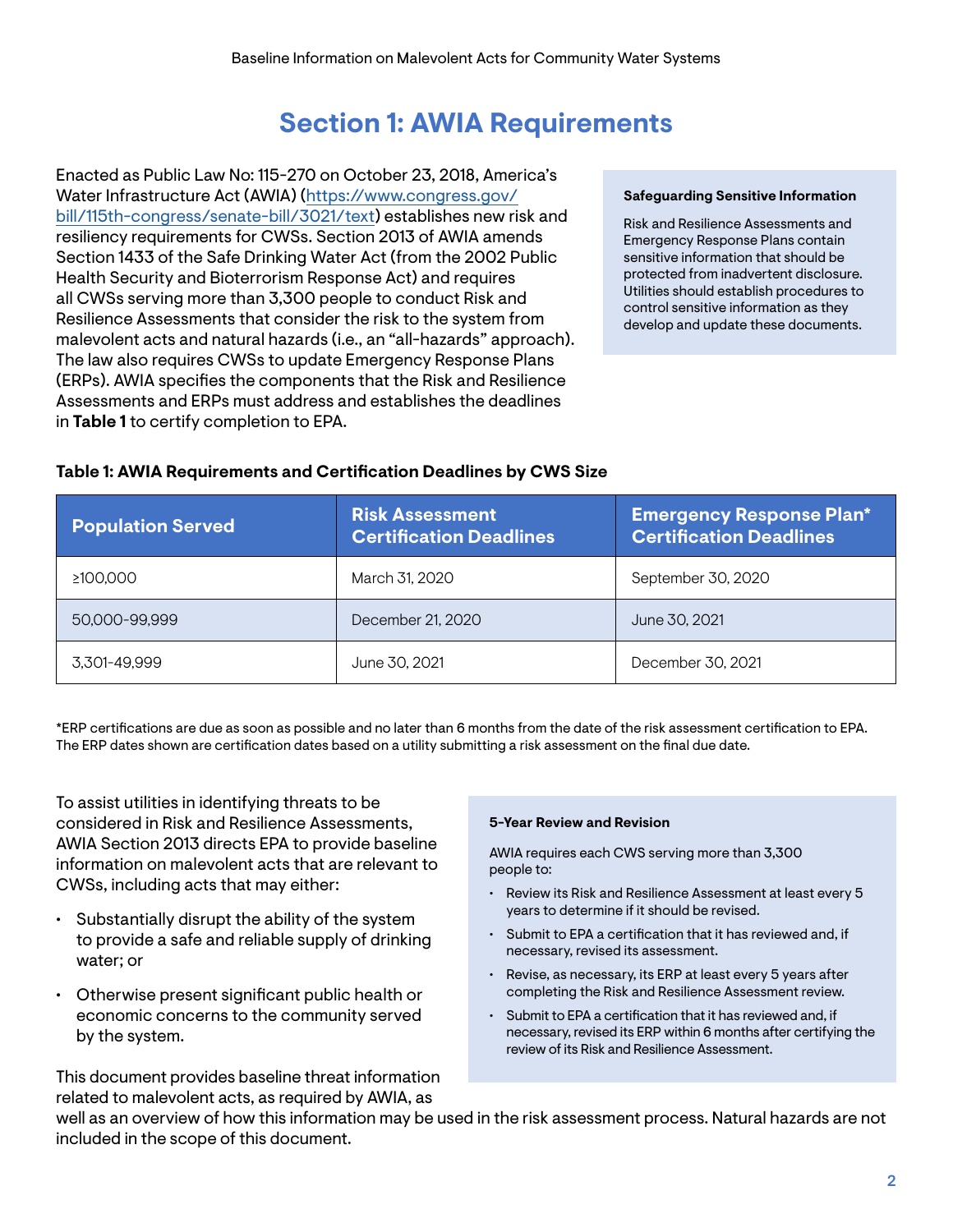# **Section 2: Assessing Risk and Resilience**

<span id="page-7-0"></span>Under the 2013 *National Infrastructure Protection Plan* (NIPP), *Critical Infrastructure Risk Management Framework,*3 critical infrastructure risks can be assessed in terms of the following:

- **Threat** natural or manmade occurrence, individual, entity, or action that has or indicates the potential to harm life, information, operations, the environment, and/or property.
- **Vulnerability** physical feature or operational attribute that renders an entity open to exploitation or susceptible to a given hazard.
- **Consequence** effect of an event, incident, or occurrence.

Risk is the potential for an unwanted outcome resulting from an incident, event, or occurrence, as determined by its likelihood (a function of threats and vulnerabilities) and the associated consequences. Threat likelihood in this document does not refer to public health impacts, but rather the likelihood of a threat happening to a CWS. Risk assessments identify the most signifcant malevolent acts and natural hazards to a CWS's critical assets, systems, and networks. A risk assessment for a CWS accounts for threats to source water (ground and surface), treatment and distribution systems, and business enterprise systems. It also considers risks posed to the surrounding community related to attacks on the CWS. An efective risk assessment serves as a guide to facilitate a prioritized plan for security upgrades, modifcations of operational procedures, and policy changes to mitigate the risks to the CWS's critical assets.

This document is not a risk assessment tool. Instead, it presents an overview of the baseline threat posed by malevolent acts, which can be reviewed prior to and when conducting a Risk and Resilience Assessment. ("Baseline" in this context is an ongoing level, which may be elevated situationally.) CWSs may select any appropriate risk assessment standard, methodology, or tool that assists in meeting the requirements of AWIA Section 2013. Regardless of the use of any standard, methodology or tool, the CWS is responsible for ensuring that its Risk and Resilience Assessment and ERP fully address all applicable AWIA requirements.

As described in the 2013 NIPP, a Risk and Resilience Assessment is one component of an overall Risk Management Framework, as shown in **Figure 1** (from Figure 3 of the 2013 NIPP). The nature and extent of the risk assessment will difer among systems based on a range of factors, including system size, potential population afected, source water, treatment complexity, system infrastructure, and other factors. Regardless of these considerations, the results of the risk assessment should be incorporated into an overall risk management plan, such as the approach shown in **Table 2**. With a risk management plan, systems can use the results of the risk assessment to maximize short- and long-term risk reduction and resilience within available resources.



### **Figure 1: Critical Infrastructure Risk Management Framework**

<sup>3</sup>*National Infrastructure Protection Plan 2013, Partnering for Critical Infrastructure Security and Resilience,* U.S. Department of Homeland Security, [https://www.cisa.gov/sites/default/fles/publications/national-infrastructure-protection-plan-2013-508.pdf](https://www.cisa.gov/sites/default/files/publications/national-infrastructure-protection-plan-2013-508.pdf)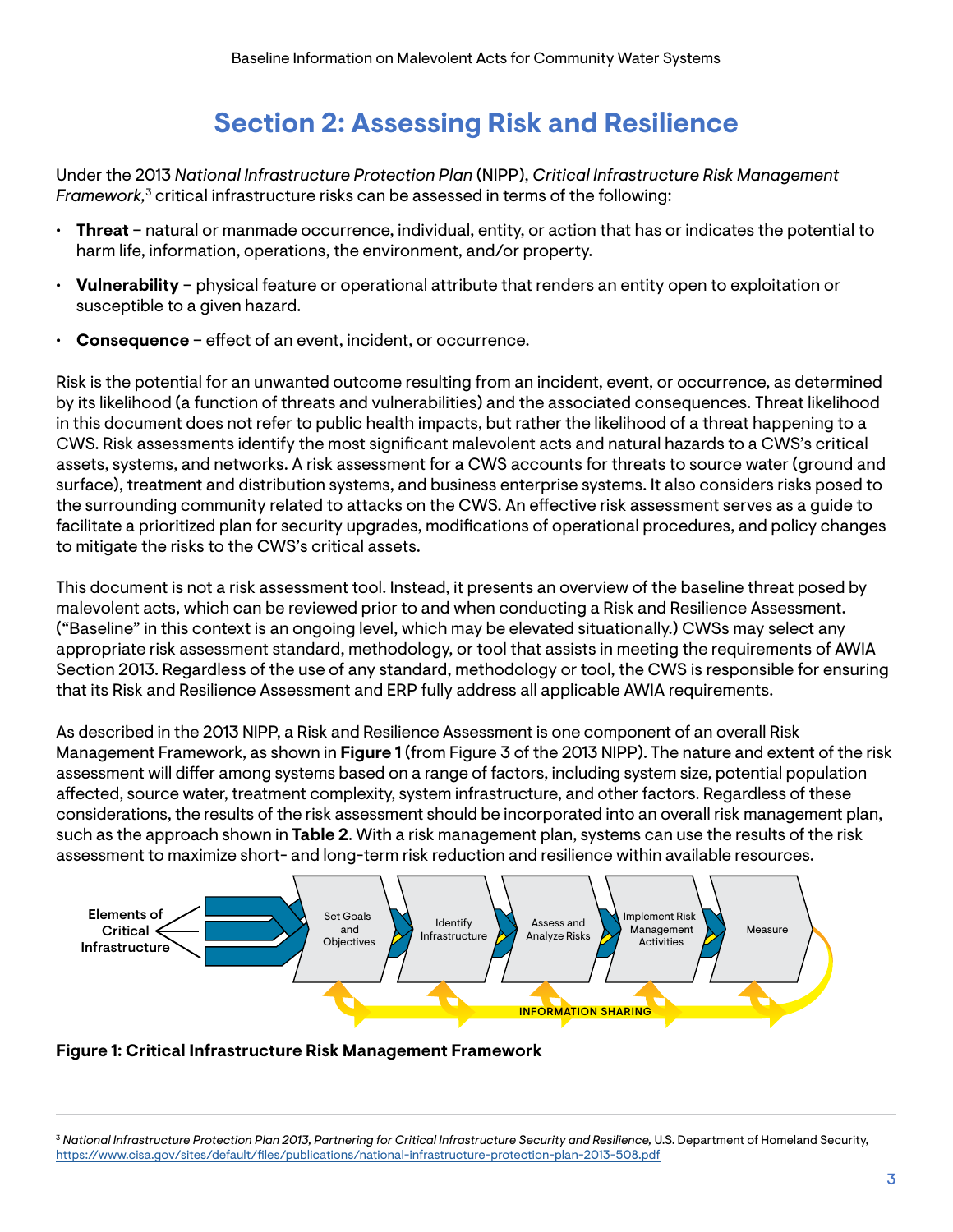# <span id="page-8-0"></span>**Table 2: Approach to Risk Management**

| <b>Step</b>                               | <b>Purpose</b>                                                                                                                                                                                                               |  |
|-------------------------------------------|------------------------------------------------------------------------------------------------------------------------------------------------------------------------------------------------------------------------------|--|
| 1 Set Goals and Objectives                | Define specific outcomes, conditions, end points, or performance targets that<br>collectively describe an effective and desired risk management posture.                                                                     |  |
| 2 Identify Infrastructure                 | Identify assets, systems, and networks that contribute to critical functionality<br>and collect information pertinent to risk management, including analysis of<br>dependencies and interdependencies.                       |  |
| 3 Assess and Analyze Risk                 | Evaluate the risk, taking into consideration the potential direct and indirect<br>consequences of an incident, known vulnerabilities to various potential threats or<br>hazards, and general or specific threat information. |  |
| 4 Implement Risk Management<br>Activities | Make decisions and implement risk management approaches to control, accept,<br>transfer, or avoid risks. Approaches can include prevention, protection, mitigation,<br>response, and recovery activities.                    |  |
| 5 Measure Effectiveness                   | Use metrics and other evaluation procedures to measure progress and<br>assess the effectiveness of efforts to secure and strengthen the resilience of<br>critical infrastructure.                                            |  |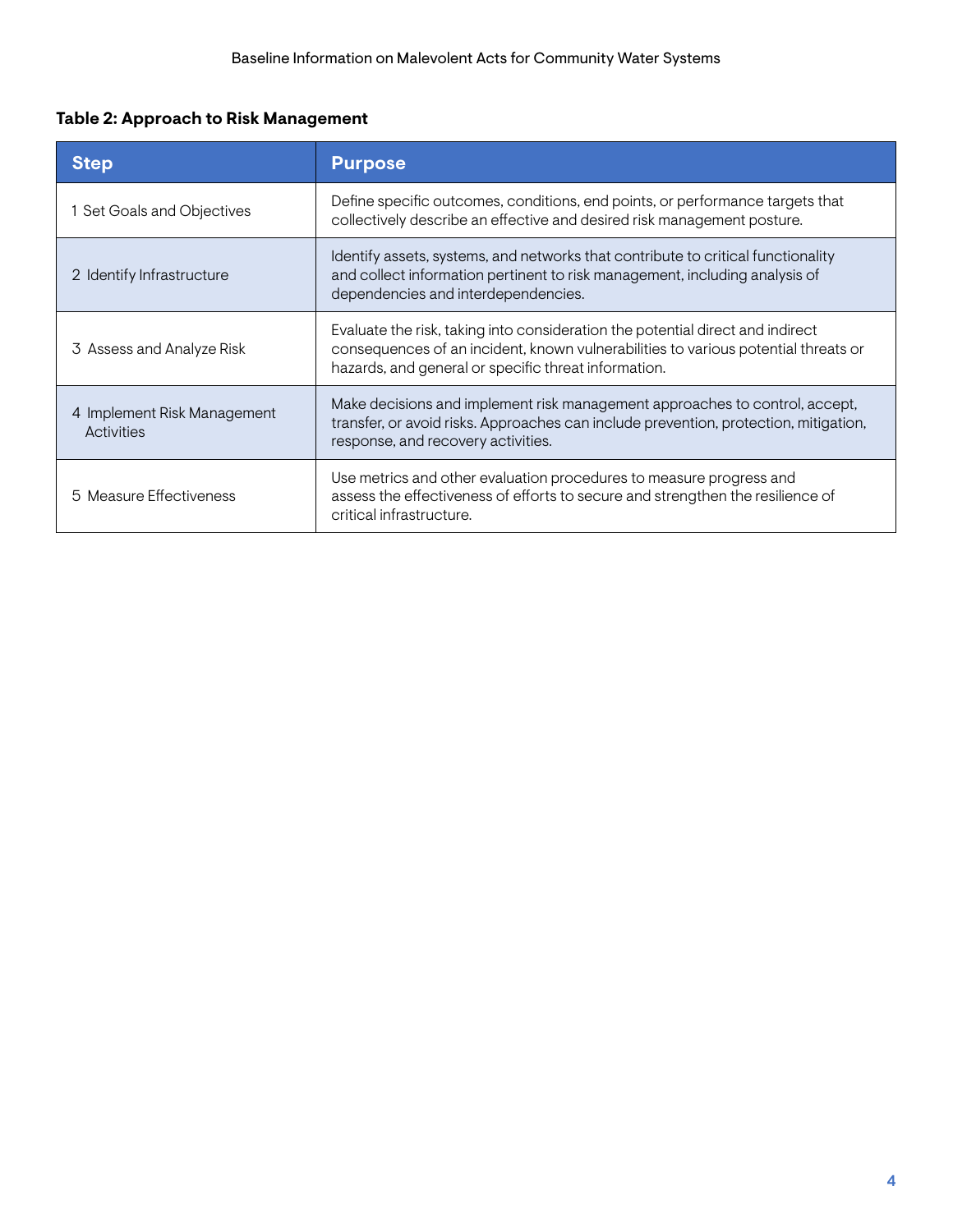# **Section 3: Asset Categories**

<span id="page-9-0"></span>Under AWIA Section 2013, each CWS serving more than 3,300 people is required to assess the risk to the system from malevolent acts and natural hazards for the asset categories listed in **Table 3**. 4 Note that the asset categories in **Table 3** are taken directly from AWIA Section 2013(a).5 The EPA examples for each of the asset categories are ofered as guidance only and will not apply to all systems. Each CWS must identify the critical assets to be assessed under AWIA based on system type and design.

| <b>Asset</b><br><b>Categories</b>                                                                        | <b>EPA Examples</b>                                                                                                                                                                                                                                                                                                                                                                                                                                                                                                                                                                                                                                         |  |  |
|----------------------------------------------------------------------------------------------------------|-------------------------------------------------------------------------------------------------------------------------------------------------------------------------------------------------------------------------------------------------------------------------------------------------------------------------------------------------------------------------------------------------------------------------------------------------------------------------------------------------------------------------------------------------------------------------------------------------------------------------------------------------------------|--|--|
| <b>Physical barriers</b>                                                                                 | Encompasses physical security in place at the CWS. Possible examples include fencing,<br>bollards, and perimeter walls; gates and facility entrances; intrusion detection sensors and<br>alarms; access control systems (e.g., locks, card reader systems); and hardened doors, security<br>grilles, and equipment cages. <sup>6</sup>                                                                                                                                                                                                                                                                                                                      |  |  |
| Source water                                                                                             | Encompasses all sources that supply water to a CWS. Possible examples include rivers, streams,<br>lakes, source water reservoirs, groundwater, and purchased water.                                                                                                                                                                                                                                                                                                                                                                                                                                                                                         |  |  |
| <b>Pipes and</b><br>constructed<br>conveyances,<br>water collection,<br>and intake                       | Encompasses the infrastructure that collects and transports water from a source water to<br>treatment or distribution facilities. Possible examples include holding facilities, intake structures<br>and associated pumps and pipes, aqueducts, and other conveyances.                                                                                                                                                                                                                                                                                                                                                                                      |  |  |
| <b>Pretreatment and</b><br>treatment                                                                     | Encompasses all unit processes that a CWS uses to ensure water meets regulatory public<br>health and aesthetic standards prior to distribution to customers. Possible examples include<br>sedimentation, filtration, disinfection, and chemical treatment. For the risk assessment, individual<br>treatment processes at a facility may be grouped together and analyzed as a single asset if they<br>have a similar risk profile.                                                                                                                                                                                                                          |  |  |
| Storage and<br>distribution<br>facilities                                                                | Encompasses all infrastructure used to store water after treatment, maintain water quality, and<br>distribute water to customers. Possible examples include residual disinfection, pumps, tanks,<br>reservoirs, valves, pipes, and meters.                                                                                                                                                                                                                                                                                                                                                                                                                  |  |  |
| Electronic,<br>computer, or other<br>automated systems<br>(including the<br>security of such<br>systems) | Encompasses all treatment and distribution process control systems, business enterprise<br>information technology (IT) and communications systems (other than financial), and the<br>processes used to secure such systems. Possible examples include the sensors, controls,<br>monitors and other interfaces, plus related IT hardware and software and communications, used<br>to control water collection, treatment, and distribution. Also includes IT hardware, software, and<br>communications used in business enterprise operations. The assessment must account for the<br>security of these systems (e.g., cybersecurity, information security). |  |  |

#### **Table 3: AWIA-Identifed Assets**

5 See the AWIA's amended language for Section 1433(a)(1)(A) of the Safe Drinking Water Act.

<sup>4</sup> Per AWIA, the Risk and Resilience Assessment may also include an evaluation of the capital and operational needs for risk and resilience management for the system.

<sup>&</sup>lt;sup>6</sup> In a risk assessment, physical barriers are usually treated as countermeasures, which reduce the risk of a threat to an asset, rather than analyzed as assets themselves. However, under AWIA, a CWS must assess the risks to and resilience of physical barriers. In this case, a CWS may consider increased risks to other system assets, along with economic impacts, if physical barriers were degraded.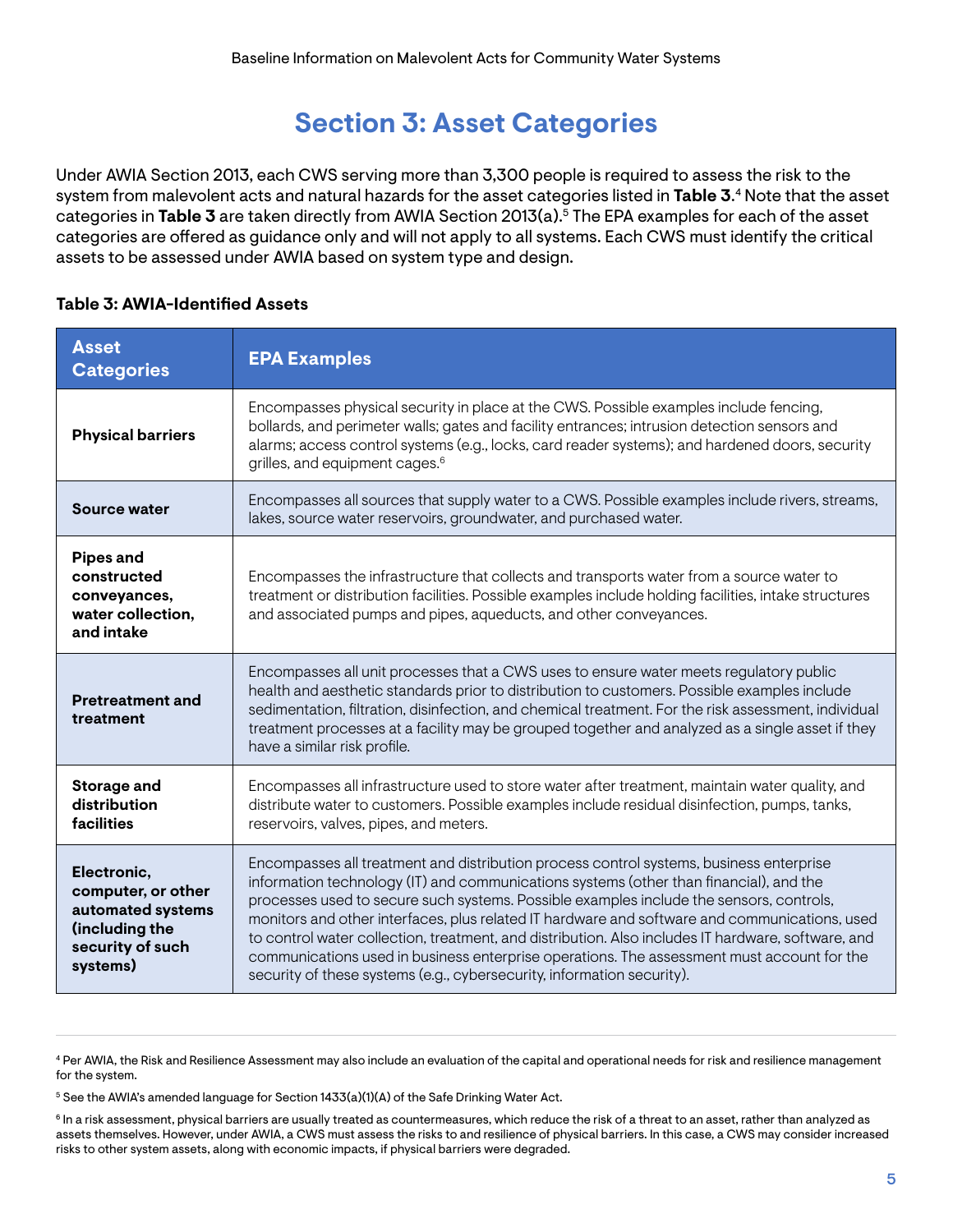| <b>Asset</b><br><b>Categories</b>                                                                                                                                                                                                                                                                                                                                                                                                                                                                                                                             | <b>EPA Examples</b>                                                                                                                                                                                                                                                                                                                                                                                        |  |
|---------------------------------------------------------------------------------------------------------------------------------------------------------------------------------------------------------------------------------------------------------------------------------------------------------------------------------------------------------------------------------------------------------------------------------------------------------------------------------------------------------------------------------------------------------------|------------------------------------------------------------------------------------------------------------------------------------------------------------------------------------------------------------------------------------------------------------------------------------------------------------------------------------------------------------------------------------------------------------|--|
| <b>Monitoring</b><br>practices                                                                                                                                                                                                                                                                                                                                                                                                                                                                                                                                | Encompasses the processes and practices used to monitor source water and finished water<br>quality, along with any monitoring systems not captured in other asset categories. Possible<br>examples include sensors, laboratory resources, sampling capabilities, and data management<br>equipment and systems. Examples are contamination warning systems for the source water or<br>distribution system.7 |  |
| <b>Financial</b><br>infrastructure                                                                                                                                                                                                                                                                                                                                                                                                                                                                                                                            | Encompasses equipment and systems used to operate and manage utility finances. Possible<br>examples include billing, payment, and accounting systems, along with third parties used for<br>these services. This asset category is not intended to address the financial "health" of the water<br>utility (e.g., credit rating, debt-to-equity ratios).                                                     |  |
| The use, storage,<br>or handling of<br>chemicals                                                                                                                                                                                                                                                                                                                                                                                                                                                                                                              | Encompasses the chemicals and associated storage facilities and handling practices<br>used for chemical disinfection and treatment. Assessments under this asset category should<br>focus on the risk of uncontrolled release of a potentially dangerous chemical like chlorine<br>where applicable.                                                                                                       |  |
| Encompasses critical processes required for operation and maintenance of the water system<br>that are not captured under other asset categories. Possible examples include equipment,<br>The operation and<br>supplies, and key personnel. Assessments may focus on the risk to operations associated with<br>maintenance of the<br>dependency threats like loss of utilities (e.g., power outage), loss of suppliers (e.g., interruption in<br>system<br>chemical delivery), and loss of key employees (e.g., disease outbreak or<br>employee displacement). |                                                                                                                                                                                                                                                                                                                                                                                                            |  |

<sup>7</sup> Monitoring associated with physical security should be addressed under *Physical Barriers*; monitoring associated with process controls and cybersecurity should be addressed under *Electronic, computer or other automated systems;* monitoring associated with fnancial systems should be addressed under *Financial Infrastructure.*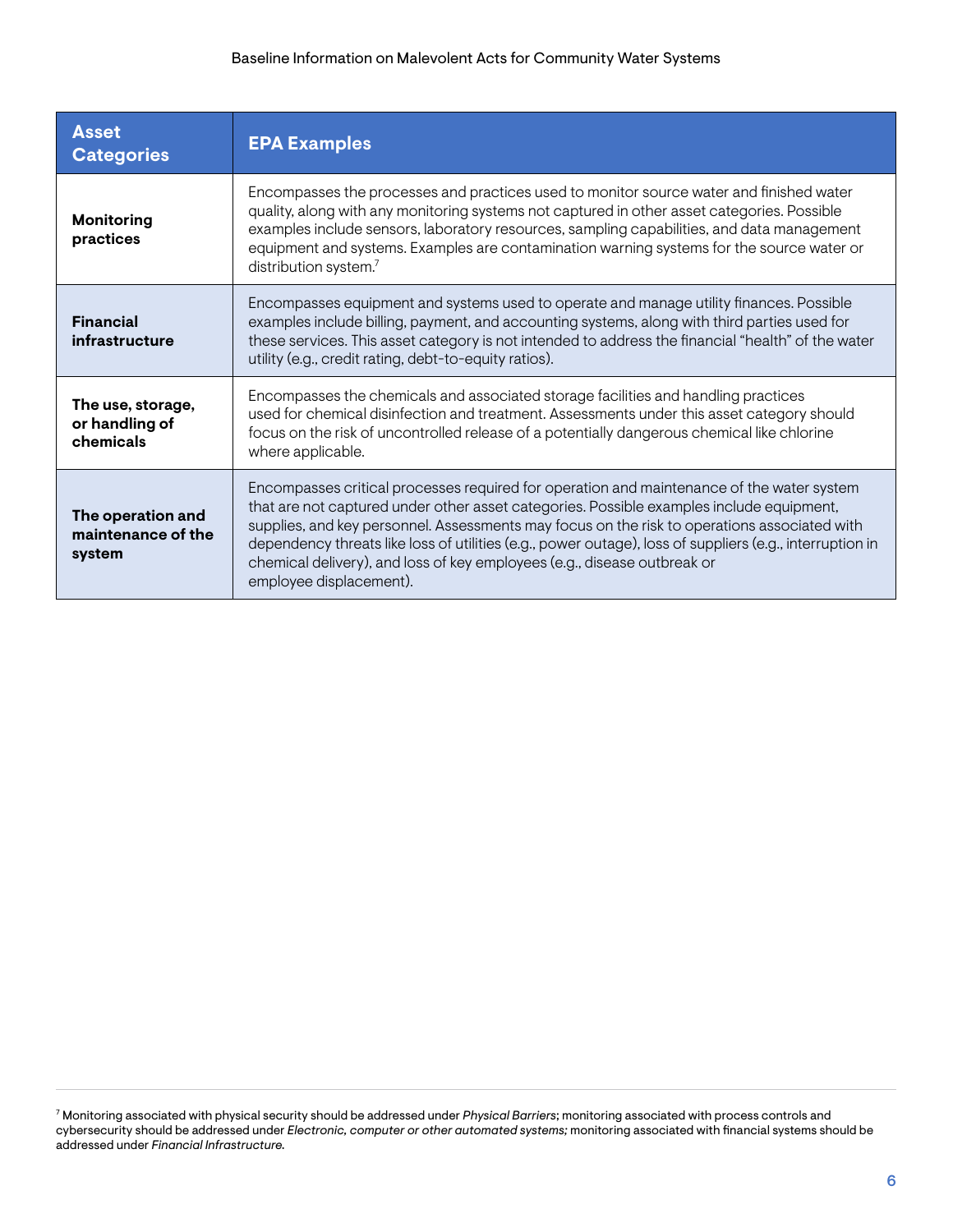# <span id="page-11-0"></span>**Section 4: Threat Categories and Likelihoods for Malevolent Acts**

This section provides baseline information on malevolent acts of relevance to CWSs.<sup>1</sup>

# **4.1 Threat Categories**

As guidance for AWIA compliance, EPA has identifed **threat categories** for malevolent acts, as shown in **Table 4**. These threat categories encompass actions that could be taken by a malevolent actor to either (1) substantially disrupt the ability of a system to provide a safe and reliable supply of drinking water, or (2) cause signifcant public health or economic impacts in the community served by the CWS. EPA recommends that CWSs subject to the requirements of AWIA Section 2013 consider this information when conducting the Risk and Resilience Assessment.

#### **Table 4: EPA Threat Categories for Malevolent Acts**

| <b>EPA Threat Categories</b>                  |
|-----------------------------------------------|
| Assault on Utility - Physical                 |
| Contamination of Finished Water - Accidental* |
| Contamination of Finished Water - Intentional |
| Theft or Diversion – Physical                 |
| Cyber Attack on Business Enterprise Systems   |
| Cyber Attack on Process Control Systems       |
| Sabotage - Physical                           |
| Contamination of Source Water - Accidental*   |
| Contamination of Source Water - Intentional   |
|                                               |

\*Accidental contamination threat categories are not malevolent acts but are included here due to similar potential consequences. Further, whether a contamination incident is intentional or accidental may not be known during initial response. These threat categories are also grouped with malevolent acts in EPA's Vulnerability Self-Assessment Tool (VSAT) Web.

EPA considered the larger body of Reference Threats from AWWA J100-10 *Risk and Resilience Management of Water and Wastewater Systems*  when creating these broad Threat Categories (Table 4).8 The J100-10 Reference Threats were adapted for water systems from *Risk Analysis and Management for Critical Asset Protection,*  which was developed by the American Society of Mechanical Engineers and endorsed by the Department of Homeland Security for critical infrastructure protection.9

EPA grouped the AWWA J100-10 Reference Threats into a smaller number of threat categories in order to simplify the Risk and Resilience Assessment process. Note that the threat categories are incorporated into VSAT Web, which can be used to comply with the AWIA Risk and Resilience Assessment requirements for CWSs.10 Malevolent acts may be perpetrated by individuals or groups operating outside or inside the CWS.

8 American Water Works Association, *J100-10 (R13) Risk and Resilience Management of Water and Wastewater Systems* (Washington, DC, 2013)

9 2006 National Infrastructure Protection Plan, U.S. Department of Homeland Security [https://www.dhs.gov/xlibrary/assets/NIPP\\_Plan\\_noApps.pdf](https://www.dhs.gov/xlibrary/assets/NIPP_Plan_noApps.pdf) 10 https://vsat.epa.gov/vsat/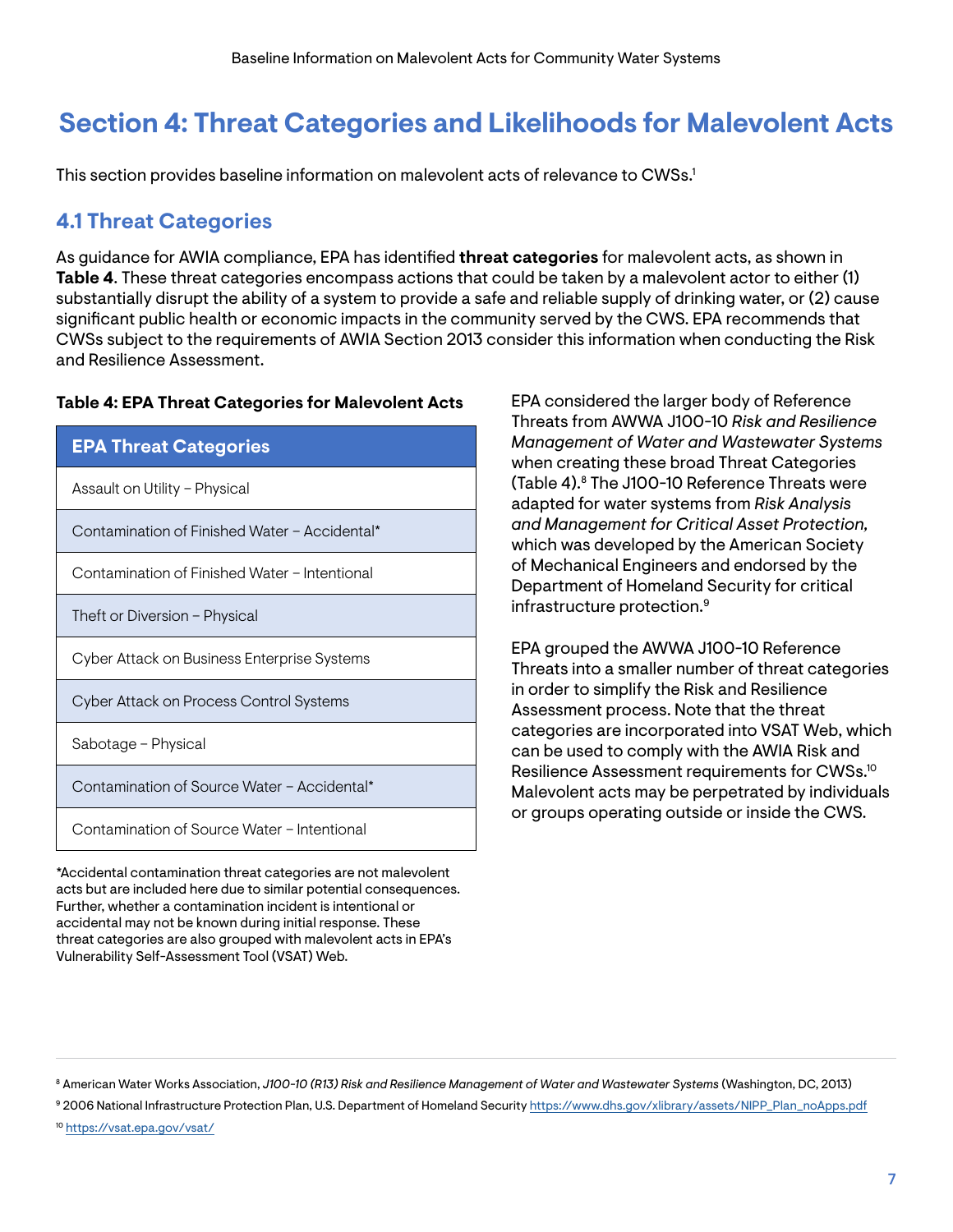# <span id="page-12-0"></span>**4.2 Threat Likelihood**

Threat likelihood can be impacted by many factors, such as adversary intent and capability; target visibility and potential impact; awareness, ease of discovery, and ease of exploitation of CWS vulnerabilities; and the probability of detection and intervention. Deriving an accurate quantitative estimate of threat likelihood for malevolent acts based on underlying risk factors is challenging and may be outside the capability of a CWS. Such an estimate may require information that is not available to the CWS, even with the engagement of law enforcement and intelligence agencies.

To assist CWSs with conducting Risk and Resilience Assessments under AWIA, EPA has provided default threat likelihood values for each of the threat categories. These default values are general, order-of-magnitude estimates that are intended to serve as a starting point for the Risk and Resilience Assessment. They are not a threat level for a specifc water system. EPA recommends that CWSs consider the applicability of the default values to their facilities and develop site-specifc threat likelihood estimates as needed.

Characteristics of the facility or system being assessed, along with information from local law enforcement, intelligence agencies, and other credible sources as described below, can support the development of sitespecifc threat likelihood values. Further, systems may choose to estimate threat likelihood using alternate methods, such as the Proxy Method described in the AWWA J100-10 Standard.

### **4.2.1 Factors for Estimating Threat Likelihood That Apply to Multiple Threat Categories**

Prior to showing the individual threat category tables, **Table 5** presents factors for threat likelihood that apply to multiple threat categories. EPA recommends reviewing this list when assessing the likelihood that a malevolent actor would target your system or facility. These factors can be indicators of the general threat environment for a system or facility. They should be evaluated in combination with the factors for specifc threat categories, as discussed in the next section, when making a site-specifc threat likelihood estimate.

| <b>Factor</b>                                                                                                                                 | <b>Considerations</b>                                                                                                                                                                                                                                                                                                                                                                                                                                                                                                                                       | <b>Notes</b> |
|-----------------------------------------------------------------------------------------------------------------------------------------------|-------------------------------------------------------------------------------------------------------------------------------------------------------------------------------------------------------------------------------------------------------------------------------------------------------------------------------------------------------------------------------------------------------------------------------------------------------------------------------------------------------------------------------------------------------------|--------------|
| 1. Does the utility serve a<br>major population center<br>or prominent facility?                                                              | • Utilities that serve large population centers<br>or prominent facilities (e.g., large government<br>installation) may have a greater likelihood of<br>high consequence threats (e.g., intentional<br>contamination, cyber process control attack,<br>physical assault) by a sophisticated attacker due to<br>increased public health and economic impacts and<br>high visibility.<br>$\cdot$ Smaller and medium utilities may have a higher<br>likelihood of an unsophisticated threat (e.g., cyber<br>business enterprise attack, sabotage) due to fewer |              |
|                                                                                                                                               | security resources.                                                                                                                                                                                                                                                                                                                                                                                                                                                                                                                                         |              |
| 2. How difficult are the<br>logistics of an attack on<br>the utility infrastructure,<br>and what measures are in<br>place to deter an attack? | Ease of access (physical or electronic) to facilities,<br>systems, and infrastructure can increase threat<br>likelihood.<br>$\cdot$ The presence of visible physical and electronic<br>security can deter an attacker (reduced threat<br>likelihood).                                                                                                                                                                                                                                                                                                       |              |

### **Table 5: Factors for Threat Likelihood**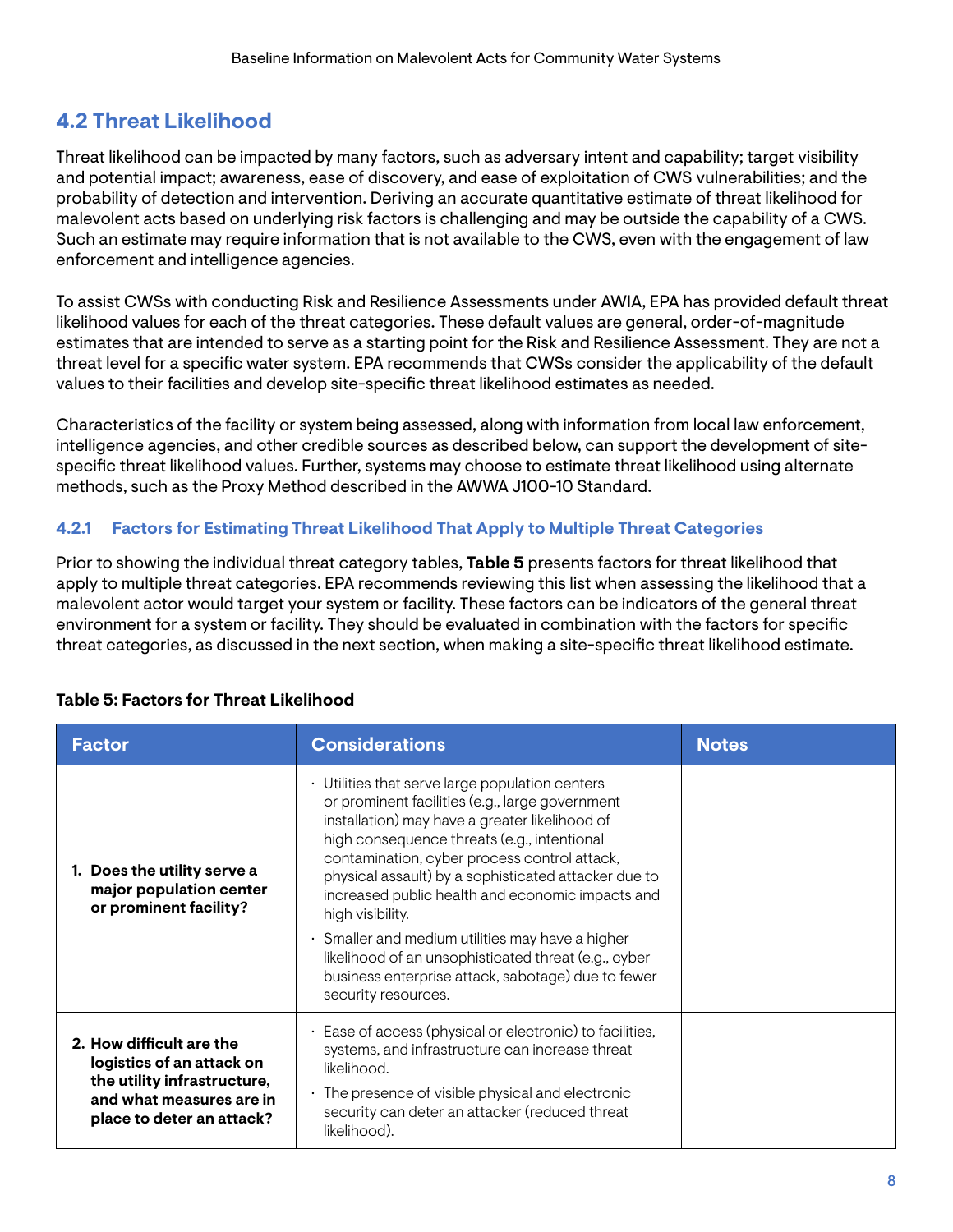| <b>Factor</b>                                                                                                                                                                                              | <b>Considerations</b>                                                                                                                                                                                                                                                                       | <b>Notes</b> |
|------------------------------------------------------------------------------------------------------------------------------------------------------------------------------------------------------------|---------------------------------------------------------------------------------------------------------------------------------------------------------------------------------------------------------------------------------------------------------------------------------------------|--------------|
| 3. Are there critical points in<br>the utility infrastructure<br>or operations where an<br>attack could achieve<br>complete disruption of<br>the utility's capability<br>to supply safe drinking<br>water? | · A single point of failure (e.g., single source of water,<br>single water storage tank) for utility operations may<br>increase the likelihood of an attack at that point.<br>Redundant systems that increase resilience may<br>reduce threat likelihood.                                   |              |
| 4. Does the utility have<br>protocols for responding<br>to disgruntled or<br>hostile employees and<br>customers?                                                                                           | · A utility culture that fails to resolve workplace<br>complaints can increase the likelihood of an insider<br>threat (e.g., sabotage, theft).<br>Similarly, unaddressed issues with upset customers<br>could increase the likelihood of a physical attack,<br>theft, or vandalism.         |              |
| 5. Are non-employees with<br>access to systems or<br>facilities properly vetted?                                                                                                                           | Rigorous background checks of third parties<br>with access to utility facilities or systems (e.g.,<br>contractors, vendors, IT service providers) prior to<br>authorizing access, can reduce threat likelihood of<br>a third-party insider attack.                                          |              |
| 6. Do organizations with<br>extremist political, social,<br>or other ideologies<br>operate in the vicinity of<br>my utility?                                                                               | Proximity to extremist organizations may increase<br>the likelihood of external physical threats, such as<br>intentional contamination, sabotage, or assaults.<br>Intelligence and law enforcement information on<br>the capabilities and intent of an organization should<br>be evaluated. |              |
| 7. Has the facility been<br>the target of previous<br>physical or cyberattacks?                                                                                                                            | · Previous attacks may increase the threat likelihood<br>of similar attacks in the future if they reveal security<br>weaknesses or inspire copycat attacks.                                                                                                                                 |              |
| 8. Are senior managers at<br>the utility, as well as other<br>responsible personnel<br>(e.g., water board, local<br>government) actively<br>engaged in threat<br>assessments and risk<br>management?       | $\cdot$ Commitment to establishing a culture of security<br>by the utility and local government (e.g., resources,<br>integration of security best practices) can achieve a<br>broad reduction in the likelihood of malevolent acts.                                                         |              |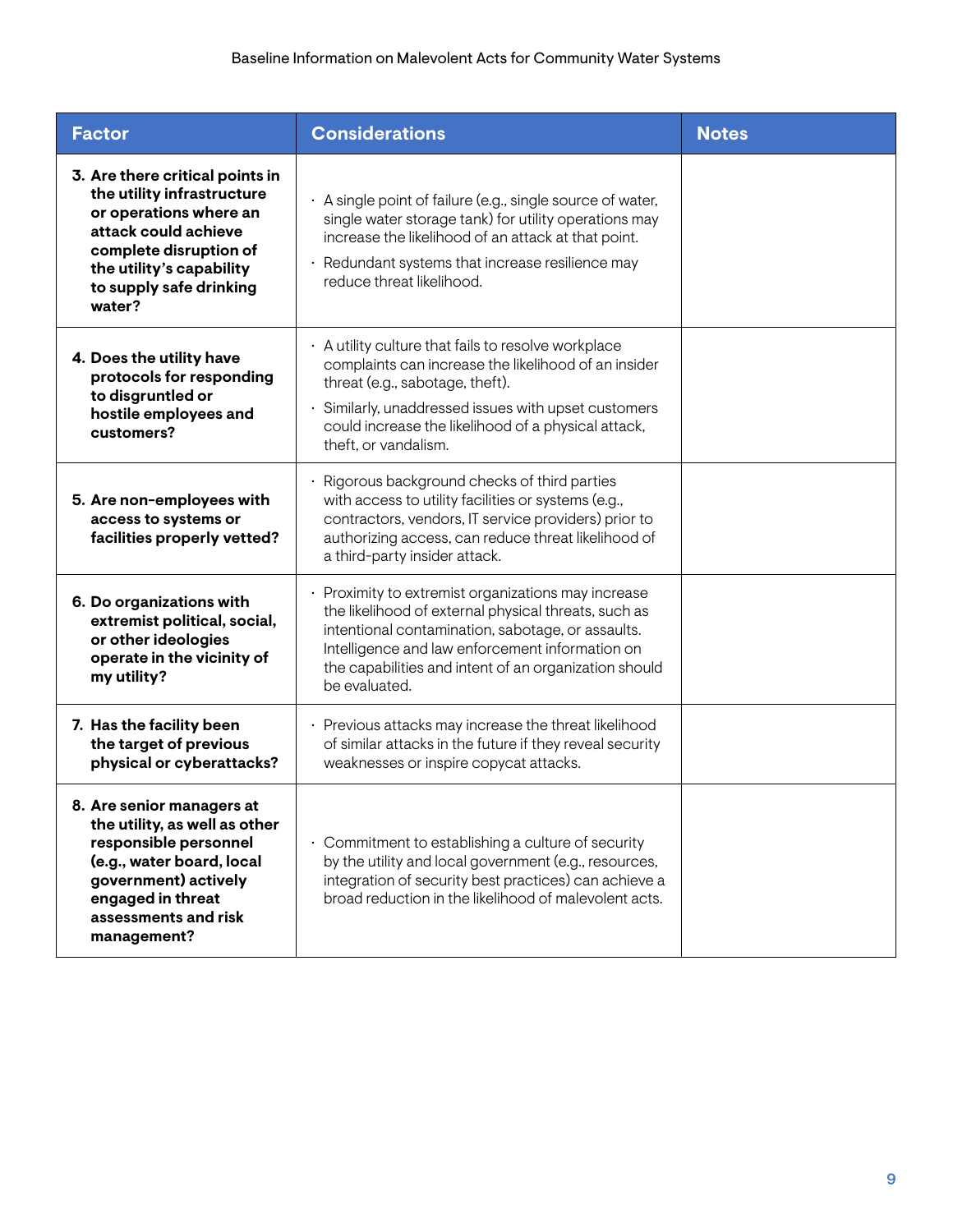### <span id="page-14-0"></span>**4.2.2 Factors for Estimating Threat Likelihood Values that Apply to Specifc Threat Categories**

#### **Tables 6 – 13** (threat categories) presented below include:

- Corresponding reference threats from the AWWA J100-10 Standard
- Basis for EPA default threat likelihood values
- Factors for estimating site-specific threat likelihood values
	- o The factors are presented as yes/no questions for a CWS. As described further below, the responses of a CWS to these questions may indicate whether a site-specifc threat likelihood estimate for the CWS would be higher or lower than the EPA default value.
- Publicly available resources for additional information

While AWIA Section 2013 is applicable only to drinking water systems, default threat likelihoods for wastewater systems, which are included in VSAT Web, are also shown in the tables.

#### **Completion of Threat Category Checklists and Interpretation of Results**

- 1. The checklist questions in Tables 6 13 below are intended to help CWSs assess how their current capabilities and operating environment may either deter a malevolent actor and decrease threat likelihood or suggest a higher likelihood of attack.
- 2. Select "yes" or "no" for each question. A worksheet is provided after each checklist to allow CWSs to capture notes relevant to their current capabilities and operations for future reference when completing the Risk and Resilience Assessment and Emergency Response Plan.
- 3. If mostly "yes" answers are selected for an individual threat category, then a lower site-specifc threat likelihood estimate may be warranted. Conversely, if mostly "no" answers are selected, then a higher site-specifc threat likelihood may be appropriate. A mix of "yes" and "no" responses would support the applicability of the default threat likelihood value. CWSs should consult the resources listed for each threat category when evaluating modifcations to threat likelihood values.
- 4. Further, "no" responses may inform actionable steps a CWS might consider for reducing risk by implementing additional countermeasures.

Please note that this document does not provide a quantitative method to translate "yes" and "no" responses into a numerical decrease or increase in the threat likelihood estimate. Available information on the estimation of malevolent threat likelihood is insufficient to support a numerical method. Rather, a CWS should assess these responses qualitatively and holistically in combination with other available information when deciding how to adjust threat likelihood estimates.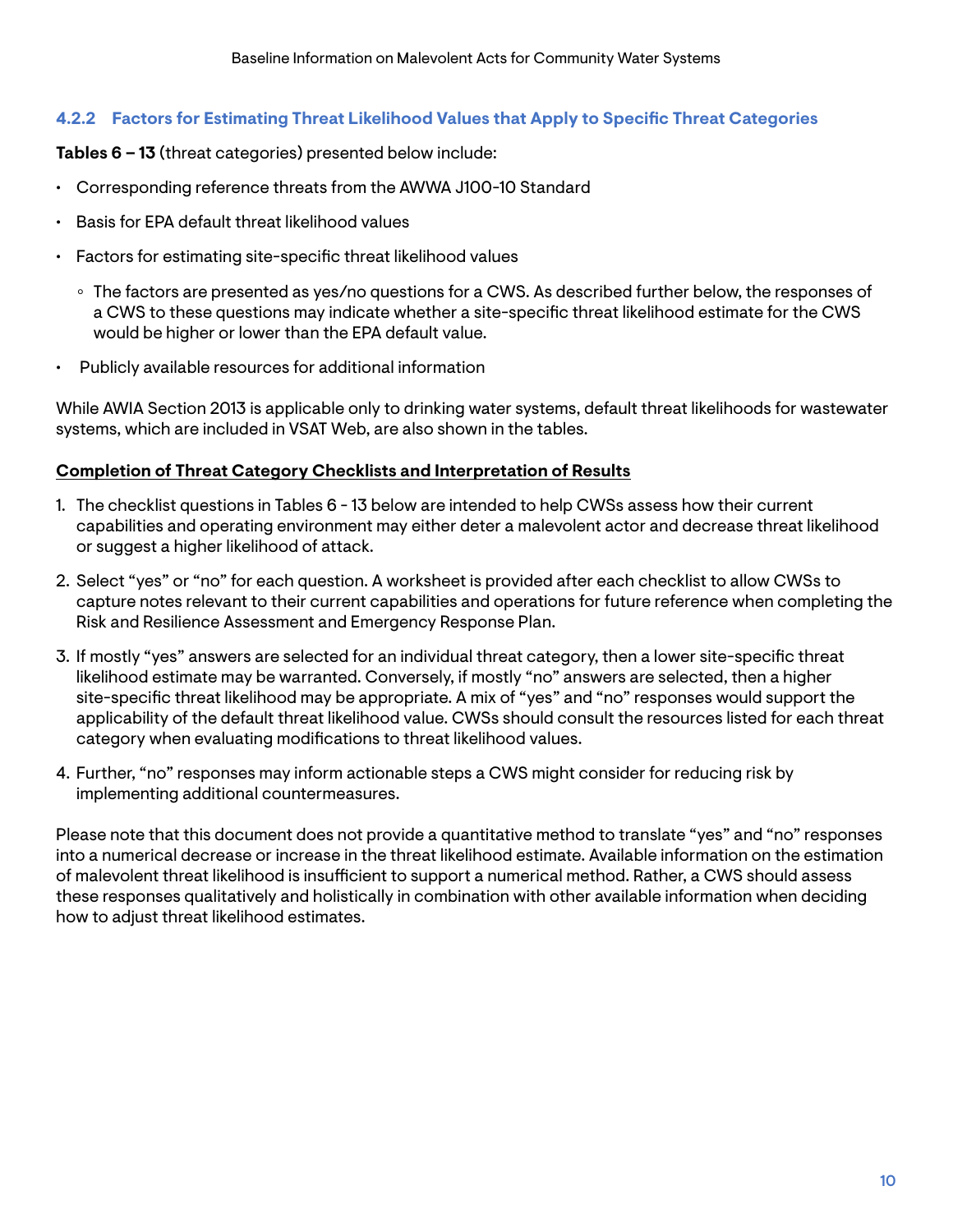### <span id="page-15-0"></span>**Table 6: Threat Category: Assault on Utility – Physical**

Threat Category Defnition: *A physical assault on utility infrastructure or staf with the intent of disabling infrastructure and/or terrorizing staf* 

| <b>Crosslink to AWWA J100-10 Standard</b><br><b>Reference Threat Scenarios</b>                               | <b>Annual Default</b><br><b>Threat Likelihood</b><br><b>Water</b><br>$10^{-6}$                                            | <b>Annual Default</b><br><b>Threat Likelihood</b><br><b>Wastewater</b><br>$10^{-6}$ |
|--------------------------------------------------------------------------------------------------------------|---------------------------------------------------------------------------------------------------------------------------|-------------------------------------------------------------------------------------|
| <b>Aircraft:</b> (A1) Helicopter, (A2) Small Plane, (A3) Regional<br>Jet, (A4) Large Jet                     | <b>Basis:</b>                                                                                                             |                                                                                     |
| <b>Assault Team:</b> (AT1) 1 Assailant; (AT2) 2-4 Assailants,<br>(AT3) 5-8 Assailants; (AT4) 9-16 Assailants | Estimate 100,000 potential water utility targets in the<br>United States.                                                 |                                                                                     |
| <b>Maritime:</b> (M1) Small Boat, (M2) Fast Boat, (M3) Barge,<br>(M4) Deep Draft Ship                        | While this type of attack is possible, it has never been<br>$\bullet$<br>reported for a U.S. water utility.               |                                                                                     |
| Vehicle Borne Bomb: (V1) Car, (V2) Van, (V3) Midsize<br>Truck, (V4) Large Truck                              | Available intelligence (public) provides no basis to<br>$\bullet$<br>elevate this likelihood currently.                   |                                                                                     |
| <b>Directed:</b> (AS) Active Shooter                                                                         | <b>Conservative estimate of threat likelihood:</b> One<br>$\bullet$<br>attack per 10 years among 100,000 water utilities. |                                                                                     |
| <b>Contamination of Product:</b> C(E) Explosive                                                              |                                                                                                                           |                                                                                     |

### **Factors for Modifying Default Threat Likelihood**

1. Has strict access control been implemented at utility facilities (e.g., visitor restrictions and logging, electronic employee access systems with logging, locked windows, grates, doors, and other access points, intrusion alarms, video monitoring with recording, security personnel)?

 $\bigcirc$  Yes  $\bigcirc$  No

- 2. Are physical barriers in place at treatment facilities to impede unauthorized access (include waterway access if applicable)?  $\bigcirc$  Yes  $\bigcirc$  No
- 3. Are physical barriers in place in place at isolated assets such as storage tanks, well felds, and intakes to impede unauthorized access?

 $\bigcirc$  Yes  $\bigcirc$  No

4. Are intrusion detection devices (e.g., contact alarms, video monitoring) installed and monitored at distribution system facilities?

 $\bigcirc$  Yes  $\bigcirc$  No

5. Are procedures in place for rapid response and investigation of alarms or other indicators of unauthorized entry?

 $\bigcirc$  Yes  $\bigcirc$  No

- 6. Are intrusion detection devices properly maintained to avoid frequent false alarms resulting in "alarm fatigue"?  $\bigcirc$  Yes  $\bigcirc$  No
- 7. Are alarm and electronic surveillance systems secure to avoid tampering?

 $\bigcirc$  Yes  $\bigcirc$  No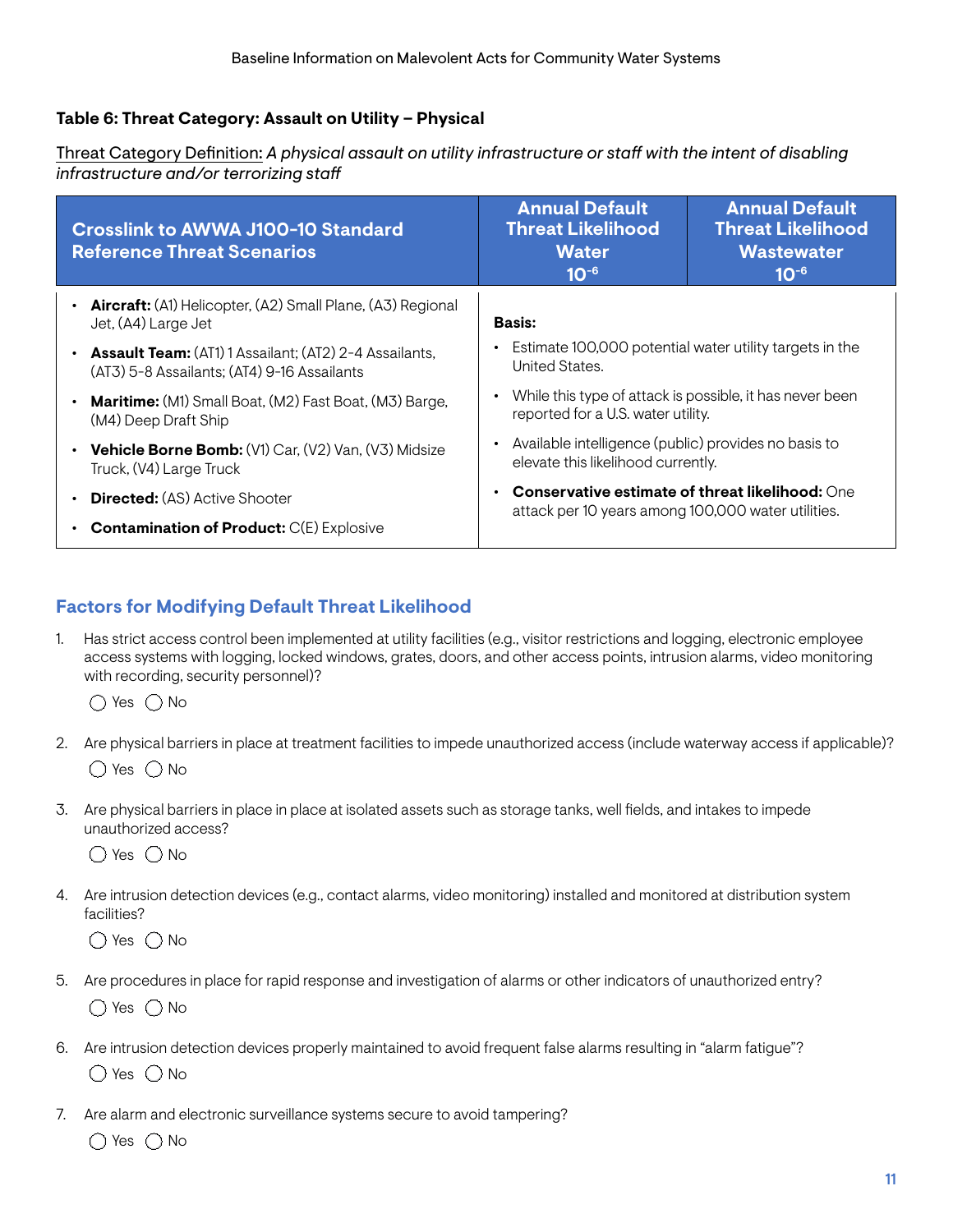# **Resources - see Section 5 for resource descriptions**

| <b>Resource</b>                                                                                                                                                    | <b>Web Link</b>                                                                                                         | # in<br><b>Section 5</b> |
|--------------------------------------------------------------------------------------------------------------------------------------------------------------------|-------------------------------------------------------------------------------------------------------------------------|--------------------------|
| ASCE, Guidelines for the Physical<br>Security of Water Utilities (56-10) and<br>Guidelines for the Physical Security of<br>Wastewater/Stormwater Utilities (57-10) | https://ascelibrary.org/doi/book/10.1061/9780784411261                                                                  |                          |
| AWWA G430-14 Security Practices for<br><b>Operation and Management</b>                                                                                             | https://www.awwa.org/Store/AWWA-G430-14-<br>Security-Practices-for-Operation-and-Management-/<br>ProductDetail/45322774 | 2                        |
| Domestic Security Alliance Council                                                                                                                                 | https://www.dsac.gov/                                                                                                   | 3                        |
| <b>InfraGard</b>                                                                                                                                                   | https://www.infragard.org/                                                                                              | 4                        |
| Local Law Enforcement Agencies                                                                                                                                     | N/A                                                                                                                     | 5                        |
| State and Major Urban Area<br><b>Fusion Centers</b>                                                                                                                | https://www.dhs.gov/state-and-major-urban-area-fusion-<br>centers                                                       | 6                        |
| Water Information Sharing and<br>Analysis Center                                                                                                                   | https://www.waterisac.org/                                                                                              | 7                        |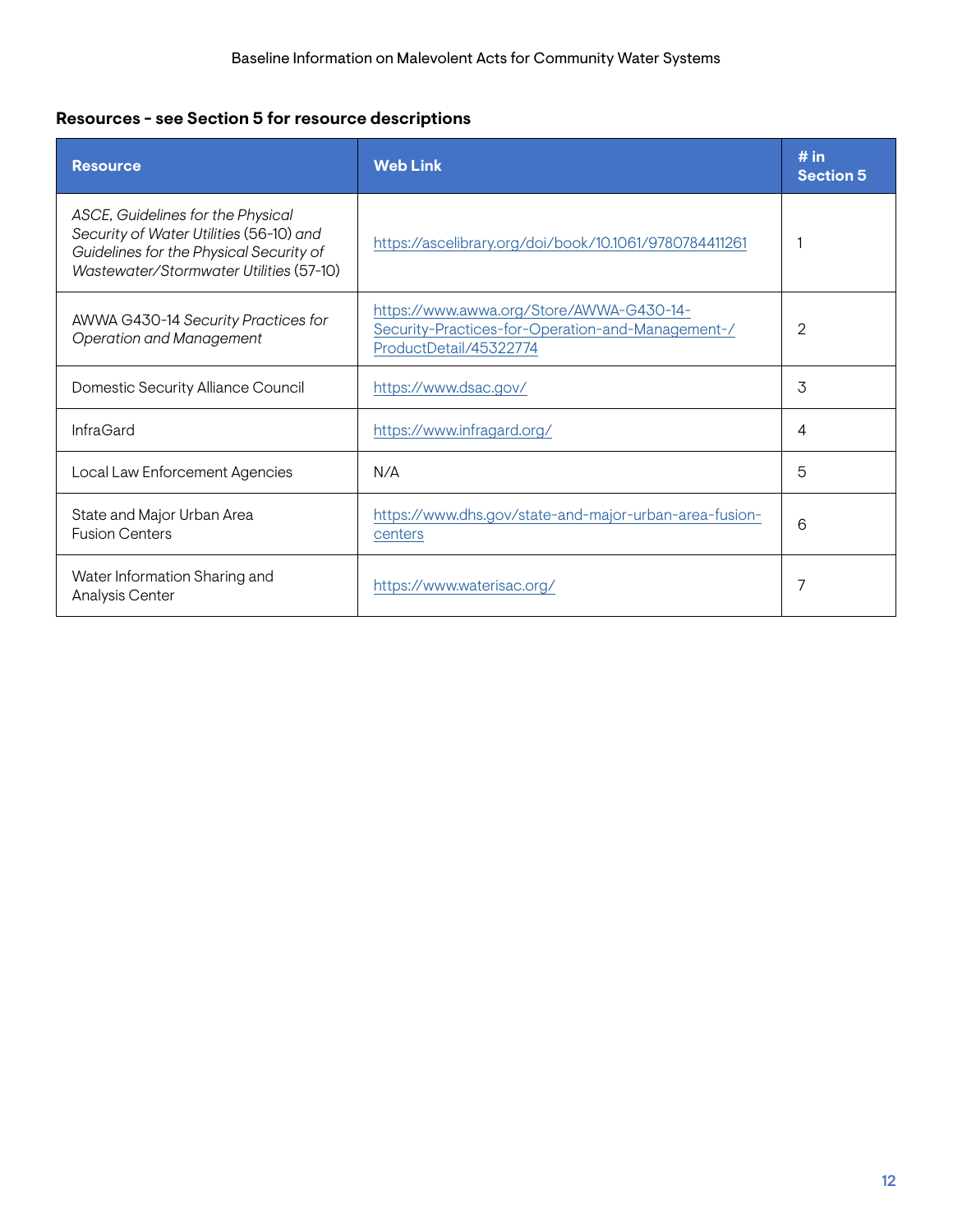| $\overline{1}$ . |  |
|------------------|--|
|                  |  |
|                  |  |
| 2.               |  |
|                  |  |
|                  |  |
| 3.               |  |
|                  |  |
|                  |  |
| 4.               |  |
|                  |  |
|                  |  |
| 5.               |  |
|                  |  |
|                  |  |
| 6.               |  |
|                  |  |
|                  |  |
| 7.               |  |
|                  |  |
|                  |  |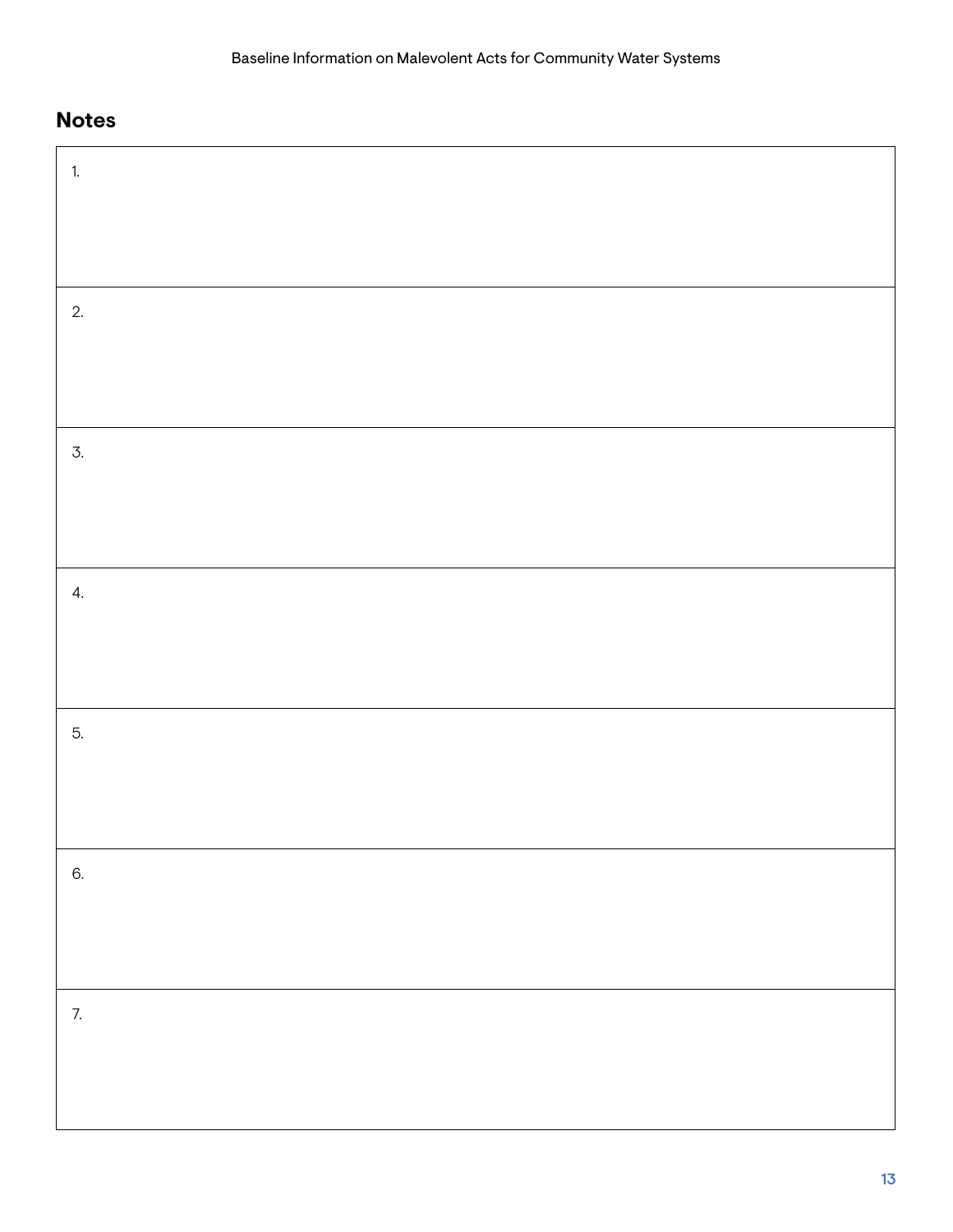### <span id="page-18-0"></span>Table 7: Threat Category: Contamination of Finished Water - Accidental<sup>11</sup>

Threat Category Defnition: *An incident where contamination of fnished water in the storage or distribution system occurs due to an unintentional operational, management, or design failure such as pressure loss, leaking infrastructure, or cross connection* 

| <b>Crosslink to AWWA J100-10</b><br><b>Standard Reference Threat</b><br><b>Scenarios</b> | <b>Annual Default</b><br><b>Threat Likelihood</b><br><b>Water</b><br>0.2                                                                                                                                                                                                                                                                                                                                                                                                                                                                                                                    | <b>Annual Default</b><br><b>Threat Likelihood</b><br><b>Wastewater</b><br>N/A                                                                                                                                     |
|------------------------------------------------------------------------------------------|---------------------------------------------------------------------------------------------------------------------------------------------------------------------------------------------------------------------------------------------------------------------------------------------------------------------------------------------------------------------------------------------------------------------------------------------------------------------------------------------------------------------------------------------------------------------------------------------|-------------------------------------------------------------------------------------------------------------------------------------------------------------------------------------------------------------------|
| <b>Contamination of Product:</b><br>C(C) Chemical, C(P) Pathogen                         | <b>Basis:</b><br>Accidental contamination of finished water occurs at U.S. water<br>utilities. Most incidents are minor and do not have measurable<br>public health or economic consequences.<br>of finished water can occur with significant adverse impacts on<br>the utility and surrounding community.<br>Potential causes of accidental contamination include cross-<br>connections, backflow, breaches in the integrity of storage<br>facilities, and infiltration during periods of low pressure.<br>accidental contamination of finished water twice per year, and<br>consequences. | Major incidents of accidental microbial or chemical contamination<br><b>Conservative estimate of threat likelihood:</b> Utilities experience<br>10% of these incidents have significant public health or economic |

# **Factors for Modifying Default Threat Likelihood**

1. Has the utility's distribution system management been efective in preventing accidental contamination events in the recent past (e.g., the past five years)?

 $\bigcap$  Yes  $\bigcap$  No

2. Do operators receive regular training on procedures for distribution system monitoring and operations?

 $\bigcirc$  Yes  $\bigcirc$  No

3. Are the personnel who conduct work in the distribution system (e.g., installing pipes, repairing broken water mains) properly trained to prevent contamination of drinking water infrastructure?

 $\bigcirc$  Yes  $\bigcirc$  No

4. Are storage tanks routinely inspected for possible damage/aging?

 $\bigcirc$  Yes  $\bigcirc$  No

<sup>11</sup> Accidental contamination of fnished water is not a malevolent act but is included here due to similar potential consequences with intentional contamination. This threat category is also grouped with malevolent acts in EPA's *Vulnerability Self-Assessment Tool (VSAT) Web.*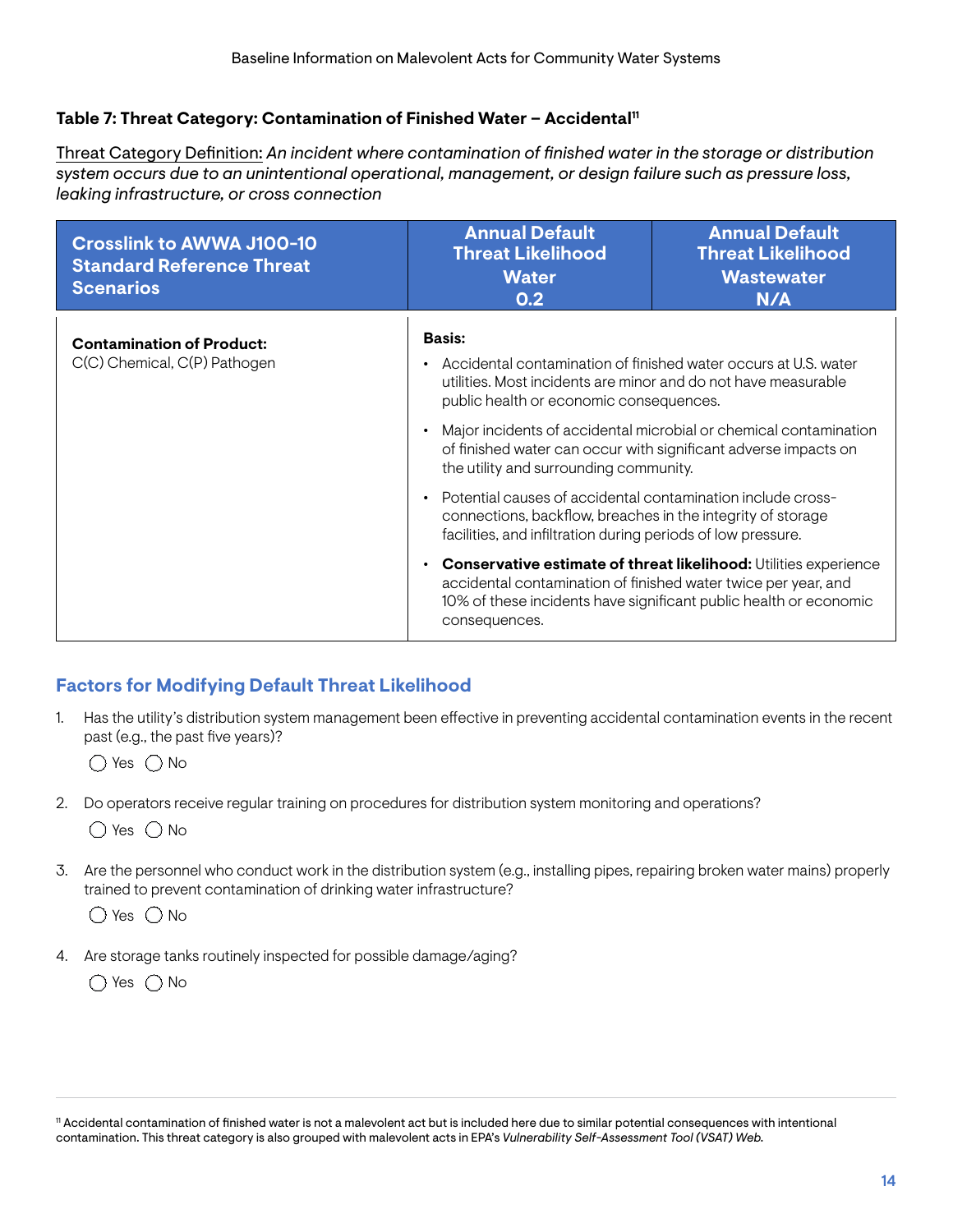5. Does the utility have a backfow prevention program, stipulating the use and regular inspection of backfow prevention devices?

 $\bigcirc$  Yes  $\bigcirc$  No

6. Are online water quality monitoring devices (e.g., chlorine residual, pressure monitoring, advanced metering) used in the distribution system to provide early detection of system integrity or operational problems?



7. If hazardous contaminants are produced or stored in the vicinity of the distribution system, has the utility communicated with the responsible party regarding proper containment of those contaminants (to avoid contaminant intrusion during low pressure events)?

 $\bigcirc$  Yes  $\bigcirc$  No

- 8. Has the utility performed a sanitary survey that includes distribution system components within the last 3 years?  $\bigcirc$  Yes  $\bigcirc$  No
- 9. Has the utility performed a condition assessment of its distribution system assets within the last 5 years?

 $\bigcirc$  Yes  $\bigcirc$  No

#### **Resources - see Section 5 for resource descriptions**

| <b>Resource</b>                                                                                             | <b>Web Link</b>                                                                                        | # in<br><b>Section 5</b> |
|-------------------------------------------------------------------------------------------------------------|--------------------------------------------------------------------------------------------------------|--------------------------|
| <b>AWWA M-14 Backflow Prevention</b><br>and Cross Connection Control:<br>Recommended Practices              | https://www.awwa.org/Store/Product-Details/<br>productId/46494412                                      | 8                        |
| AWWA G200-15 Distribution Systems<br><b>Operation and Management</b>                                        | https://www.awwa.org/Store/Product-Details/<br>productId/49065093                                      | 9                        |
| <b>FPA Cross Connection Control Manual</b>                                                                  | https://www.epa.gov/sites/production/files/2015-09/<br>documents/epa816r03002_0.pdf                    | 10                       |
| <b>EPA Online Water Quality</b><br><b>Monitoring Resources</b>                                              | https://www.epa.gov/waterqualitysurveillance/online-<br>water-quality-monitoring-resources             | 11                       |
| National Academy of Sciences Drinking<br><b>Water Distribution Systems: Assessing</b><br>and Reducing Risks | https://www.nap.edu/catalog/11728/drinking-water-<br>distribution-systems-assessing-and-reducing-risks | 12                       |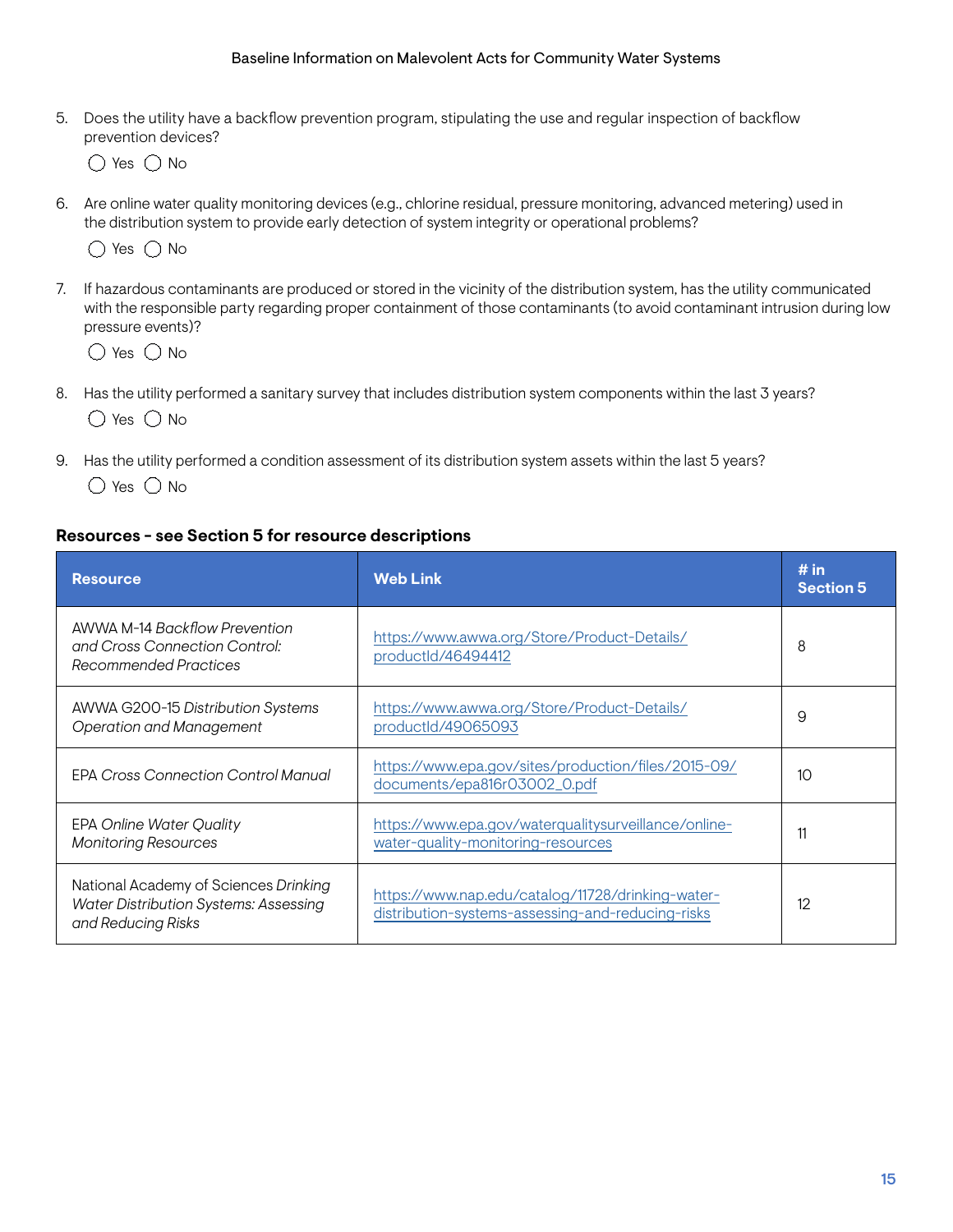| $1.$ |  |
|------|--|
|      |  |
| 2.   |  |
|      |  |
| 3.   |  |
|      |  |
| 4.   |  |
|      |  |
| 5.   |  |
|      |  |
| 6.   |  |
|      |  |
| 7.   |  |
|      |  |
| 8.   |  |
|      |  |
| 9.   |  |
|      |  |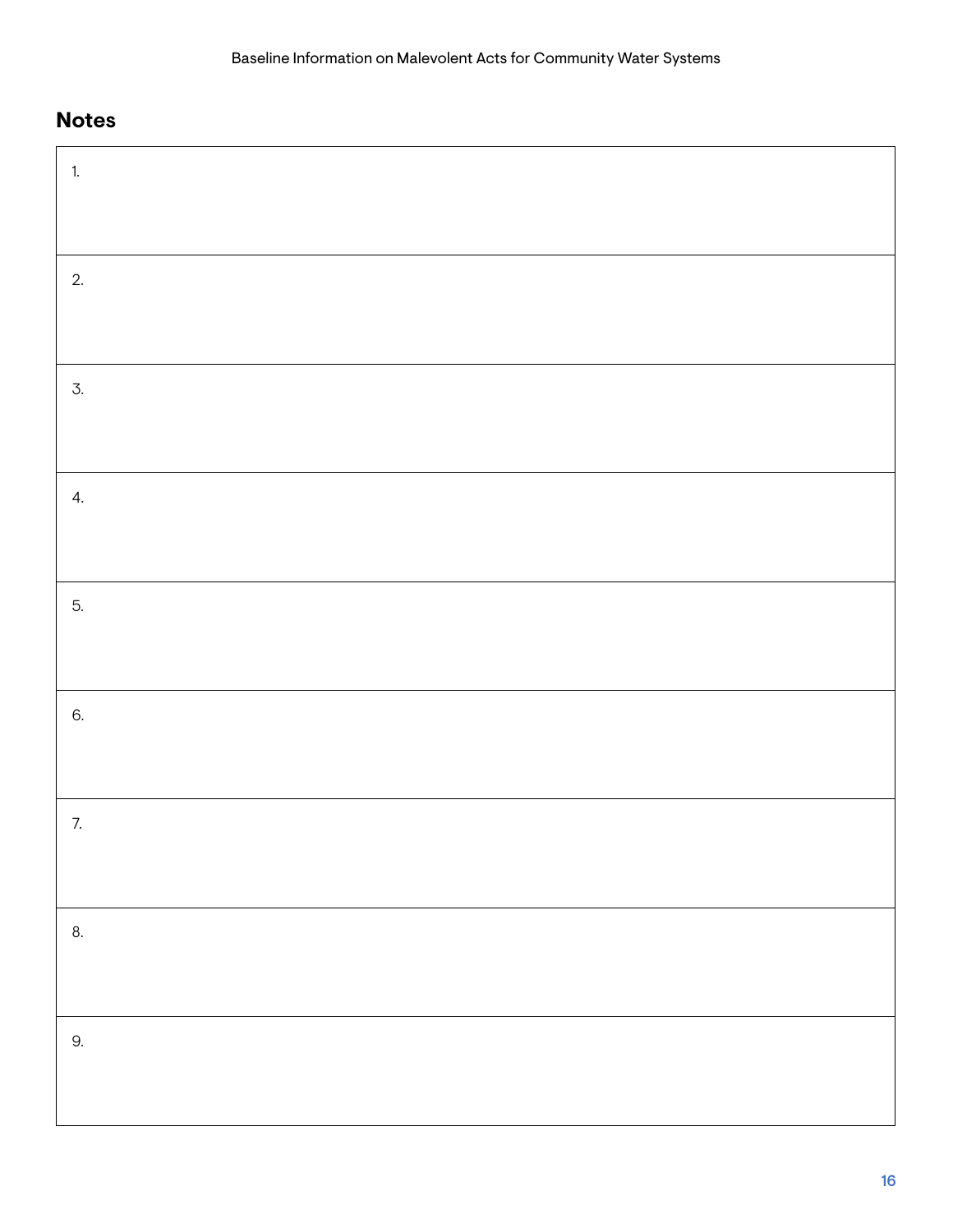### <span id="page-21-0"></span>**Table 8: Threat Category: Contamination of Finished Water – Intentional**

Threat Category Defnition: *An incident where a contaminant is deliberately introduced into the fnished water storage or distribution system with the intent of poisoning consumers and/or contaminating infrastructure* 

| <b>Crosslink to AWWA</b><br>J100-10 Standard Reference<br><b>Threat Scenarios</b>                     | <b>Annual Default</b><br><b>Threat Likelihood</b><br><b>Water</b><br>$10^{-5}$                                                                                                                                                                         | <b>Annual Default</b><br><b>Threat Likelihood</b><br><b>Wastewater</b><br>N/A                                                              |  |
|-------------------------------------------------------------------------------------------------------|--------------------------------------------------------------------------------------------------------------------------------------------------------------------------------------------------------------------------------------------------------|--------------------------------------------------------------------------------------------------------------------------------------------|--|
| <b>Contamination of Product:</b><br>C(B) Biotoxin, C(C) Chemical,<br>C(P) Pathogen, C(R) Radionuclide | <b>Basis:</b><br>٠<br>A few incidents of intentional finished water contamination have<br>$\bullet$<br>been reported in the United States and foreign countries over<br>several decades.<br>$\bullet$<br>of attack can inflict very high consequences. | Estimate 100,000 potential water utility targets in the United States.<br>Pilot studies and computer simulations have shown that this mode |  |
|                                                                                                       | Available intelligence (public) indicates awareness and intent by<br>$\bullet$<br>terror groups to carry out this type of attack.<br>$\bullet$<br>among 100,000 water utilities.                                                                       | Conservative estimate of threat likelihood: One attack per year                                                                            |  |

### **Factors for Modifying Default Threat Likelihood<sup>12</sup>**

1. Are physical barriers in place in place at isolated assets such as storage tanks, well felds, and intakes to impede unauthorized access?

 $\bigcap$  Yes  $\bigcap$  No

2. Are intrusion detection devices (e.g., contact alarms, video monitoring) installed and monitored at distribution system facilities?

 $\bigcirc$  Yes  $\bigcirc$  No

3. Are procedures in place for rapid response and investigation of alarms or other indicators of unauthorized entry?

 $\bigcap$  Yes  $\bigcap$  No

4. Are intrusion detection devices properly maintained to avoid frequent false alarms resulting in "alarm fatigue"?

 $\bigcap$  Yes  $\bigcap$  No

5. Are alarm and electronic surveillance systems secure to avoid tampering?

 $\bigcirc$  Yes  $\bigcirc$  No

6. Does the utility have a backfow prevention program, stipulating the use and regular inspection of backfow prevention devices?

 $\bigcirc$  Yes  $\bigcirc$  No

<sup>&</sup>lt;sup>12</sup> Questions 1 – 5 apply to distribution system facilities and are also included in the *Threat Category: Assault on Utility – Physical*, which addresses physical barriers, intrusion detection, and alarm response, maintenance, and security. Question 6 is also included in the *Threat Category: Contamination of Finished Water – Accidental.*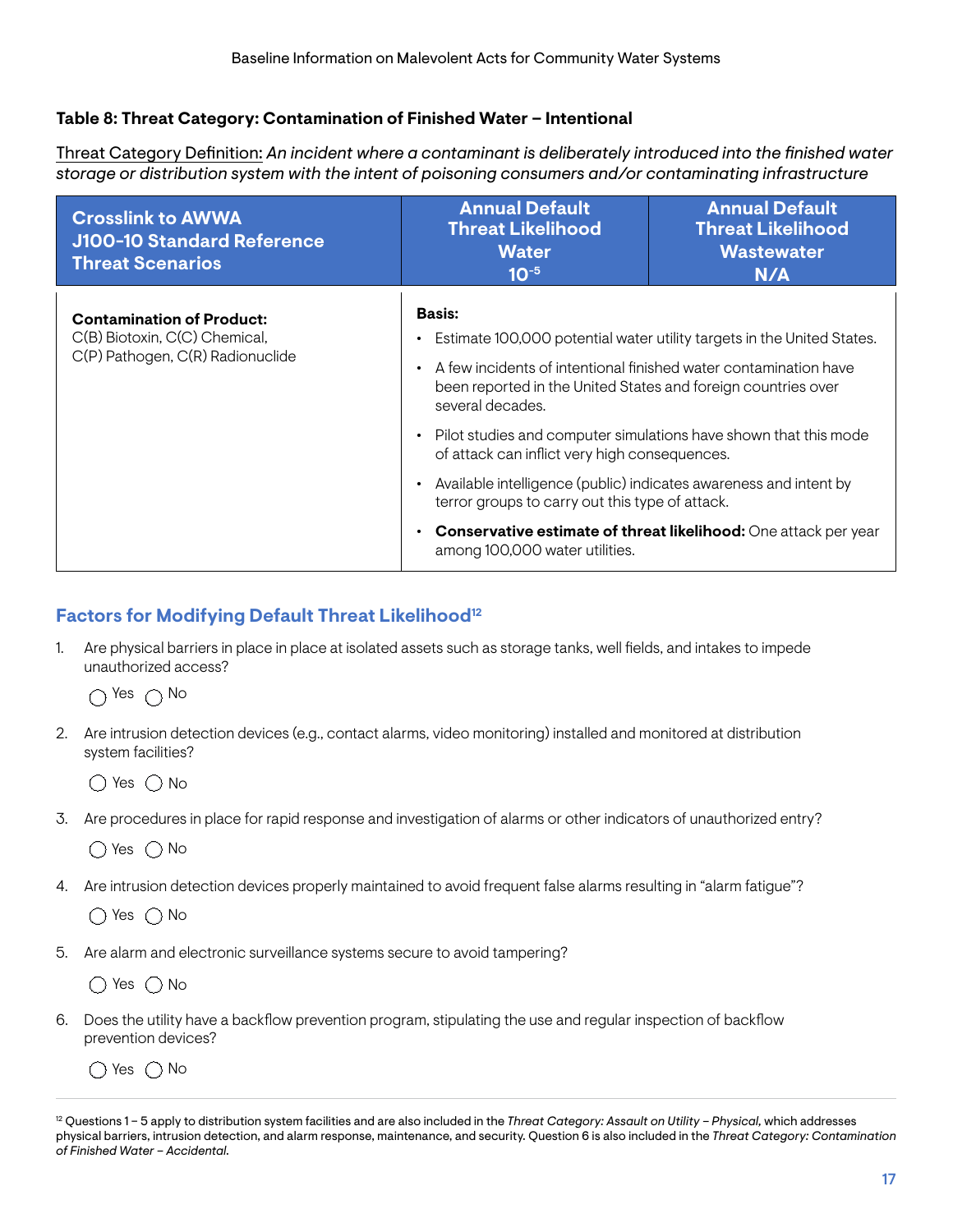7. Does the utility have a program to secure exposed distribution system access points (e.g., locking hydrants)?

 $\bigcirc$  Yes  $\bigcirc$  No

8. Are utility staff trained to observe for potential hazards at distribution system facilities and access points, such as unauthorized pumper trucks using hydrants or storage tanks, indicators of tampering, empty chemical containers or hardware from non-utility sources?

 $\bigcirc$  Yes  $\bigcirc$  No

#### **Resources - see Section 5 for resource descriptions**

| <b>Resource</b>                                                                                                                                                    | <b>Web Link</b>                                                                                                         | # in<br><b>Section 5</b> |
|--------------------------------------------------------------------------------------------------------------------------------------------------------------------|-------------------------------------------------------------------------------------------------------------------------|--------------------------|
| ASCE, Guidelines for the Physical<br>Security of Water Utilities (56-10) and<br>Guidelines for the Physical Security of<br>Wastewater/Stormwater Utilities (57-10) | https://ascelibrary.org/doi/book/10.1061/9780784411261                                                                  | $\mathbf{1}$             |
| AWWA G430-14 Security Practices for<br><b>Operation and Management</b>                                                                                             | https://www.awwa.org/Store/AWWA-G430-14-<br>Security-Practices-for-Operation-and-Management-/<br>ProductDetail/45322774 | 2                        |
| Domestic Security Alliance Council                                                                                                                                 | https://www.dsac.gov/                                                                                                   | $\mathcal{I}$            |
| <b>InfraGard</b>                                                                                                                                                   | https://www.infragard.org/                                                                                              | 4                        |
| Local Law Enforcement Agencies                                                                                                                                     | N/A                                                                                                                     | 5                        |
| State and Major Urban Area<br><b>Fusion Centers</b>                                                                                                                | https://www.dhs.gov/state-and-major-urban-area-fusion-<br>centers                                                       | 6                        |
| Water Information Sharing<br>and Analysis Center                                                                                                                   | https://www.waterisac.org/                                                                                              | 7                        |
| <b>AWWA M-14 Backflow Prevention</b><br>and Cross Connection Control:<br>Recommended Practices                                                                     | https://www.awwa.org/Store/Product-Details/<br>productId/46494412                                                       | 8                        |
| AWWA G200-15 Distribution Systems<br><b>Operation and Management</b>                                                                                               | https://www.awwa.org/Store/Product-Details/<br>productId/49065093                                                       | 9                        |
| <b>EPA Cross Connection Control Manual</b>                                                                                                                         | https://www.epa.gov/sites/production/files/2015-09/<br>documents/epa816r03002_0.pdf                                     | 10                       |
| <b>EPA Online Water Quality</b><br><b>Monitoring Resources</b>                                                                                                     | https://www.epa.gov/waterqualitysurveillance/online-<br>water-quality-monitoring-resources                              | 11                       |
| National Academy of Sciences Drinking<br><b>Water Distribution Systems: Assessing</b><br>and Reducing Risks                                                        | https://www.nap.edu/catalog/11728/drinking-water-<br>distribution-systems-assessing-and-reducing-risks                  | 12                       |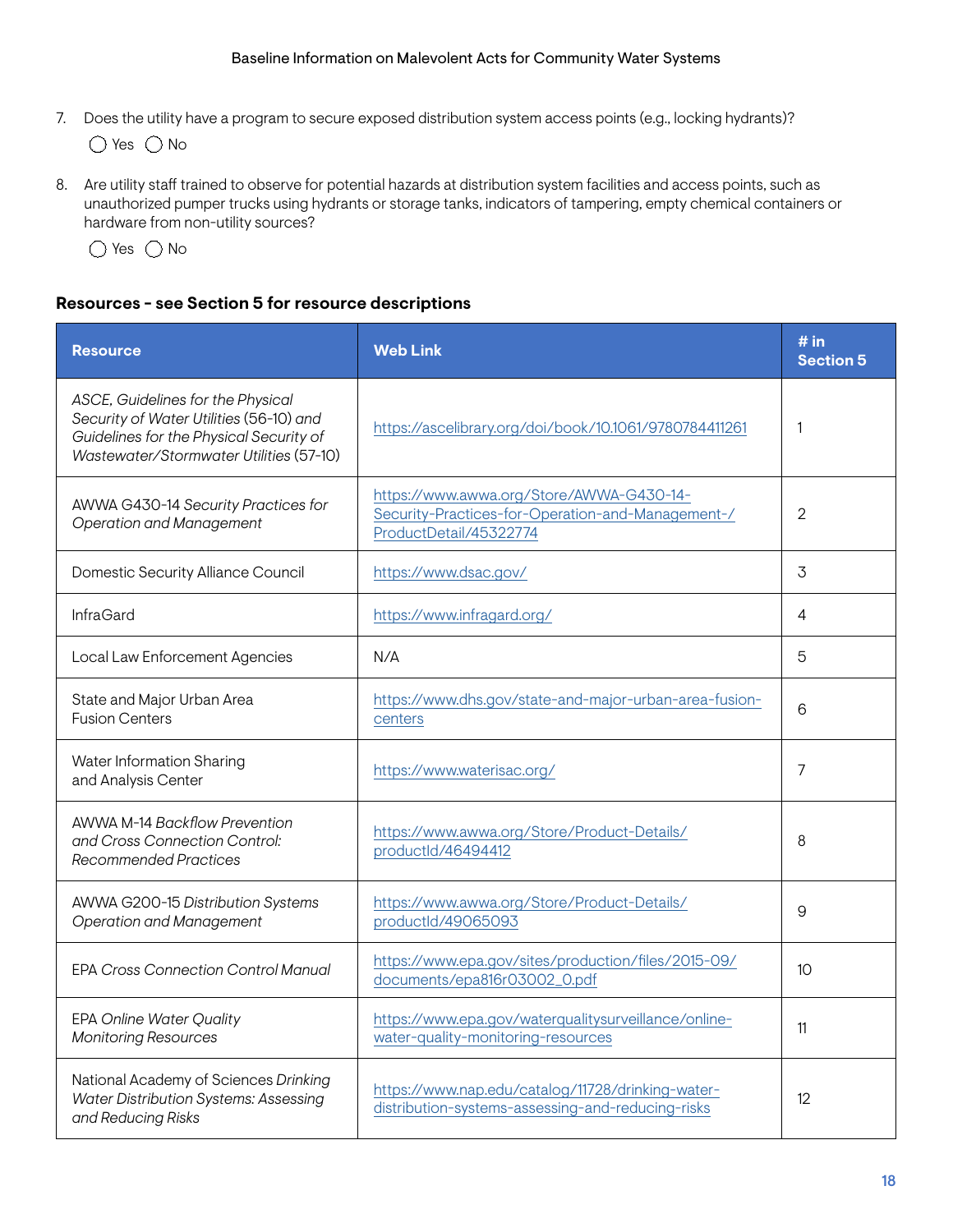# **Resources (continued)**

| <b>Resource</b>                                                                                                | <b>Web Link</b>                                                                                                               | # in<br><b>Section 5</b> |
|----------------------------------------------------------------------------------------------------------------|-------------------------------------------------------------------------------------------------------------------------------|--------------------------|
| EPA Resources to Design and Implement<br>Enhanced Security Monitoring for<br>Surveillance and Response Systems | https://www.epa.gov/waterqualitysurveillance/resources-<br>design-and-implement-enhanced-security-monitoring-<br>surveillance | 13                       |

| $\ddot{a}$       |  |
|------------------|--|
|                  |  |
| 2.               |  |
|                  |  |
| $\overline{3}$ . |  |
|                  |  |
| 4.               |  |
|                  |  |
| 5.               |  |
|                  |  |
| 6.               |  |
|                  |  |
| 7.               |  |
|                  |  |
| 8.               |  |
|                  |  |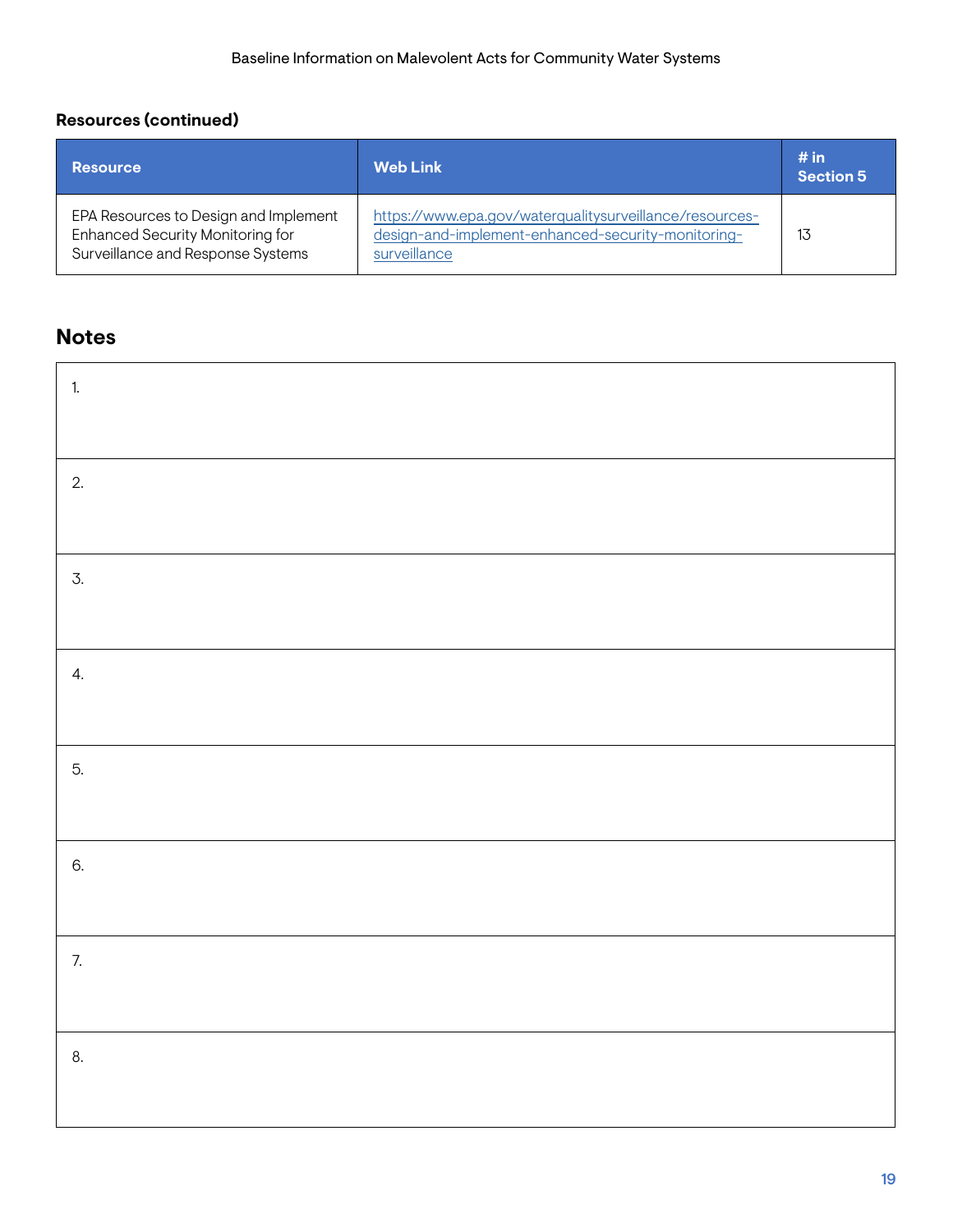### <span id="page-24-0"></span>**Table 9: Threat Category: Theft or Diversion – Physical**

Threat Category Defnition: *Any incident of physical theft or diversion of utility resources, supplies, and infrastructure materials* 

| <b>Crosslink to AWWA J100-10</b><br><b>Standard Reference Threat</b><br><b>Scenarios</b> | <b>Annual Default</b><br><b>Threat Likelihood</b><br><b>Water</b><br>0.2                                                                                                                                                                            | <b>Annual Default</b><br><b>Threat Likelihood</b><br><b>Wastewater</b><br>0.2 |
|------------------------------------------------------------------------------------------|-----------------------------------------------------------------------------------------------------------------------------------------------------------------------------------------------------------------------------------------------------|-------------------------------------------------------------------------------|
| Theft or Diversion: T(PI) Physical-                                                      | <b>Basis:</b>                                                                                                                                                                                                                                       |                                                                               |
| Insider, T(PU) Physical-Outsider                                                         | Theft/diversion is commonplace at water utilities, but most incidents do<br>$\bullet$<br>not have significant economic consequences.                                                                                                                |                                                                               |
|                                                                                          | Water utility theft incidents are not tracked nationally.<br>$\bullet$                                                                                                                                                                              |                                                                               |
|                                                                                          | <b>Conservative estimate of threat likelihood:</b> Water utilities<br>experience theft/diversion twice per year, and 10% of these incidents<br>have significant economic consequences for the utility. No public<br>health likelihood is projected. |                                                                               |

# **Factors for Modifying Default Threat Likelihood**

1. Does the utility have an established process to ensure that thefts are investigated (by law enforcement or the utility), any security gaps that facilitated the theft are identifed, and any such gaps are mitigated to reduce risk?

 $\bigcap$  Yes  $\bigcap$  No

- 2. Are high-value utility supplies and materials physically secured on the premises and actively monitored to prevent theft?  $\bigcirc$  Yes  $\bigcirc$  No
- 3. Are contractors and suppliers vetted for security purposes prior to gaining site access?

 $\bigcirc$  Yes  $\bigcirc$  No

4. Does the utility have the capability for rapid detection of theft or diversion, such as maintaining an updated inventory of materials and supplies?

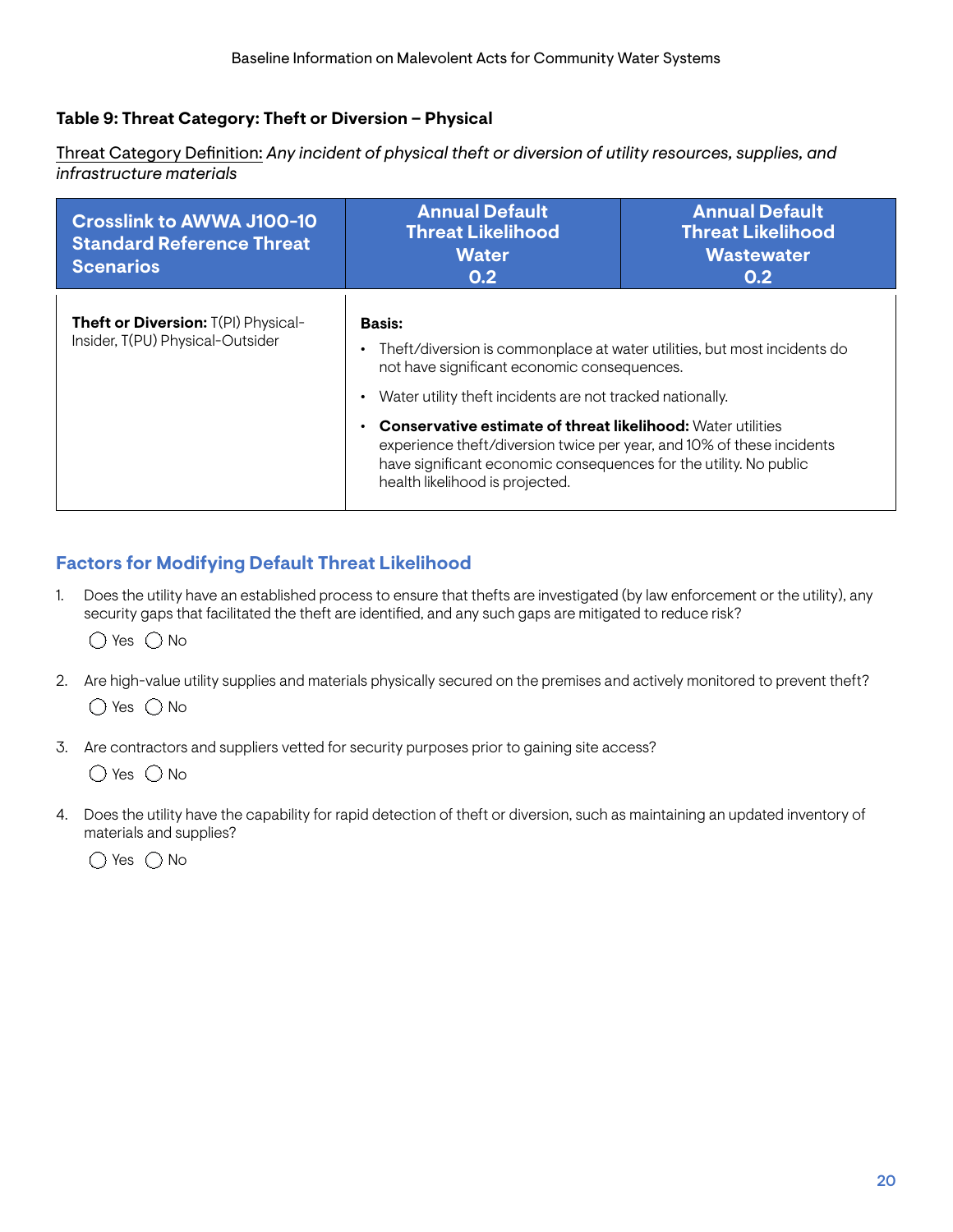# **Resources - see Section 5 for resource descriptions**

| <b>Resource</b>                                                                                                                                                    | <b>Web Link</b>                                                                                                         | # in<br><b>Section 5</b> |
|--------------------------------------------------------------------------------------------------------------------------------------------------------------------|-------------------------------------------------------------------------------------------------------------------------|--------------------------|
| ASCE, Guidelines for the Physical<br>Security of Water Utilities (56-10) and<br>Guidelines for the Physical Security of<br>Wastewater/Stormwater Utilities (57-10) | https://ascelibrary.org/doi/book/10.1061/9780784411261                                                                  |                          |
| AWWA G430-14 Security Practices for<br>Operation and Management                                                                                                    | https://www.awwa.org/Store/AWWA-G430-14-<br>Security-Practices-for-Operation-and-Management-/<br>ProductDetail/45322774 | 2                        |
| Domestic Security Alliance Council                                                                                                                                 | https://www.dsac.gov/                                                                                                   | 3                        |
| <b>InfraGard</b>                                                                                                                                                   | https://www.infragard.org/                                                                                              | 4                        |
| Local Law Enforcement Agencies                                                                                                                                     | N/A                                                                                                                     | 5                        |
| State and Major Urban Area<br><b>Fusion Centers</b>                                                                                                                | https://www.dhs.gov/state-and-major-urban-area-fusion-<br>centers                                                       | 6                        |
| Water Information Sharing and<br>Analysis Center                                                                                                                   | https://www.waterisac.org/                                                                                              | 7                        |

| 1. |  |
|----|--|
|    |  |
| 2. |  |
|    |  |
| 3. |  |
|    |  |
| 4. |  |
|    |  |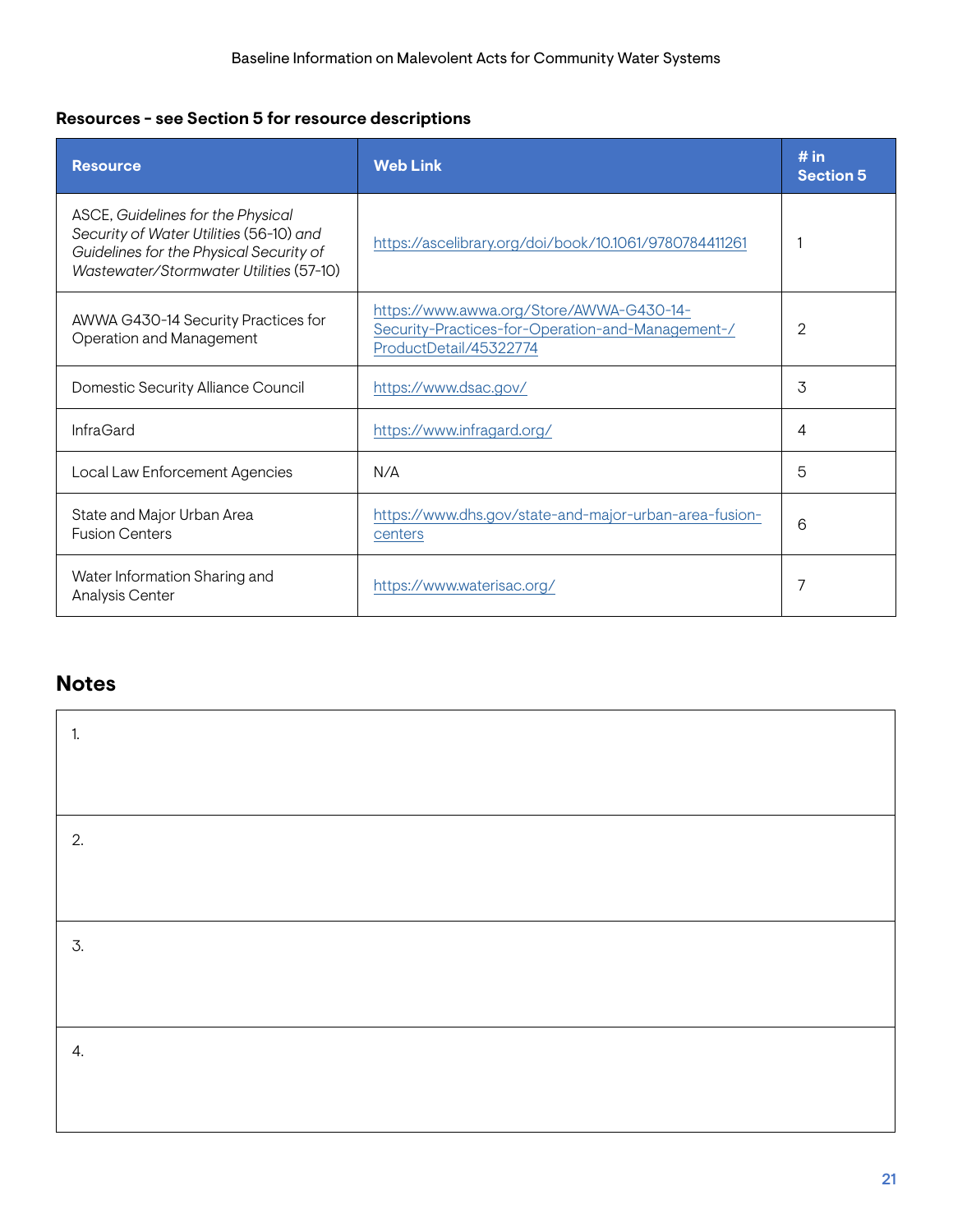# **Threat Category: Cyber Attack**

For the purpose of AWIA Risk and Resilience Assessments, EPA has grouped cyber-attacks on water utilities into two threat categories. One is cyber-attack on business enterprise systems, which includes computerbased communications, fnancial, data and record keeping, and other related systems. The second is cyberattack on process control systems, which includes electronic monitoring and control systems used for water collection, treatment, storage, and distribution across the utility.

The default threat likelihood for a cyber-attack is 1.0 for both business enterprise systems and process control systems (for both water and wastewater systems). Hence, EPA recommends that CWSs prepare for information networks associated with both business enterprise and process control systems to be targeted by cyber threat actors every year. Further, the factors for modifying EPA's default threat likelihood values for both cyber threat categories are the same. Accordingly, this document provides one list of factors for both cyber threat categories.

EPA has assigned cyber-attacks on business enterprise systems and process control systems to separate threat categories for AWIA Risk and Resilience Assessments because the vulnerabilities and consequences associated with them may difer, along with the countermeasures to reduce vulnerabilities and consequences. However, a discussion of vulnerabilities and consequences is outside the purview of this document.

#### **Recap of changes from Version 1.0 of this document:**

In Version 1.0 of the *Baseline Information on Malevolent Acts for Community Water Systems*, which EPA published in August 2019, the default annual threat likelihood values for "Cyber-Attack on Business Enterprise Systems" and "Cyber-Attack Process Control Systems" were 0.3 and 0.1, respectively. No diferentiation was made between water and wastewater systems.

EPA has chosen to increase these default threat likelihood values to 1.0 based on the increasing prevalence of reported cyber-attacks on critical infrastructure facilities, including water and wastewater systems. These attacks have targeted water and wastewater systems of all sizes and in all geographic locations, including both business enterprise and process control systems. Suspected perpetrators of cyber-attacks include criminal enterprises, malicious insiders, and sophisticated advanced persistent threat actors supported by nation-states. Due to increases in the use of Internet-connected devices, greater remote access practices, widespread third-party software and management solutions, and the growing sophistication of threat actors, cyber-attacks are expected to continue to increase in the future.

The revised cyber-attack threat likelihood values also refect input from water sector stakeholders and are in accordance with the updated ANSI/AWWA J100 Standard *Risk and Resilience Management of Water and Wastewater Systems*. Consistent with the J100 Standard, EPA recommends that every water and wastewater system should expect to be targeted by cyber threat actors. Consequently, all water and wastewater systems should adopt cybersecurity best practices that are designed to reduce vulnerabilities and manage consequences.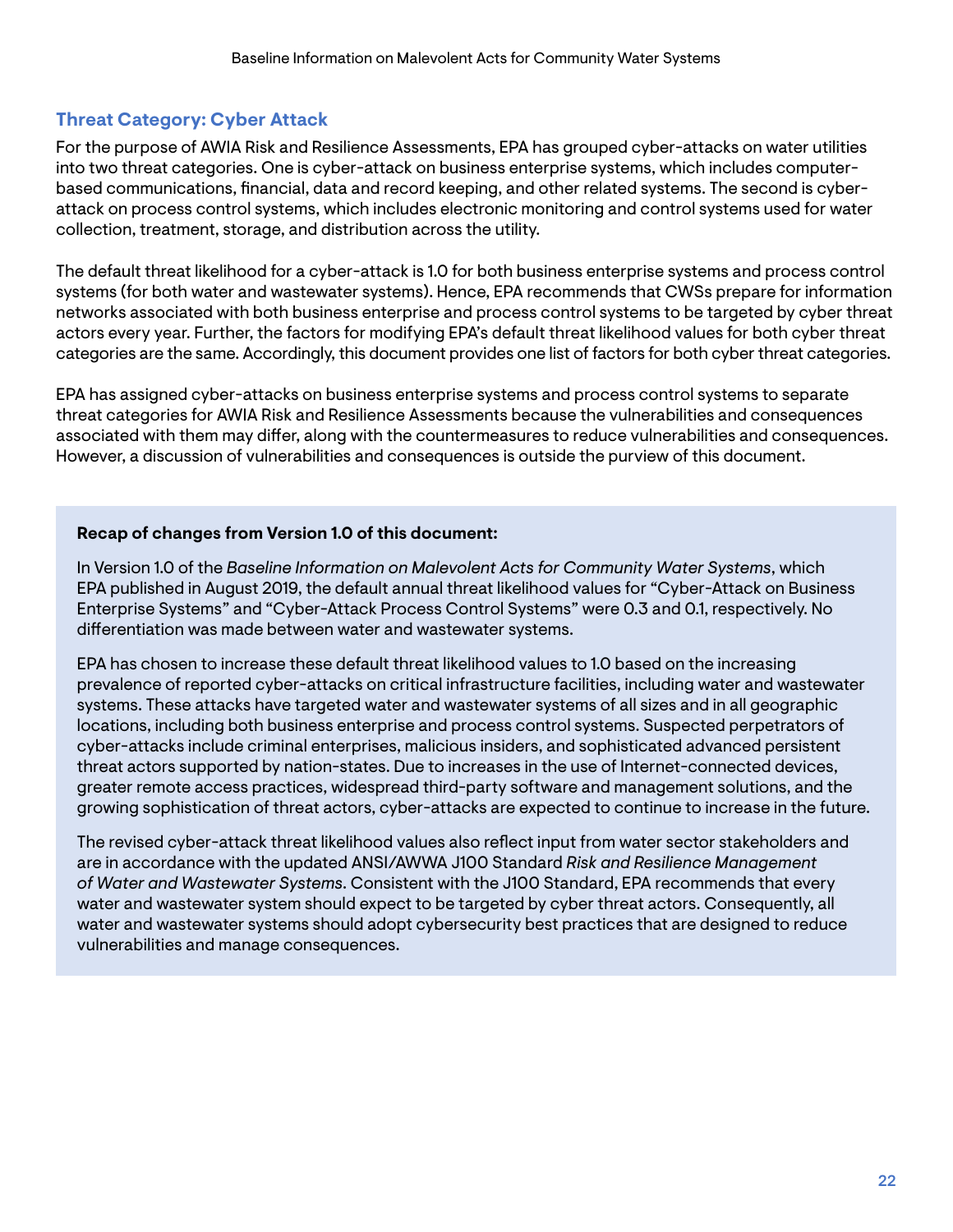### <span id="page-27-0"></span>**Table 10: Threat Category: Cyber Attack** – **Business Enterprise Systems and Process Control Systems**

| <b>Business Enterprise Systems</b>                                                                                                                                                                                                                                                                                             |                                                                                                                                                                                                                                                                                                                                                                                                                                                                                                                                                                                                                                                                                                |  |  |  |
|--------------------------------------------------------------------------------------------------------------------------------------------------------------------------------------------------------------------------------------------------------------------------------------------------------------------------------|------------------------------------------------------------------------------------------------------------------------------------------------------------------------------------------------------------------------------------------------------------------------------------------------------------------------------------------------------------------------------------------------------------------------------------------------------------------------------------------------------------------------------------------------------------------------------------------------------------------------------------------------------------------------------------------------|--|--|--|
| Threat Category Definition: A cyber-attack on utility billing, communications, data management or other<br>information systems, which may disable affected systems and result in the loss of information resources,<br>including personal, financial and other sensitive data, and other economic consequences for the utility |                                                                                                                                                                                                                                                                                                                                                                                                                                                                                                                                                                                                                                                                                                |  |  |  |
| <b>Crosslink to AWWA J100-10</b><br><b>Standard Reference Threat</b><br><b>Scenarios</b>                                                                                                                                                                                                                                       | <b>Annual Default</b><br><b>Annual Default</b><br><b>Threat Likelihood</b><br><b>Threat Likelihood</b><br><b>Water</b><br><b>Wastewater</b><br>1.0<br>1.0                                                                                                                                                                                                                                                                                                                                                                                                                                                                                                                                      |  |  |  |
| • Theft or Diversion: $T(Cl)$ Cyber-<br>Insider, T(CU) Cyber-Outsider<br>• Cyber Insider: $C(11)$ Insider, $C(12)$<br>Trusted Insider/Accidental<br>• Cyber Outsider: C(O1) Cyber<br>Outsider Attackers, C(O2) Criminal<br>Group, C(O3) Terrorist, C(O4)<br>Foreign Intelligence Service                                       | Basis:<br>Business enterprise systems, including those at water and wastewater<br>$\bullet$<br>facilities, are frequently targeted by cyber threat actors. Many<br>successful cyber-attacks involving water and wastewater utility business<br>enterprise systems have been reported, often with significant economic<br>consequences for the utility. Cyber threat monitoring has shown a high rate<br>of attempted intrusions.<br>Conservative estimate of threat likelihood: Water and wastewater utilities<br>$\bullet$<br>experience an attempted cyber-attack on a business enterprise system<br>at least once per year that has the potential for significant economic<br>consequences. |  |  |  |

#### **Process Control Systems**

Threat Category Defnition: *A cyber-attack on utility process control systems, including monitoring, operations, and centralized control. The attack may disable or manipulate utility infrastructure, potentially resulting in loss of service, the contamination of fnished water and damage to utility infrastructure* 

| <b>Crosslink to AWWA J100-10</b><br><b>Standard Reference Threat</b><br><b>Scenarios</b>                                                                                                                  | <b>Annual Default</b><br><b>Threat Likelihood</b><br><b>Water</b><br>1.0                                                                                                                                                                                                                                                                                                                                                                                                                                                                                                                                                                                                                 | <b>Annual Default</b><br><b>Threat Likelihood</b><br><b>Wastewater</b><br>1.0                                                                          |
|-----------------------------------------------------------------------------------------------------------------------------------------------------------------------------------------------------------|------------------------------------------------------------------------------------------------------------------------------------------------------------------------------------------------------------------------------------------------------------------------------------------------------------------------------------------------------------------------------------------------------------------------------------------------------------------------------------------------------------------------------------------------------------------------------------------------------------------------------------------------------------------------------------------|--------------------------------------------------------------------------------------------------------------------------------------------------------|
| • Cyber Insider: C(I1) Insider,<br>C(I2) Trusted Insider/Accidental<br>Cyber Outsider: C(O1) Cyber<br>Outsider Attackers, C(O2) Criminal<br>Group, C(O3) Terrorist, C(O4)<br>Foreign Intelligence Service | <b>Basis:</b><br>• Water and wastewater utilities use communications and control systems<br>have been penetrated by cyber-attacks in other sectors.<br>$\bullet$<br>to be vulnerable through attacks on third-party software providers.<br>Available intelligence (public) indicates advanced persistent threat actors<br>$\bullet$<br>have established long-term presence in U.S. critical infrastructure control<br>systems.<br>Conservative estimate of threat likelihood: Water and wastewater utilities<br>$\bullet$<br>experience an attempted cyber-attack on a process control system<br>at least once per year that has the potential for significant economic<br>consequences. | that are common across critical infrastructure sectors, and these systems<br>Process control systems at water and wastewater utilities have been shown |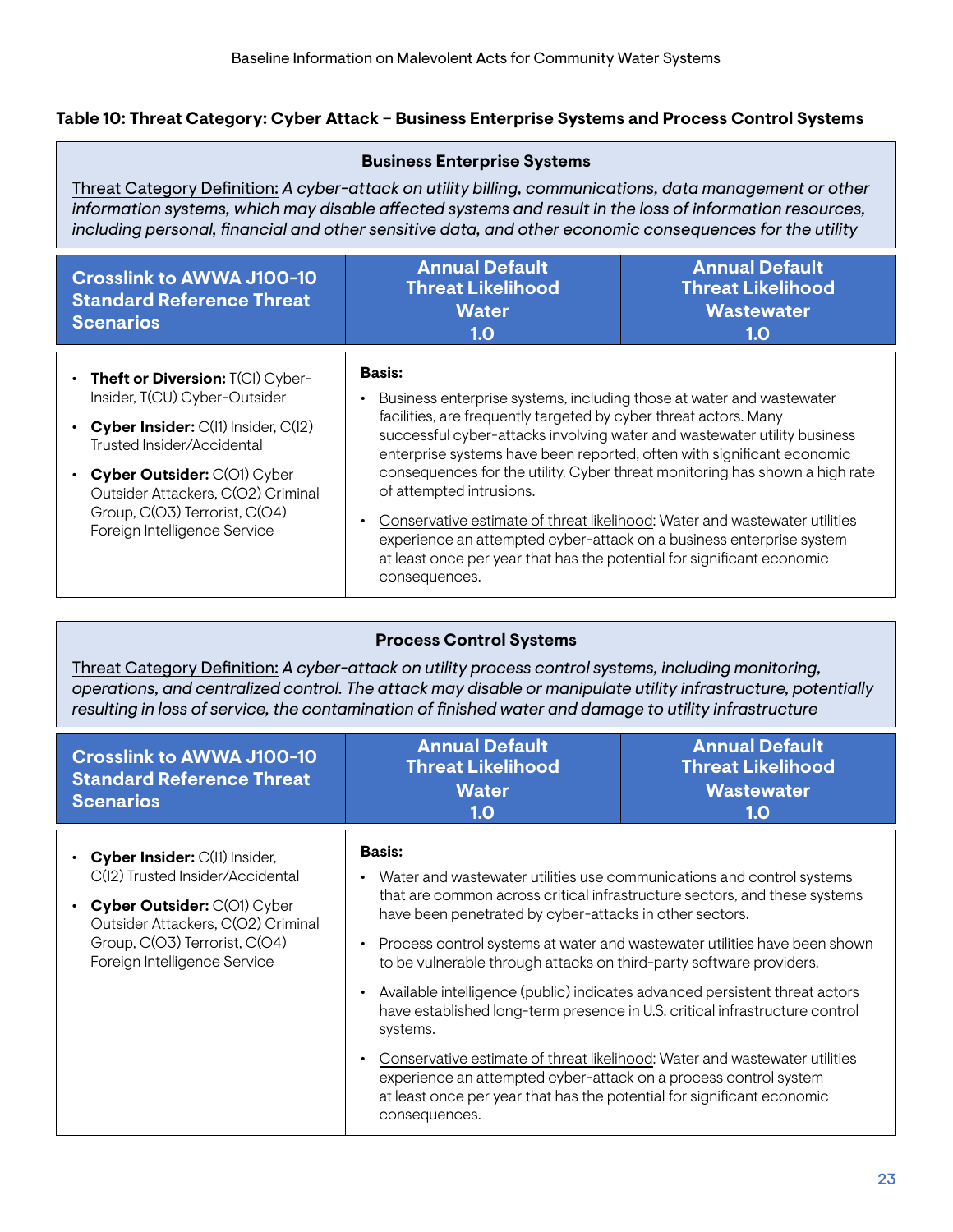### **Factors for Modifying Default Threat Likelihood**

#### *Does the utility:*

- 1. Keep an inventory of control system devices and ensure this equipment is not exposed to networks outside the utility?  $\bigcap$  Yes  $\bigcap$  No
- 2. Employ staff with primary responsibility for and allocate a dedicated budget to the security and resiliency of electronic networks?

 $\bigcirc$  Yes  $\bigcirc$  No

3. Address the security of electronic networks in relevant contracts, and ensure that contract staf with access to utility electronic networks are vetted?

 $\bigcap$  Yes  $\bigcap$  No

- 4. Segregate networks and apply frewalls?  $\bigcirc$  Yes  $\bigcirc$  No
- 5. Use secure remote access methods?

 $\bigcap$  Yes  $\bigcap$  No

- 6. Establish roles to control access to diferent networks and log system users?  $\bigcirc$  Yes  $\bigcirc$  No
- 7. Require strong passwords and password management practices?  $\bigcirc$  Yes  $\bigcirc$  No
- 8. Stay aware of vulnerabilities and implement patches and updates when needed?  $\bigcap$  Yes  $\bigcap$  No
- 9. Enforce policies for the security of mobile devices?  $\bigcirc$  Yes  $\bigcirc$  No
- 10. Have an employee cybersecurity training program?  $\bigcirc$  Yes  $\bigcirc$  No
- 11. Involve utility executives in cybersecurity?  $\bigcirc$  Yes  $\bigcirc$  No
- 12. Monitor for network intrusions and have a plan in place to respond?  $\bigcirc$  Yes  $\bigcirc$  No
- 13. Readily investigate possible network intrusions?  $\bigcirc$  Yes  $\bigcirc$  No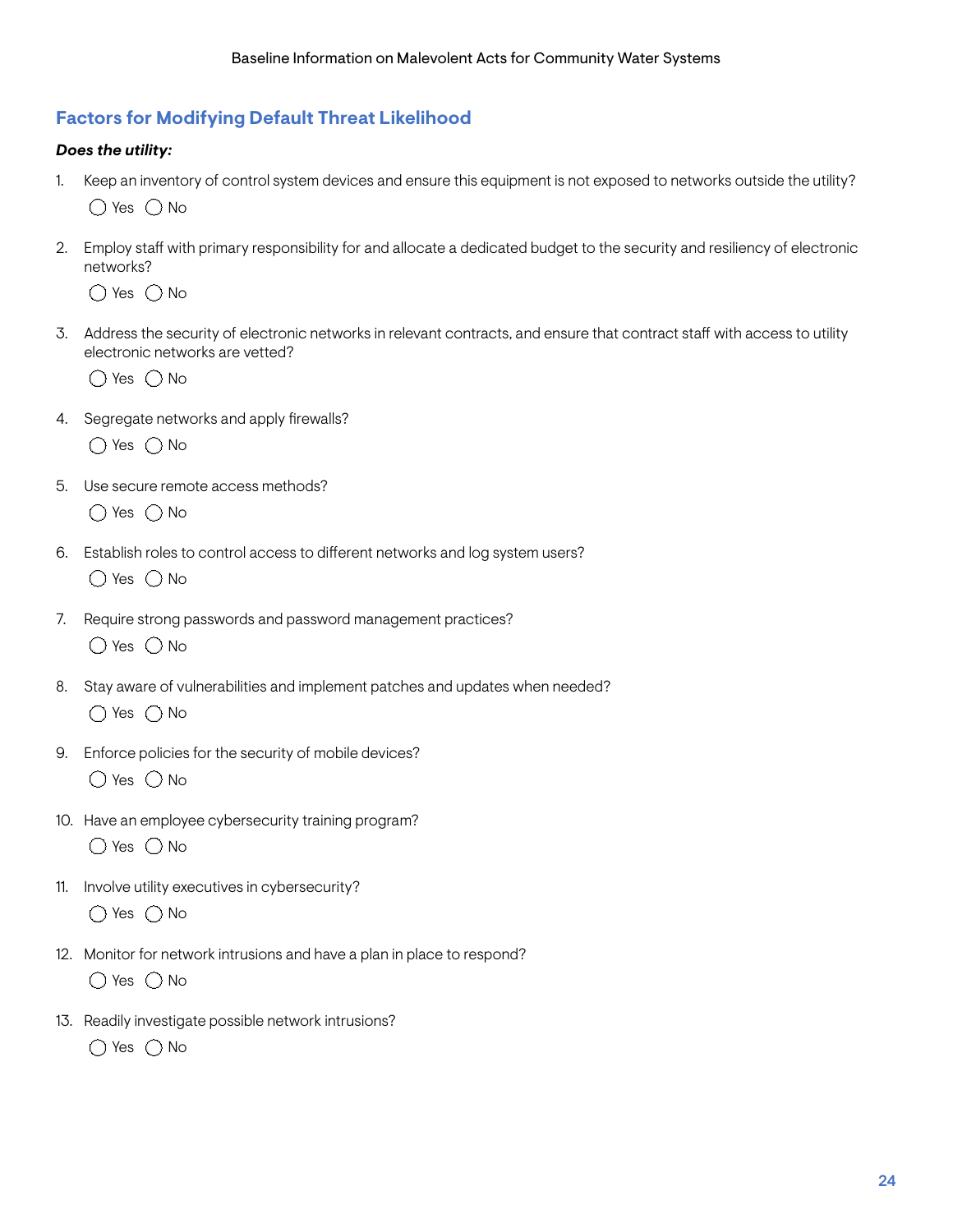# **Resources - see Section 5 for resource descriptions**

| <b>Resource</b>                                                                                                         | <b>Web Link</b>                                                           | # in<br><b>Section 5</b> |
|-------------------------------------------------------------------------------------------------------------------------|---------------------------------------------------------------------------|--------------------------|
| <b>AWWA Process Control System Security</b><br>Guidance for the Water Sector and Use-<br>Case Tool                      | https://www.awwa.org/Resources-Tools/Resources/<br>Cybersecurity-Guidance | 14                       |
| DHS Cybersecurity and Infrastructure<br>Security Agency                                                                 | https://www.cisa.gov/cybersecurity                                        | 15                       |
| NIST Cybersecurity Framework                                                                                            | https://www.nist.gov/cyberframework                                       | 16                       |
| NIST SP 800-53 Revision 4, Security and<br>Privacy Controls for Federal Information<br><b>Systems and Organizations</b> | https://csrc.nist.gov/publications/detail/sp/800-53/rev-<br>4/final       | 17                       |
| NIST SP 800-82 Revision 2. Guide to<br>Industrial Control Systems Security                                              | https://csrc.nist.gov/publications/detail/sp/800-82/rev-2/<br>final       | 18                       |
| WaterISAC 15 Cybersecurity<br><b>Fundamentals for Water and</b><br><b>Wastewater Utilities</b>                          | http://www.waterisac.org/fundamentals                                     | 19                       |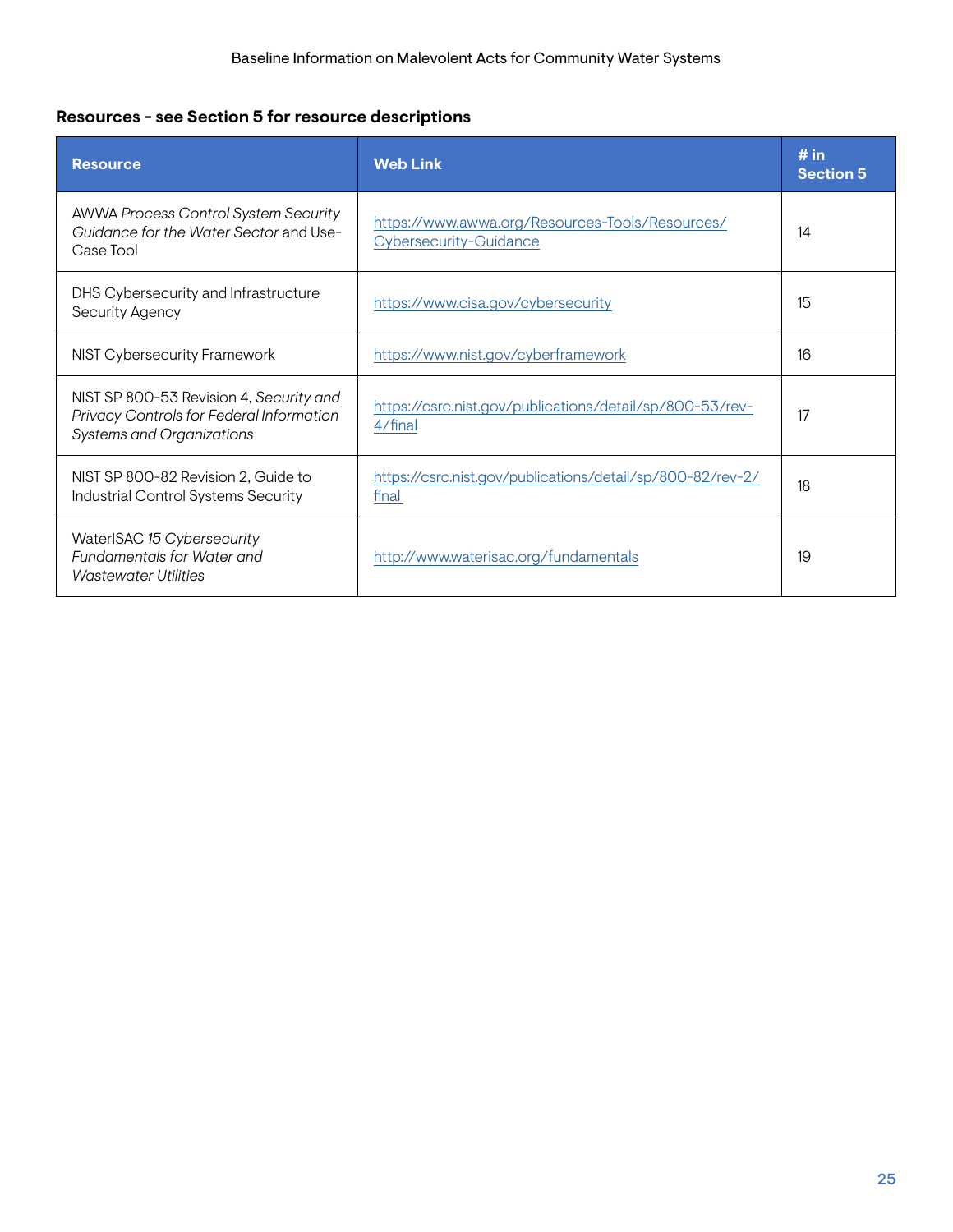| 1. |  |
|----|--|
|    |  |
|    |  |
| 2. |  |
|    |  |
|    |  |
| 3. |  |
|    |  |
|    |  |
| 4. |  |
|    |  |
|    |  |
| 5. |  |
|    |  |
|    |  |
| 6. |  |
|    |  |
|    |  |
| 7. |  |
|    |  |
|    |  |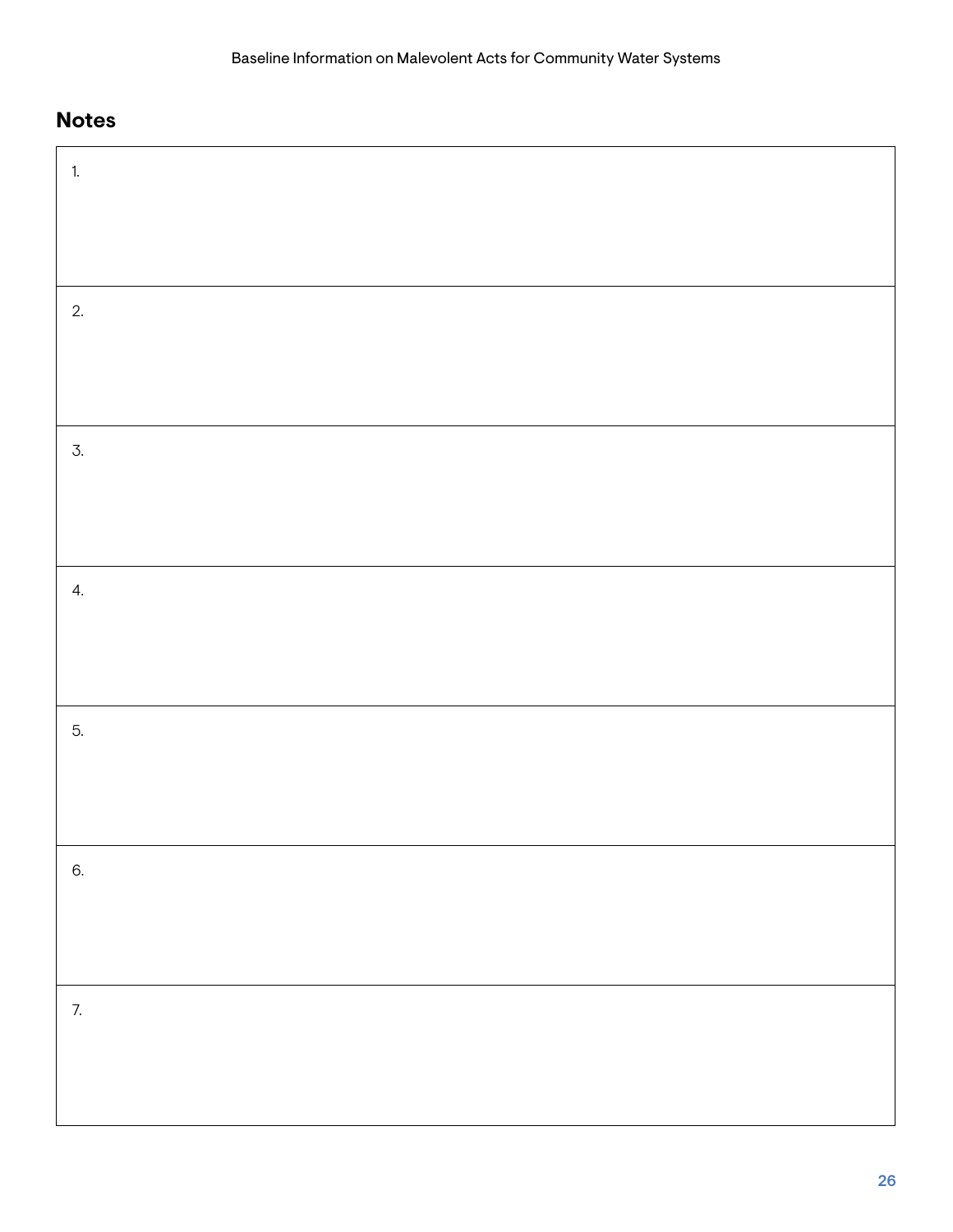| 8.  |  |
|-----|--|
|     |  |
|     |  |
| 9.  |  |
|     |  |
|     |  |
| 10. |  |
|     |  |
|     |  |
| 11. |  |
|     |  |
|     |  |
| 12. |  |
|     |  |
|     |  |
| 13. |  |
|     |  |
|     |  |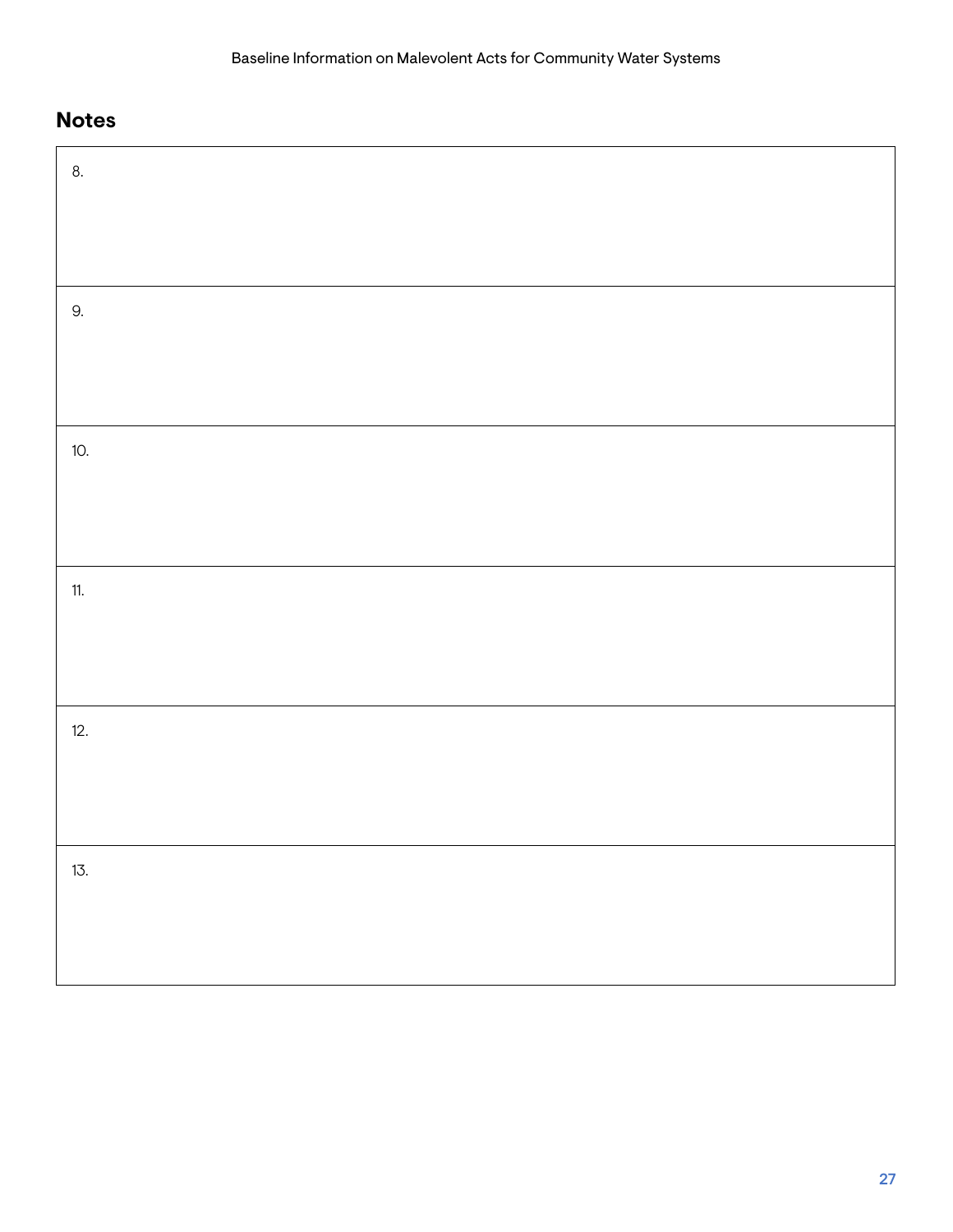### <span id="page-32-0"></span>**Table 11: Threat Category: Sabotage – Physical**

Threat Category Defnition: *A malicious physical act that is carried out with the intention of causing adverse impacts on a utility process* 

| <b>Crosslink to AWWA J100-10</b><br><b>Standard Reference Threat</b><br><b>Scenarios</b> | <b>Annual Default</b><br><b>Threat Likelihood</b><br><b>Water</b><br>0.05                                                                                                                                                                                                                                                                                                               | <b>Annual Default</b><br><b>Threat Likelihood</b><br><b>Wastewater</b><br>0.05 |
|------------------------------------------------------------------------------------------|-----------------------------------------------------------------------------------------------------------------------------------------------------------------------------------------------------------------------------------------------------------------------------------------------------------------------------------------------------------------------------------------|--------------------------------------------------------------------------------|
| Directed/Sabotage:<br>S(PI) Physical-Insider,<br>S(PU) Physical-Outsider                 | <b>Basis:</b><br>Malicious process sabotage is rarely reported at U.S. water utilities. However,<br>incidents could have significant economic and public health consequences.<br>Conservative estimate of threat likelihood: Water utilities experience<br>process sabotage once every ten years, and 50% of these incidents have<br>significant economic consequences for the utility. |                                                                                |

### **Factors for Modifying Default Threat Likelihood<sup>13</sup>**

1. Has strict access control been implemented at utility facilities (e.g., visitor restrictions and logging, electronic employee access systems with logging, locked windows, grates, doors, and other access points, intrusion alarms, video monitoring with recording, security personnel)?

 $\bigcirc$  Yes  $\bigcirc$  No

- 2. Are physical barriers in place at treatment facilities to impede unauthorized access (include waterway access if applicable)?  $\bigcap$  Yes  $\bigcap$  No
- 3. Are physical barriers in place in place at isolated assets such as storage tanks, well felds, and intakes to impede unauthorized access?

 $\bigcirc$  Yes  $\bigcirc$  No

4. Are intrusion detection devices (e.g., contact alarms, video monitoring) installed and monitored at distribution system facilities?

 $\bigcirc$  Yes  $\bigcirc$  No

- 5. Are procedures in place for rapid response and investigation of alarms or other indicators of unauthorized entry?  $\bigcirc$  Yes  $\bigcirc$  No
- 6. Are intrusion detection devices properly maintained to avoid frequent false alarms resulting in "alarm fatigue"?  $\bigcap$  Yes  $\bigcap$  No
- 7. Are alarm and electronic surveillance systems secure to avoid tampering?

 $\bigcirc$  Yes  $\bigcirc$  No

13 Questions 1 – 7 are also included in the *Threat Category: Assault on Utility – Physical.*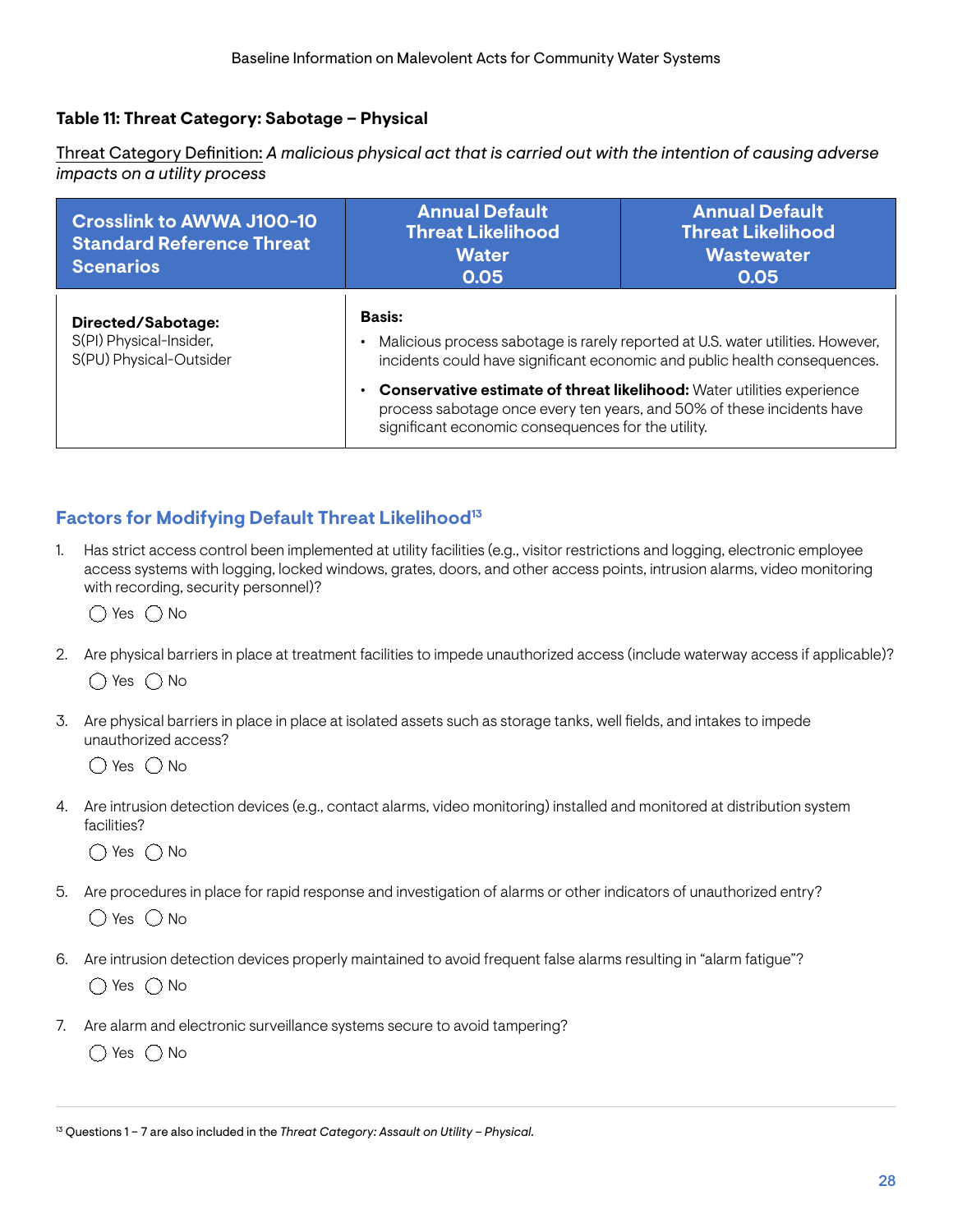8. Are contractors with knowledge of water utility operations and process control systems vetted prior to gaining access to utility property and assets?

 $\bigcirc$  Yes  $\bigcirc$  No

9. Do critical utility process assets that could be subject to sabotage have built-in redundancies, such that the failure of a single process asset would not disrupt water service?

 $\bigcirc$  Yes  $\bigcirc$  No

10. Does the utility take a proactive approach to address infrastructure damage or vandalism (e.g., graffiti at unmanned locations) that could indicate vulnerabilities?

 $\bigcirc$  Yes  $\bigcirc$  No

#### **Resources - see Section 5 for resource descriptions**

| <b>Resource</b>                                                                                                                                                    | <b>Web Link</b>                                                                                                         | # in<br><b>Section 5</b> |
|--------------------------------------------------------------------------------------------------------------------------------------------------------------------|-------------------------------------------------------------------------------------------------------------------------|--------------------------|
| ASCE, Guidelines for the Physical<br>Security of Water Utilities (56-10) and<br>Guidelines for the Physical Security of<br>Wastewater/Stormwater Utilities (57-10) | https://ascelibrary.org/doi/book/10.1061/9780784411261                                                                  |                          |
| AWWA G430-14 Security Practices for<br><b>Operation and Management</b>                                                                                             | https://www.awwa.org/Store/AWWA-G430-14-<br>Security-Practices-for-Operation-and-Management-/<br>ProductDetail/45322774 | $\mathbf{2}$             |
| Domestic Security Alliance Council                                                                                                                                 | https://www.dsac.gov/                                                                                                   | 3                        |
| <b>InfraGard</b>                                                                                                                                                   | https://www.infragard.org/                                                                                              | 4                        |
| Local Law Enforcement Agencies                                                                                                                                     | N/A                                                                                                                     | 5                        |
| State and Major Urban Area<br><b>Fusion Centers</b>                                                                                                                | https://www.dhs.gov/state-and-major-urban-area-fusion-<br>centers                                                       | 6                        |
| Water Information Sharing and<br>Analysis Center                                                                                                                   | https://www.waterisac.org/                                                                                              | 7                        |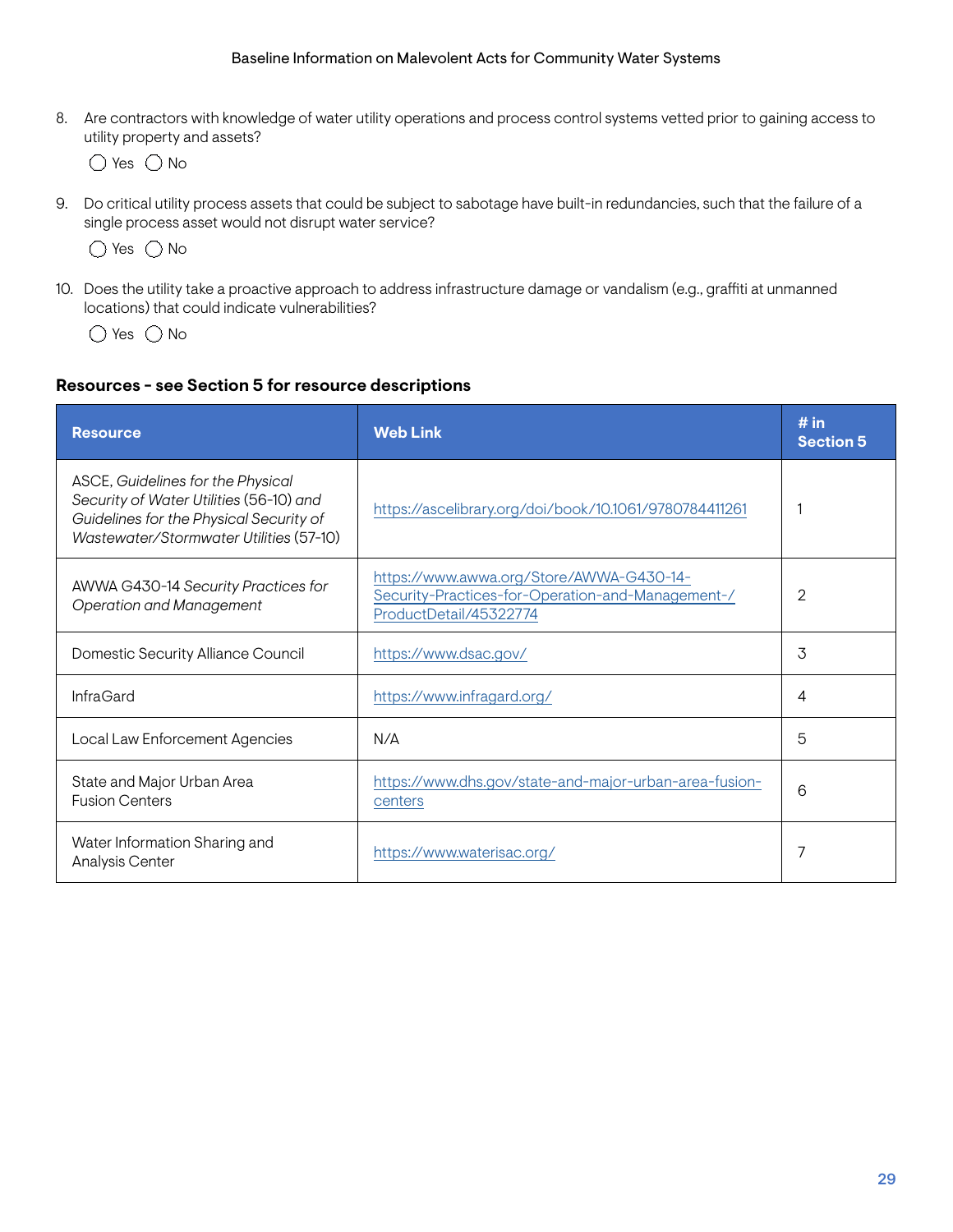# **Notes**

 $\blacksquare$ 

| 1.  |  |
|-----|--|
|     |  |
| 2.  |  |
|     |  |
| 3.  |  |
|     |  |
| 4.  |  |
|     |  |
| 5.  |  |
|     |  |
| 6.  |  |
|     |  |
| 7.  |  |
|     |  |
| 8.  |  |
|     |  |
| 9.  |  |
|     |  |
| 10. |  |
|     |  |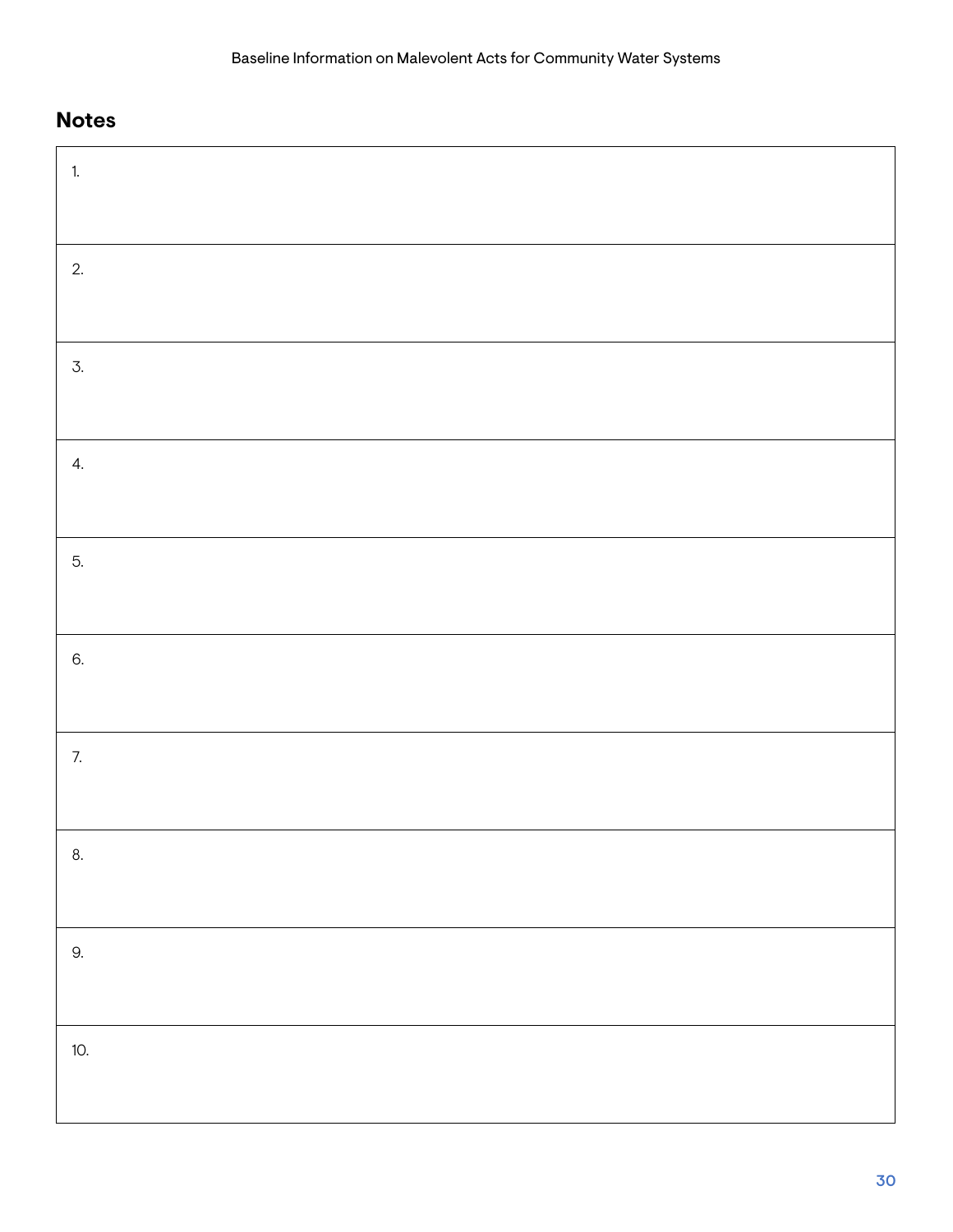#### <span id="page-35-0"></span>**Table 12: Threat Category: Contamination of Source Water – Accidental14**

Threat Category Defnition: *An unintentional incident of contamination of a drinking water source that could result in contaminated water entering the utility. Applies to surface and groundwater sources (including purchased). The contamination may occur outside the control of the utility.* 

| <b>Crosslink to AWWA J100-10</b><br><b>Standard Reference Threat</b><br><b>Scenarios</b> | <b>Annual Default</b><br><b>Threat Likelihood</b><br><b>Water</b><br>0.05                                                                                                                                                                                                                                                                                                                                                                                                         | <b>Annual Default</b><br><b>Threat Likelihood</b><br><b>Wastewater</b><br>N/A |  |
|------------------------------------------------------------------------------------------|-----------------------------------------------------------------------------------------------------------------------------------------------------------------------------------------------------------------------------------------------------------------------------------------------------------------------------------------------------------------------------------------------------------------------------------------------------------------------------------|-------------------------------------------------------------------------------|--|
| Accidental contamination of source<br>water is not included in the J100-10<br>Standard.  | <b>Basis:</b><br>Accidental contamination of drinking water sources occurs regularly<br>$\bullet$<br>through spills, untreated discharges, infrastructure failures, and other<br>causes. The contamination event is usually outside the control of the utility.<br>Reported spill data (National Response Center, 2010 -2017) showed an<br>average of 1,100 spills per year that impacted sources of drinking water.<br>Occurrence varied widely based watershed characteristics. |                                                                               |  |
|                                                                                          |                                                                                                                                                                                                                                                                                                                                                                                                                                                                                   |                                                                               |  |
|                                                                                          | Upstream contamination typically does not cause significant economic<br>or public health impacts for drinking water utilities due to dilution, natural<br>attenuation and upstream mitigation actions. Utilities may be able to close<br>affected intakes.                                                                                                                                                                                                                        |                                                                               |  |
|                                                                                          | If contaminated source water enters the treatment plant, it may damage<br>infrastructure and affect public health.                                                                                                                                                                                                                                                                                                                                                                |                                                                               |  |
|                                                                                          | <b>Conservative estimate of threat likelihood:</b> On average, 5% of water<br>utilities experience a source water contamination event that impacts<br>water quality.                                                                                                                                                                                                                                                                                                              |                                                                               |  |

# **Factors for Modifying Default Threat Likelihood**

#### **Systems with a Surface Water Source**

1. Has the utility avoided a source water contamination event in the recent past (e.g., the past 5 years) due to source water characteristics and management, intake operation, and other factors?

 $\bigcap$  Yes  $\bigcap$  No

2. Does the utility have multiple intakes positioned in a manner that could mitigate the impacts of a spill (e.g., on diferent reaches of a water body or at diferent depths)?



3. Is the utility's watershed relatively pristine and free of signifcant sources of potential contamination (e.g., storage reservoirs and tanks, railways, hazmat routes, dischargers, agricultural areas, hazardous waste site)?

 $\bigcirc$  Yes  $\bigcirc$  No

<sup>&</sup>lt;sup>14</sup> Accidental contamination of source water is not a malevolent act but is included here due to similar potential consequences with intentional contamination. This threat category is also grouped with malevolent acts in EPA's *Vulnerability Self-Assessment Tool (VSAT) Web.*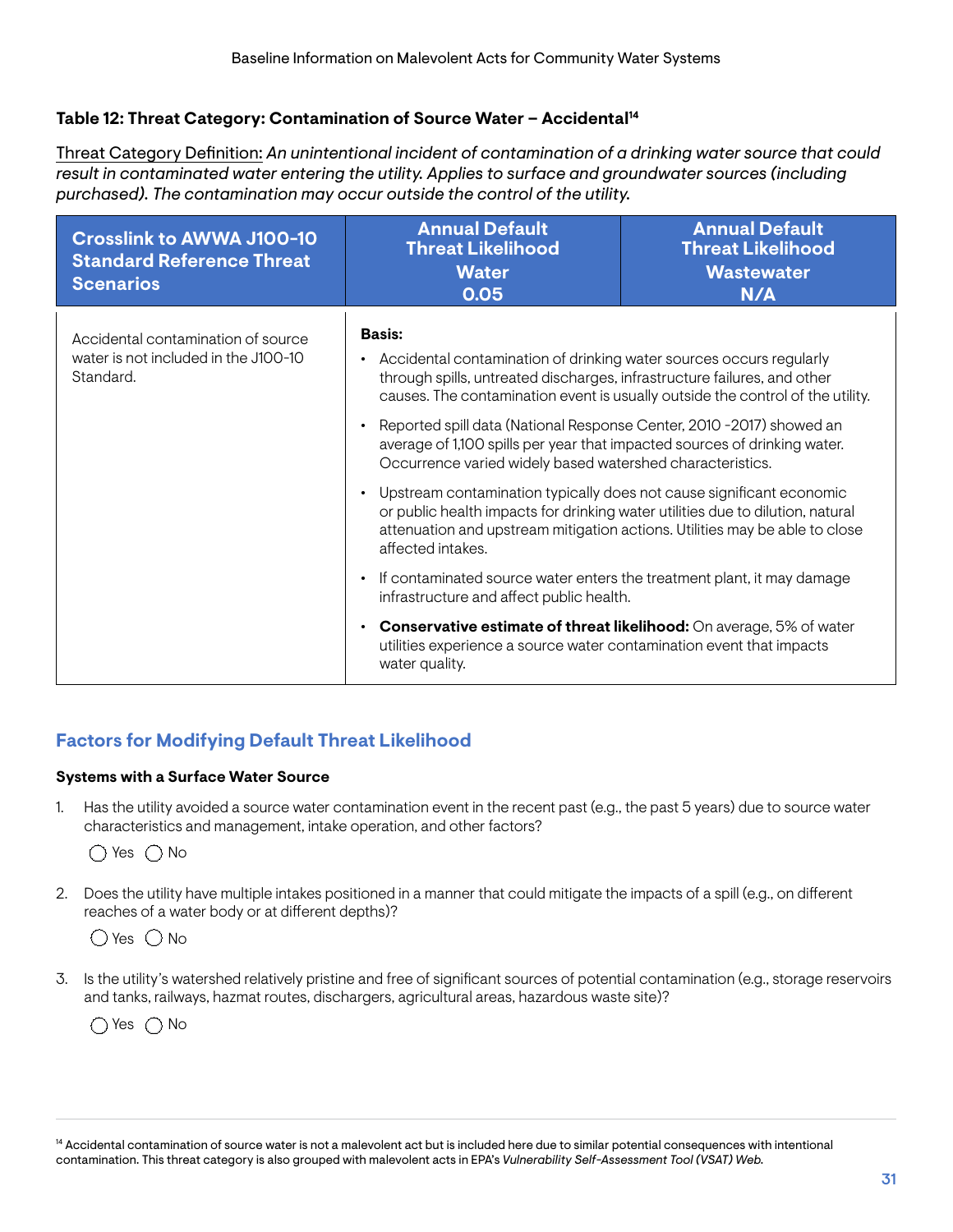4. Is the utility's source water free of watercraft and waterborne cargo?

 $\bigcap$  Yes  $\bigcap$  No

5. Has the region impacting the utility's watershed taken steps to mitigate the risk of chronic water quality issues (e.g., nutrient loading) from turning into serious problems (e.g., harmful algal blooms)?

 $\bigcap$  Yes  $\bigcap$  No

6. Has the utility coordinated with upstream authorities and facilities that are potential sources of contamination for timely notifcation in the event of a spill or release into the utility's source water?

 $\bigcap$  Yes  $\bigcap$  No

7. Does the utility have a source water monitoring program capable of providing timely detection of a change in water quality that could indicate a release has occurred?

 $\bigcirc$  Yes  $\bigcirc$  No

8. Do authorities with responsibility for upstream contamination events have efective response plans to contain spills prior to contaminating the intake?

 $\bigcap$  Yes  $\bigcap$  No

#### **Systems with a Groundwater Source**

9. Does the utility have multiple sources of drinking water, such that if one were contaminated, the other(s) could be used to supply the system?

 $\bigcirc$  Yes  $\bigcirc$  No

10. Is the utility's groundwater aquifer confned or protected from infltration?

 $\bigcap$  Yes  $\bigcap$  No

11. Is the utility's groundwater protection area relatively pristine and free of signifcant sources of potential contamination (as listed in Question #3, above)?

 $\bigcap$  Yes  $\bigcap$  No

12. In the event of a spill, release, or other source of contamination, are there procedures for timely removal of contaminated soil and other measures to prevent contamination of the utility's aquifer?

 $\bigcap$  Yes  $\bigcap$  No

#### **Systems that Buy Water from Wholesaler Water Suppliers**

13. Is information available from the supplier with respect to water source, potential contamination threats, and testing and monitoring?

 $\bigcap$  Yes  $\bigcap$  No

14. Does the supplier proactively manage potential risks to their water supply?

 $\bigcirc$  Yes  $\bigcirc$  No

15. Is there a procedure for the utility to receive timely notifcation of potential contamination incidents in the purchased water?

 $\bigcirc$  Yes  $\bigcirc$  No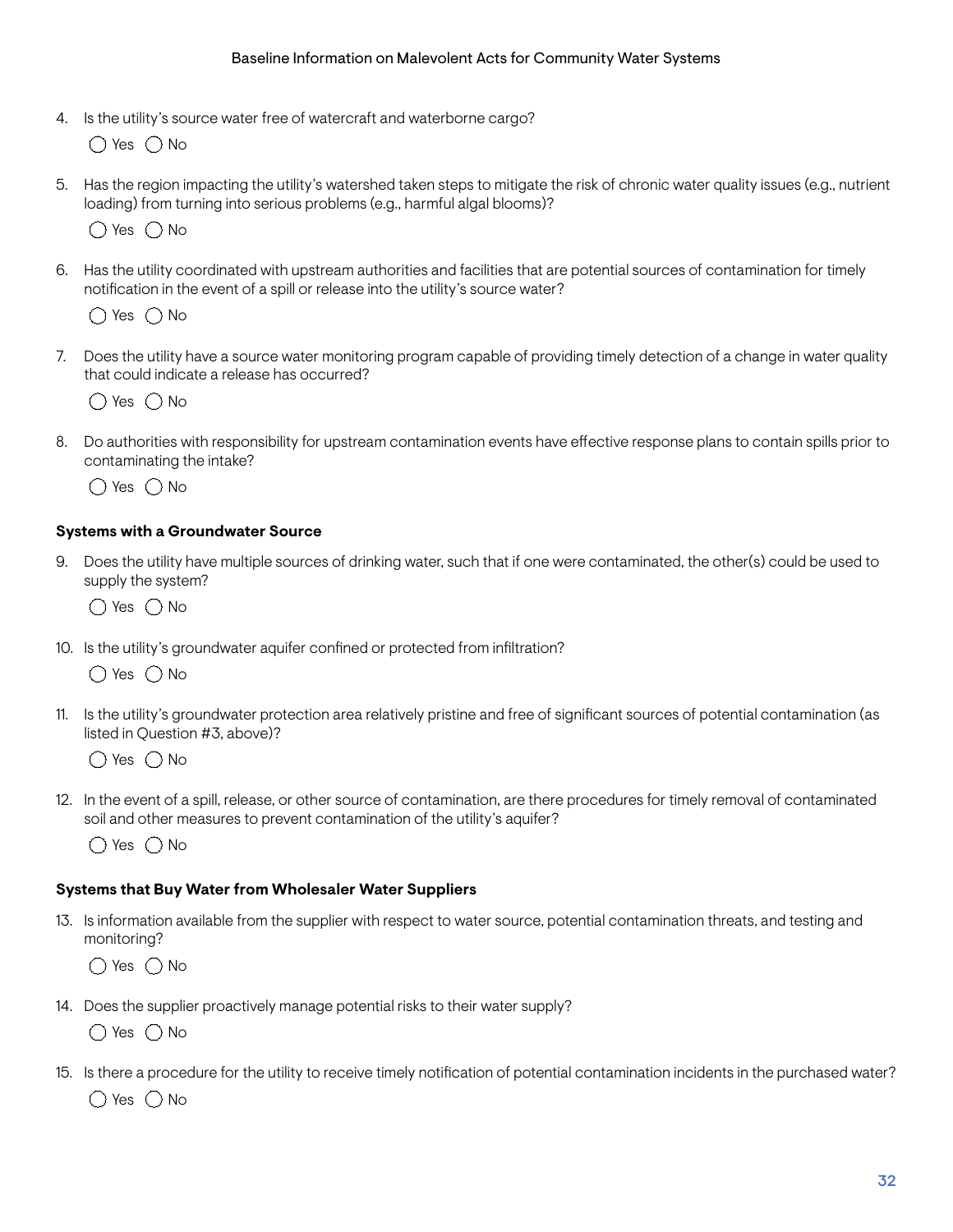# **Resources - see Section 5 for resource descriptions**

| <b>Resource</b>                                                                                    | <b>Web Link</b>                                                                                                   | # in<br><b>Section 5</b> |
|----------------------------------------------------------------------------------------------------|-------------------------------------------------------------------------------------------------------------------|--------------------------|
| <b>EPA Online Water Quality</b><br><b>Monitoring Resources</b>                                     | https://www.epa.gov/waterqualitysurveillance/online-<br>water-quality-monitoring-resources                        | 11                       |
| Local Emergency Planning Committees<br>(LEPC) and Local Emergency<br>Management Agencies/Directors | https://www.epa.gov/epcra                                                                                         | 20                       |
| Envirofacts                                                                                        | https://www3.epa.gov/enviro/                                                                                      | 21                       |
| <b>EPA Conducting Source</b><br><b>Water Assessments</b>                                           | https://www.epa.gov/sourcewaterprotection/conducting-<br>source-water-assessments                                 | 22                       |
| Drinking Water Mapping Application<br>to Protect Source Water                                      | https://www.epa.gov/sourcewaterprotection/drinking-<br>water-mapping-application-protect-source-waters-<br>dwmaps | 23                       |
| EPA Toxics Release Inventory                                                                       | https://www.epa.gov/toxics-release-inventory-tri-program                                                          | 24                       |
| National Response Center                                                                           | https://www.epa.gov/emergency-response/national-<br>response-center                                               | 25                       |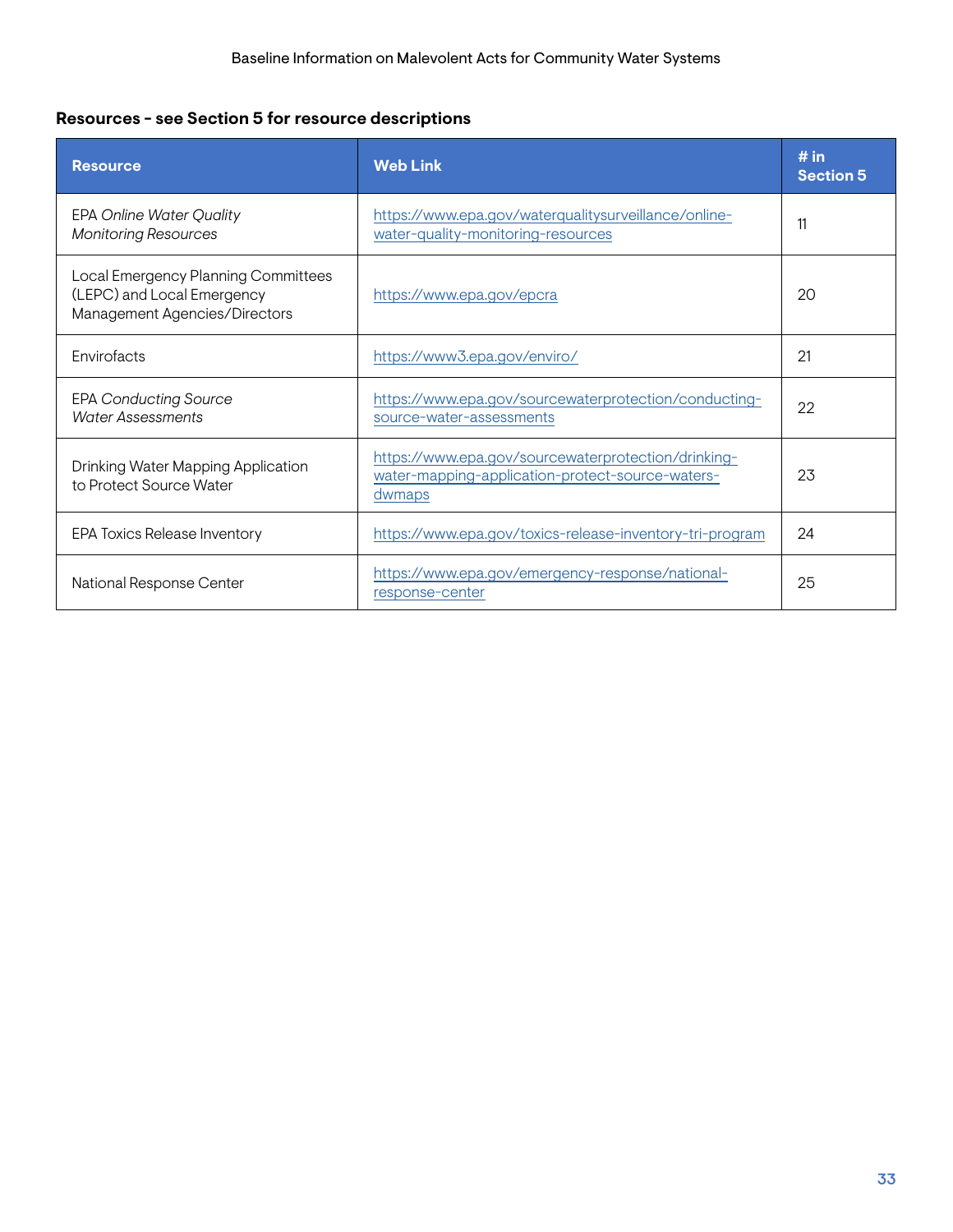| $\overline{1}$ . |  |
|------------------|--|
|                  |  |
|                  |  |
| 2.               |  |
|                  |  |
|                  |  |
| $\mathcal{I}$ .  |  |
|                  |  |
|                  |  |
| 4.               |  |
|                  |  |
| 5.               |  |
|                  |  |
|                  |  |
| 6.               |  |
|                  |  |
|                  |  |
| 7.               |  |
|                  |  |
|                  |  |
| 8.               |  |
|                  |  |
|                  |  |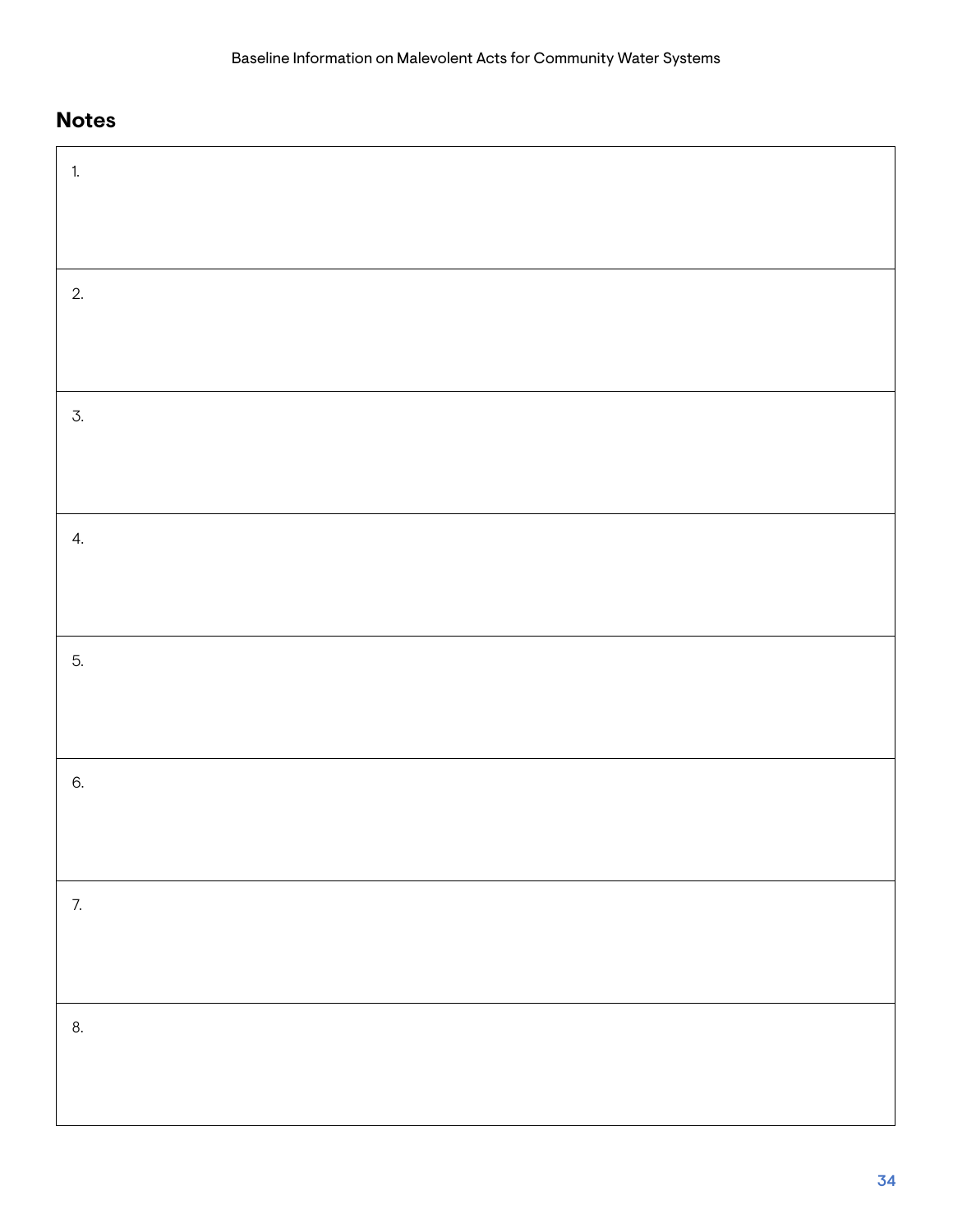| 9.  |  |  |
|-----|--|--|
|     |  |  |
| 10. |  |  |
|     |  |  |
| 11. |  |  |
|     |  |  |
| 12. |  |  |
|     |  |  |
| 13. |  |  |
|     |  |  |
| 14. |  |  |
|     |  |  |
| 15. |  |  |
|     |  |  |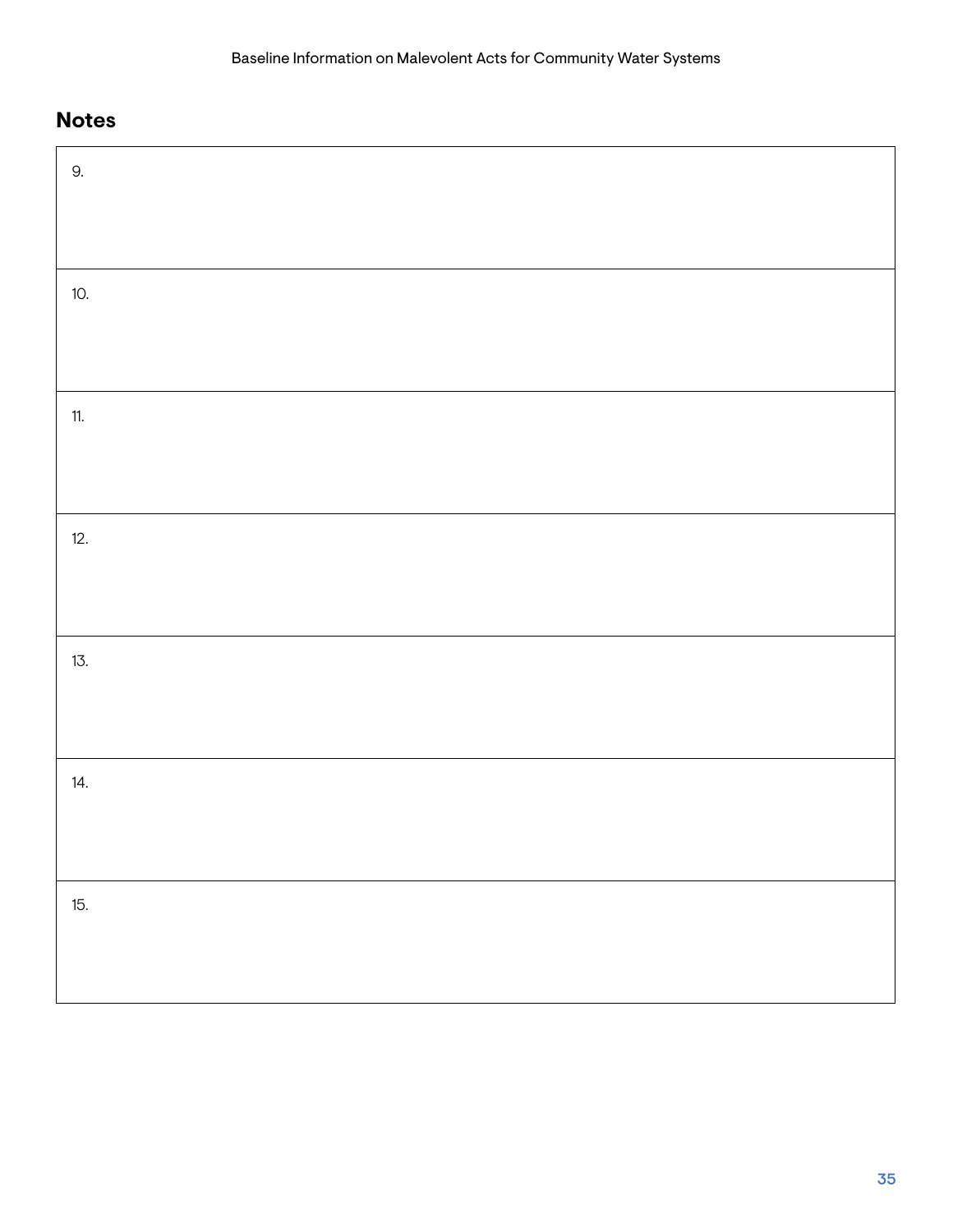#### <span id="page-40-0"></span>**Table 13: Threat Category: Contamination of Source Water – Intentional**

Threat Category Defnition: *An intentional incident of contamination of a drinking water source that could result in contaminated water entering the utility. Applies to surface and groundwater sources (including purchased). The contamination may occur outside the control of the utility.* 

| <b>Crosslink to AWWA J100-10</b><br><b>Standard Reference Threat</b><br><b>Scenarios</b> | <b>Annual Default</b><br><b>Threat Likelihood</b><br><b>Water</b><br>$10^{-6}$                                                                                                                                                                                                                                                                                                                                                                                               | <b>Annual Default</b><br><b>Threat Likelihood</b><br><b>Wastewater</b><br>N/A                                                                                                                                                                                                                                              |
|------------------------------------------------------------------------------------------|------------------------------------------------------------------------------------------------------------------------------------------------------------------------------------------------------------------------------------------------------------------------------------------------------------------------------------------------------------------------------------------------------------------------------------------------------------------------------|----------------------------------------------------------------------------------------------------------------------------------------------------------------------------------------------------------------------------------------------------------------------------------------------------------------------------|
| Intentional contamination of<br>source water is not included in<br>the J100-10 Standard. | Basis:<br>Estimate 100,000 utility targets in the United States.<br>٠<br>$\bullet$<br>been reported in the United States and foreign countries.<br>Available intelligence (public) indicates awareness and intent by terror<br>groups and malicious individuals to carry out this type of attack.<br>No public health or economic impacts from this type of incident in the<br>dilution, water treatment, and other factors.<br>٠<br>public health or economic consequences. | A few incidents of intentional contamination of drinking water sources have<br>United States have been reported. Potential impacts would be mitigated by<br><b>Conservative estimate of threat likelihood:</b> One attack per year among<br>100,000 water utilities, and 10% of attacks have the potential for significant |

### **Factors for Modifying Default Threat Likelihood15**

#### **Systems with a Surface Water Source**

1. Does the utility have multiple intakes at diferent locations that could be operated to prevent contamination at the site of any single intake from entering the treatment facility?

 $\bigcirc$  Yes  $\bigcirc$  No

2. If a secured source water reservoir is used, does it have robust access control (e.g., fencing or other physical barriers) to deter or delay unauthorized access?

 $\bigcirc$  Yes  $\bigcirc$  No

- 3. If a secured source water reservoir is used, is active monitoring (remote or onsite) conducted to detect unauthorized access?  $\bigcirc$  Yes  $\bigcirc$  No
- 4. Does the utility conduct real-time monitoring of source water intake locations to detect unauthorized access or tampering?  $\bigcap$  Yes  $\bigcap$  No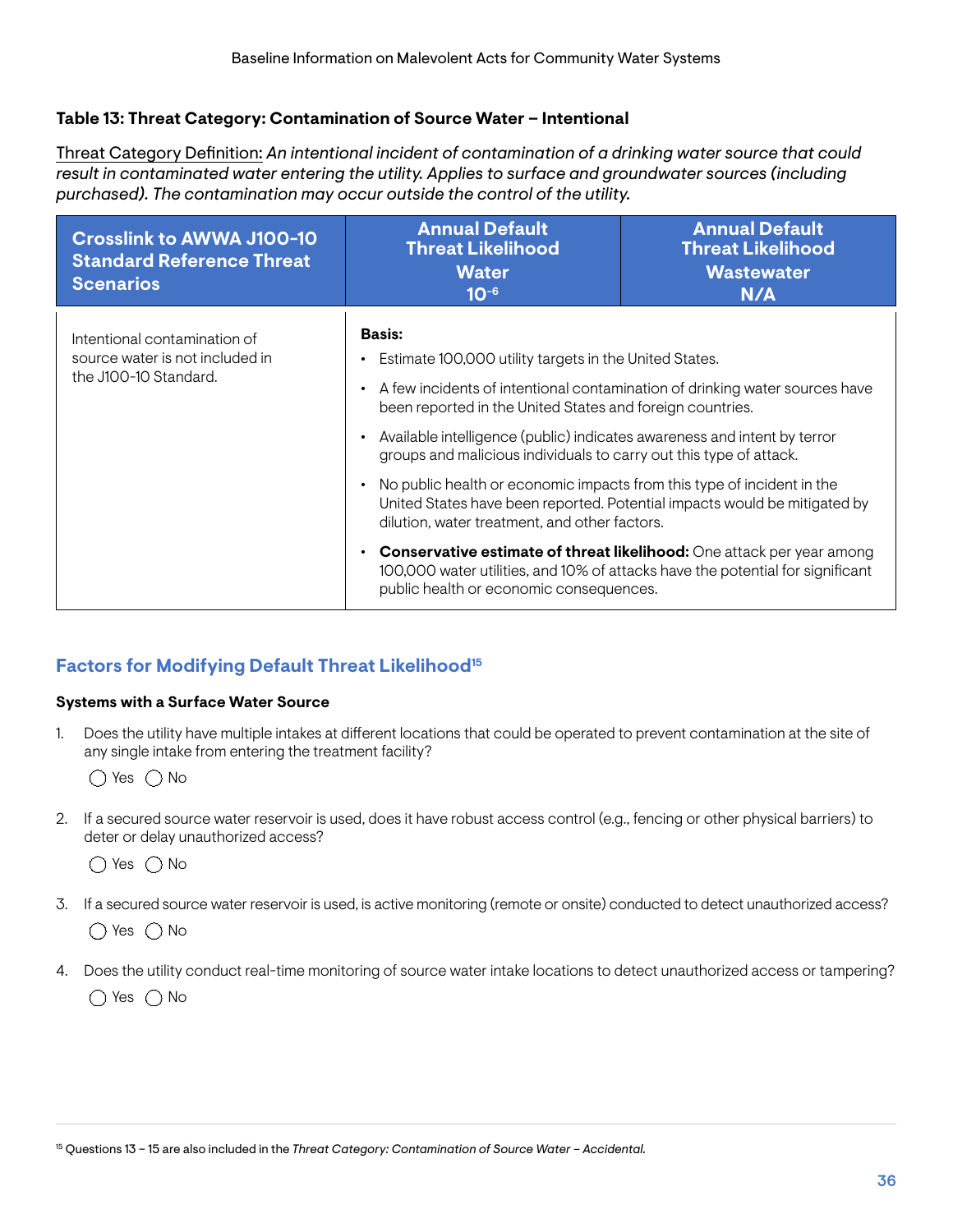5. Does the utility have procedures in place for responding when unauthorized access or tampering is detected at source water reservoirs or intakes (if applicable)?

 $\bigcirc$  Yes  $\bigcirc$  No

6. Is the utility's source water reservoir or intake (as applicable) easily accessible by boat or land?

 $\bigcirc$  Yes  $\bigcirc$  No

7. Does the utility have a source water quality monitoring program capable of providing timely detection of a change in water quality that could indicate a contamination incident has occurred?

 $\bigcap$  Yes  $\bigcap$  No

#### **Systems with a Groundwater Source**

8. Does the utility have multiple wells at diferent locations that could be operated to prevent contamination at the site of any single well from entering the treatment or distribution facility?

 $\bigcap$  Yes  $\bigcap$  No

9. Would the condition of the well impede the infux of a contaminant? (For example, well depth, well condition, and soil type could impact the flow of a contaminant into the well.)

 $\bigcap$  Yes  $\bigcap$  No

10. Does the wellfeld have robust access control (e.g., fencing or other physical barriers) to deter or delay unauthorized access?

 $\bigcap$  Yes  $\bigcap$  No

11. Is the wellfeld monitored to detect unauthorized access or tampering?

 $\bigcap$  Yes  $\bigcap$  No

12. Is a large-scale intentional release of contaminants in the vicinity of the wellfeld feasible (e.g., are chemicals stored in proximity to an accessible wellfield)?

 $\bigcap$  Yes  $\bigcap$  No

#### **Systems that Buy Water from Wholesaler Water Suppliers**

13. Is information available from the supplier with respect to water source, potential contamination threats, and testing and monitoring?

 $\bigcirc$  Yes  $\bigcirc$  No

14. Does the supplier proactively manage potential risks to their water supply?

 $\bigcirc$  Yes  $\bigcirc$  No

15. Is there a procedure for the utility to receive timely notifcation of potential contamination incidents in the purchased water?

 $\bigcap$  Yes  $\bigcap$  No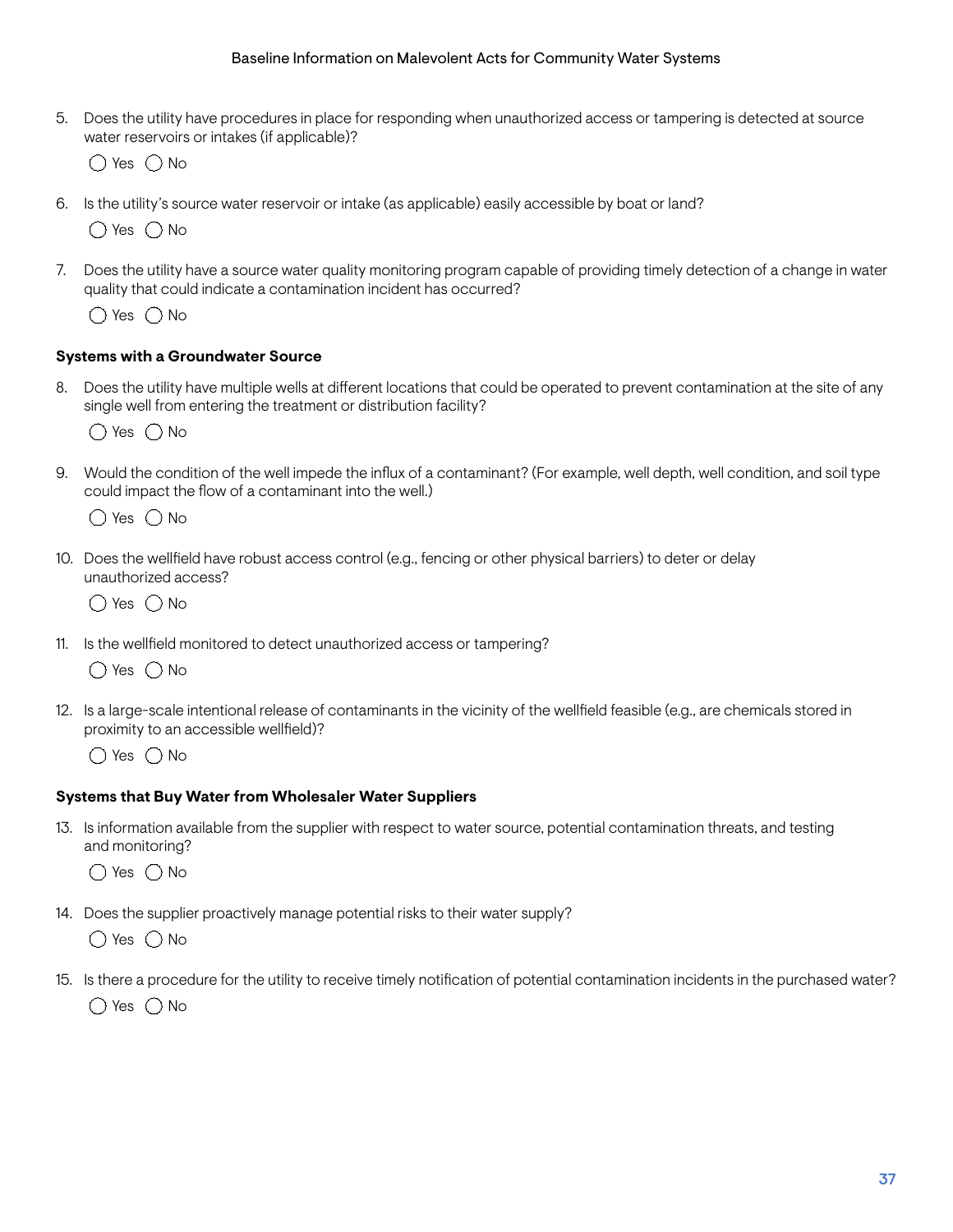# **Resources - see Section 5 for resource descriptions**

| <b>Resource</b>                                                                                                                                                    | <b>Web Link</b>                                                                                                               | # in<br><b>Section 5</b> |
|--------------------------------------------------------------------------------------------------------------------------------------------------------------------|-------------------------------------------------------------------------------------------------------------------------------|--------------------------|
| ASCE, Guidelines for the Physical<br>Security of Water Utilities (56-10) and<br>Guidelines for the Physical Security of<br>Wastewater/Stormwater Utilities (57-10) | https://ascelibrary.org/doi/book/10.1061/9780784411261                                                                        |                          |
| AWWA G430-14 Security Practices for<br><b>Operation and Management</b>                                                                                             | https://www.awwa.org/Store/AWWA-G430-14-<br>Security-Practices-for-Operation-and-Management-/<br>ProductDetail/45322774       | $\overline{2}$           |
| Domestic Security Alliance Council                                                                                                                                 | https://www.dsac.gov/                                                                                                         | 3                        |
| <b>InfraGard</b>                                                                                                                                                   | https://www.infragard.org/                                                                                                    | 4                        |
| Local Law Enforcement Agencies                                                                                                                                     | N/A                                                                                                                           | 5                        |
| State and Major Urban Area<br><b>Fusion Centers</b>                                                                                                                | https://www.dhs.gov/state-and-major-urban-area-fusion-<br>centers                                                             | 6                        |
| Water Information Sharing and<br>Analysis Center                                                                                                                   | https://www.waterisac.org/                                                                                                    | 7                        |
| <b>EPA Online Water Quality</b><br><b>Monitoring Resources</b>                                                                                                     | https://www.epa.gov/waterqualitysurveillance/online-<br>water-quality-monitoring-resources                                    | 11                       |
| EPA Resources to Design and Implement<br><b>Enhanced Security Monitoring for</b><br>Surveillance and Response Systems                                              | https://www.epa.gov/waterqualitysurveillance/resources-<br>design-and-implement-enhanced-security-monitoring-<br>surveillance | 13                       |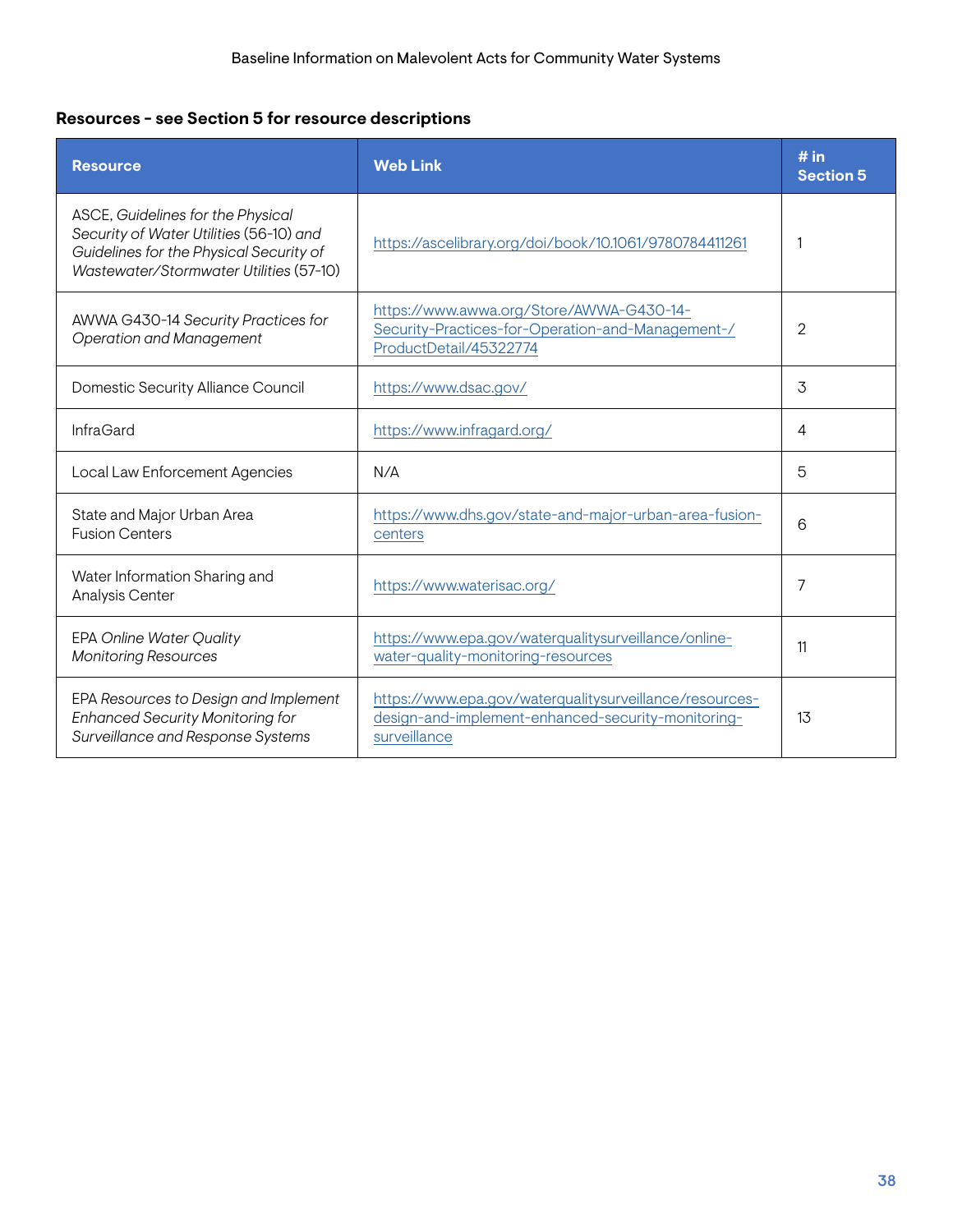| $\overline{1}$ . |  |
|------------------|--|
|                  |  |
|                  |  |
| 2.               |  |
|                  |  |
|                  |  |
| $\mathcal{I}$ .  |  |
|                  |  |
|                  |  |
| 4.               |  |
|                  |  |
|                  |  |
| 5.               |  |
|                  |  |
| 6.               |  |
|                  |  |
|                  |  |
| 7.               |  |
|                  |  |
|                  |  |
| 8.               |  |
|                  |  |
|                  |  |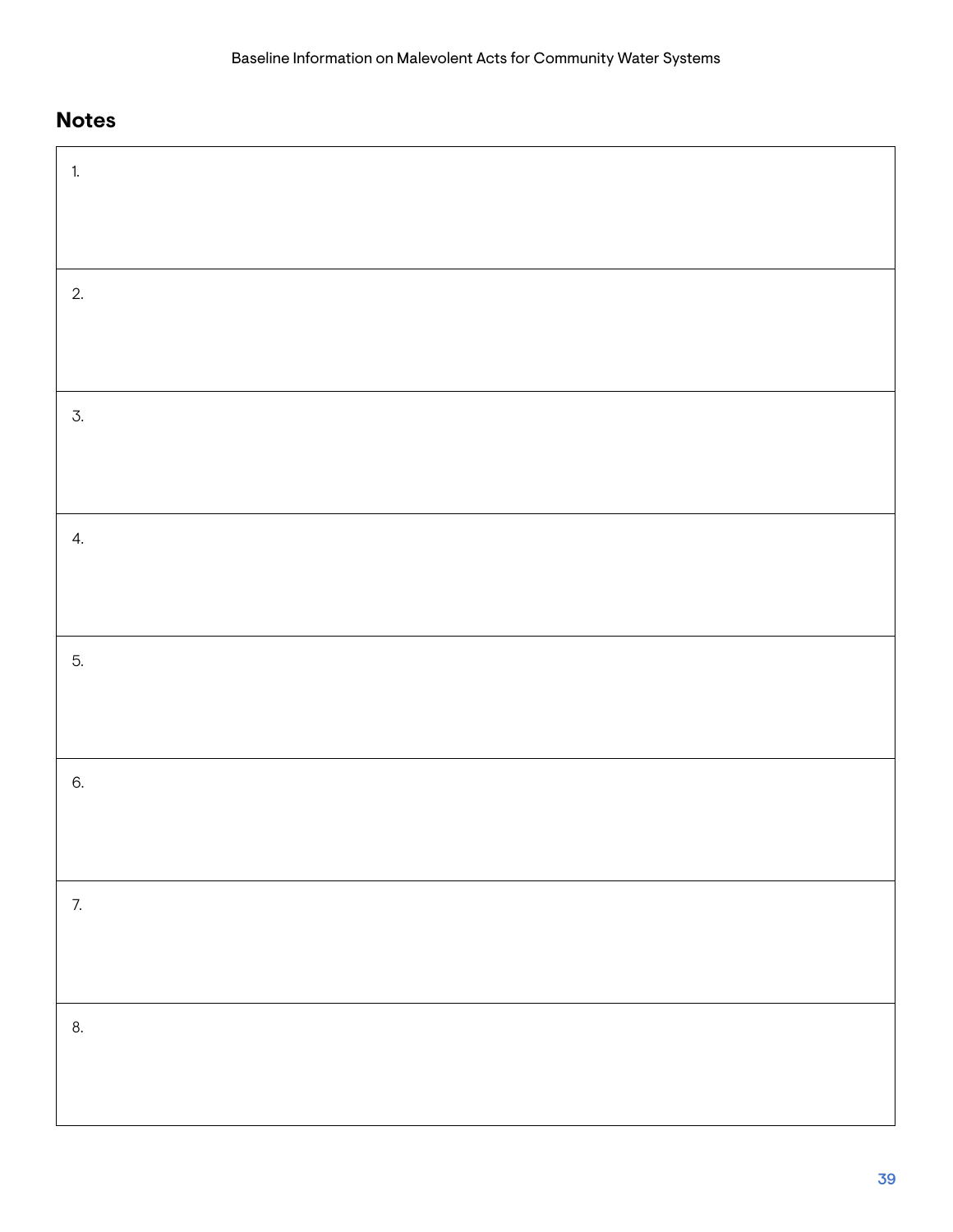| 9.  |  |  |
|-----|--|--|
|     |  |  |
| 10. |  |  |
|     |  |  |
| 11. |  |  |
|     |  |  |
| 12. |  |  |
|     |  |  |
| 13. |  |  |
|     |  |  |
| 14. |  |  |
|     |  |  |
| 15. |  |  |
|     |  |  |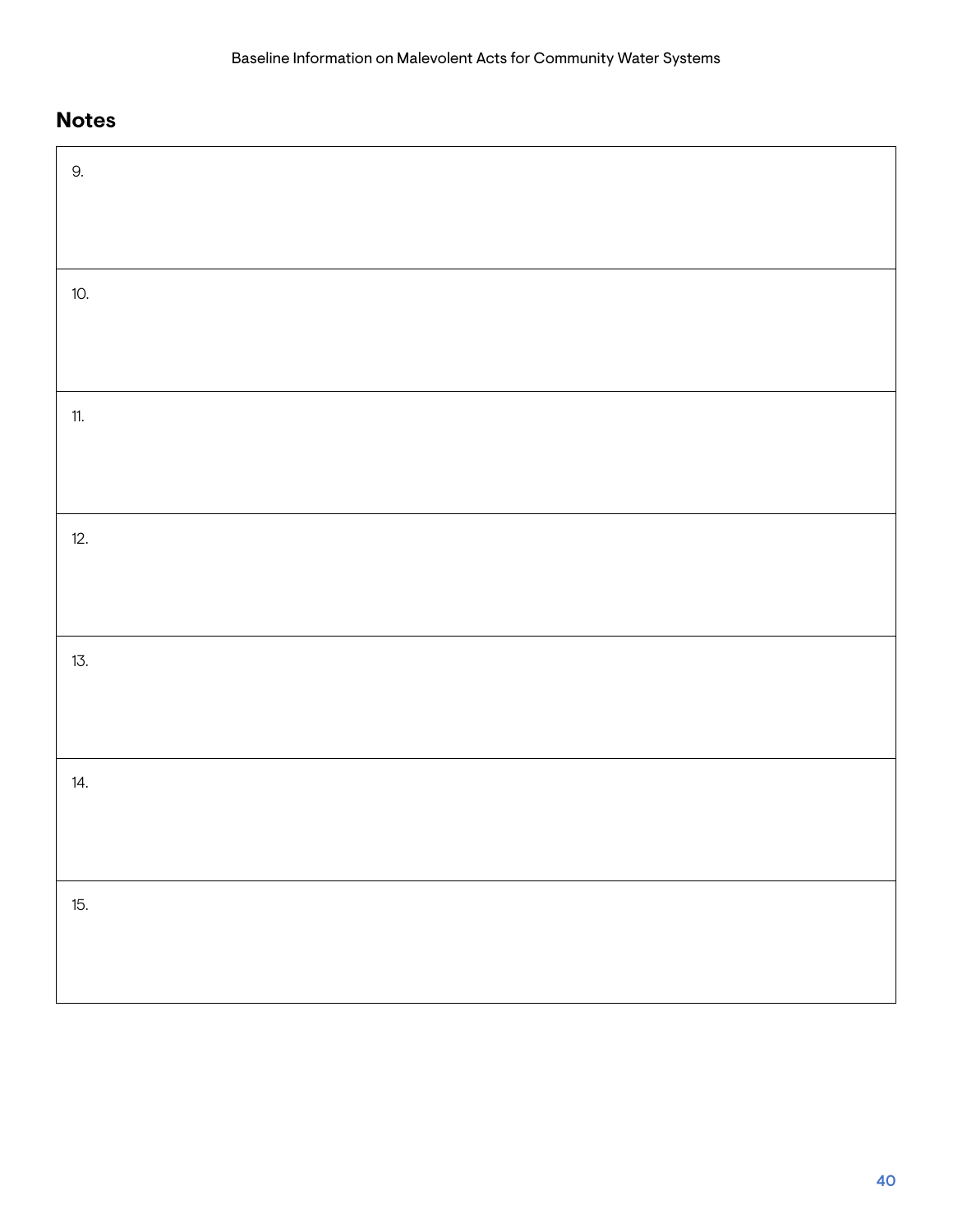# **Section 5: Resources for Additional Information**

<span id="page-45-0"></span>**Table 14** provides additional information about the resources listed earlier for each threat category.

### **Table 14: Threat Category Resource Descriptions**

| <b>Listing #</b> | <b>Resource</b>                                                                                                                                                                                           | <b>Description</b>                                                                                                                                                                                                                                                                                                                                                                                                                                                                                                                                                                                                                                                                                                                               | <b>Web Link</b>                                                                                                                     |
|------------------|-----------------------------------------------------------------------------------------------------------------------------------------------------------------------------------------------------------|--------------------------------------------------------------------------------------------------------------------------------------------------------------------------------------------------------------------------------------------------------------------------------------------------------------------------------------------------------------------------------------------------------------------------------------------------------------------------------------------------------------------------------------------------------------------------------------------------------------------------------------------------------------------------------------------------------------------------------------------------|-------------------------------------------------------------------------------------------------------------------------------------|
| 1                | <b>ASCE, Guidelines</b><br>for the Physical<br>Security of Water<br>Utilities (56-10) and<br>Guidelines for the<br><b>Physical Security</b><br>of Wastewater/<br><b>Stormwater Utilities</b><br>$(57-10)$ | Guidelines apply to the physical security of<br>facilities with potable water source, treatment,<br>and distribution systems, as well as with<br>wastewater collection and treatment systems<br>and stormwater systems. Provides direction<br>for utilities as they design or retrofit their<br>infrastructure to ensure the physical security<br>of water and wastewater/stormwater systems.<br>Recommendations include the use of physical<br>and electronic security measures. (requires<br>purchase)                                                                                                                                                                                                                                         | https://ascelibrary.org/doi/<br>book/10.1061/9780784411261                                                                          |
| $\overline{2}$   | AWWA G430-14<br><b>Security Practices</b><br>for Operation and<br>Management                                                                                                                              | Describes criteria for a security program<br>for a water, wastewater, or reuse utility.<br>Includes security culture, roles and employee<br>expectations, vulnerability assessment,<br>dedicated resources, access control and<br>intrusion detection, contamination detection,<br>monitoring and surveillance, and information<br>protection. Additionally, the standard covers<br>design and construction, threat level-based<br>protocols, emergency response and recovery<br>plans and business continuity plans, internal<br>and external communications, partnerships,<br>documentation, human resources, and<br>equipment. (requires purchase)                                                                                            | https://www.awwa.<br>org/Store/AWWA-<br>G430-14-Security-<br>Practices-for-Operation-<br>and-Management-/<br>ProductDetail/45322774 |
| 3                | <b>Domestic Security</b><br>Alliance Council                                                                                                                                                              | The Domestic Security Alliance Council is a<br>partnership between the U.S. government and<br>the U.S. private industry that promotes the<br>timely exchange of security and intelligence<br>information. DSAC advances the FBI's mission<br>of detecting, preventing, and deterring<br>criminal acts by facilitating relationships<br>among its private sector member companies,<br>FBI Headquarters, FBI field offices, DHS<br>Headquarters and Fusion Centers, and other<br>federal government entities. DSAC also<br>expands the U.S. private sector's ability to<br>protect its employees, assets, and information<br>by providing access to security information<br>and experts, as well as continuing education<br>for security officers. | https://www.dsac.gov/                                                                                                               |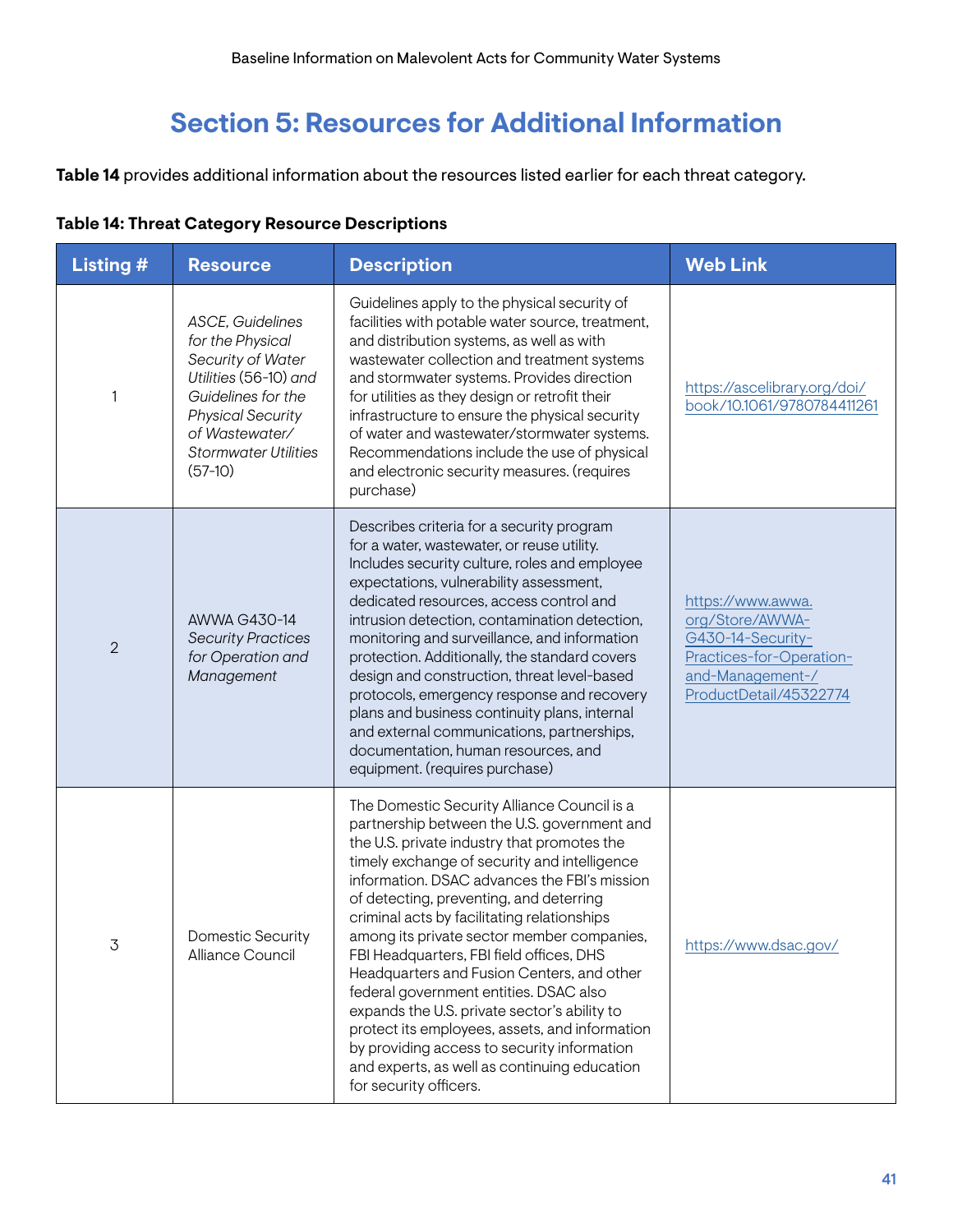| <b>Listing #</b> | <b>Resource</b>                                                                                                   | <b>Description</b>                                                                                                                                                                                                                                                                                                                                                                                                                                                                                              | <b>Web Link</b>                                                       |
|------------------|-------------------------------------------------------------------------------------------------------------------|-----------------------------------------------------------------------------------------------------------------------------------------------------------------------------------------------------------------------------------------------------------------------------------------------------------------------------------------------------------------------------------------------------------------------------------------------------------------------------------------------------------------|-----------------------------------------------------------------------|
| 4                | <b>InfraGard</b>                                                                                                  | InfraGard is a partnership between the FBI<br>and members of the private sector that<br>promotes information exchange relevant<br>to the protection of critical infrastructure.<br>InfraGard has 82 chapters and over 46,000<br>members nationwide. Chapter meetings are<br>led by a local governing board and an FBI<br>agent who serves as InfraGard coordinator.<br>They provide an opportunity to share<br>information on threats and best practices.                                                       | https://www.infragard.org                                             |
| 5                | Local Law<br>Enforcement<br>Agencies                                                                              | Local police, county/city sheriffs, and state<br>police maintain crime databases and can<br>provide situational awareness of the local<br>threat environment. Local crime information<br>may be relevant to assessing physical threats<br>like assault, theft, or sabotage. Also, local law<br>enforcement can collaborate with outside law<br>enforcement agencies like the FBI.                                                                                                                               | Search by locality                                                    |
| 6                | State and Major<br>Urban Area Fusion<br>Centers                                                                   | State and Major Urban Area Fusion Centers<br>operate as state and major urban area focal<br>points for the receipt, analysis, gathering, and<br>sharing of threat-related information between<br>federal; state, local, tribal, territorial (SLTT);<br>and private sector partners.                                                                                                                                                                                                                             | https://www.dhs.gov/state-<br>and-major-urban-area-<br>fusion-centers |
| 7                | Water Information<br>Sharing and<br>Analysis Center<br>(WaterISAC)                                                | WaterISAC is an all-threats security<br>information source for the water and<br>wastewater sector. It is the information sharing<br>and operations arm of the Water Sector<br>Coordinating Council, as authorized under<br>the 2002 Bioterrorism Act, and provides<br>comprehensive information on malevolent<br>acts, including cybercrime. WaterISAC is<br>operated by the Association of Metropolitan<br>Water Agencies and managed by water<br>utility managers and state drinking water<br>administrators. | https://www.waterisac.org/                                            |
| 8                | AWWA M-14<br><b>Backflow</b><br>Prevention and<br><b>Cross Connection</b><br>Control:<br>Recommended<br>Practices | Provides general guidance on developing,<br>operating, and maintaining a cross-connection<br>control and backflow prevention program.<br>Includes discussions on assessing the risks<br>and preventing backflow, as well as backflow<br>prevention assembly, application, installation,<br>and maintenance; health and legal concerns;<br>and detailed information on potential and real<br>hazards.                                                                                                            | https://www.awwa.org/<br>Store/Product-Details/<br>productId/46494412 |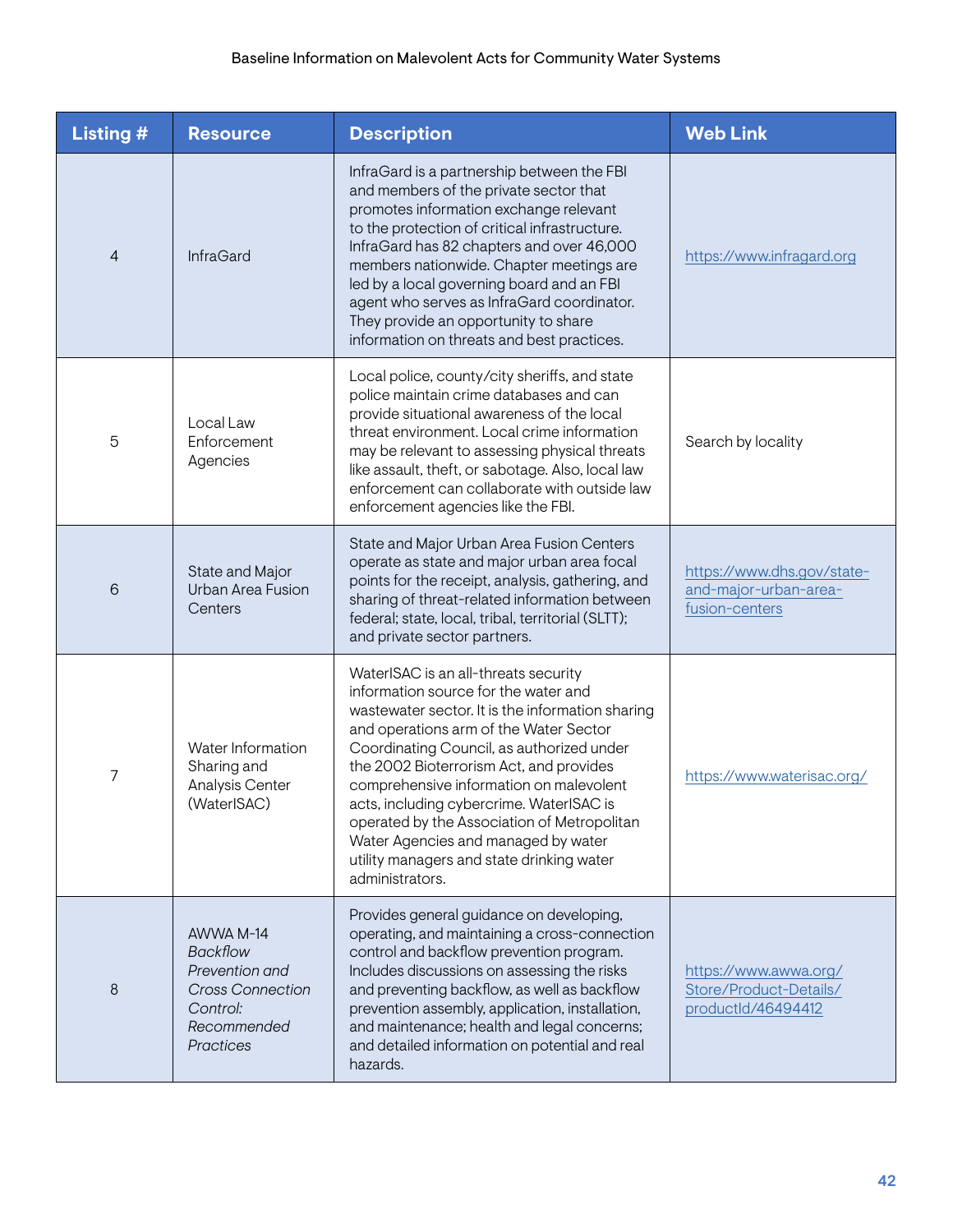### Baseline Information on Malevolent Acts for Community Water Systems

| <b>Listing #</b> | <b>Resource</b>                                                                                                                          | <b>Description</b>                                                                                                                                                                                                                                                                                                                                                                                  | <b>Web Link</b>                                                                                                                           |
|------------------|------------------------------------------------------------------------------------------------------------------------------------------|-----------------------------------------------------------------------------------------------------------------------------------------------------------------------------------------------------------------------------------------------------------------------------------------------------------------------------------------------------------------------------------------------------|-------------------------------------------------------------------------------------------------------------------------------------------|
| $\mathsf 9$      | AWWA G200-<br>15 Distribution<br><b>Systems Operation</b><br>and Management                                                              | Describes the operation and management<br>of potable water distribution systems,<br>including maintenance of water quality,<br>system management programs, operation and<br>maintenance of facilities, and verification.                                                                                                                                                                            | https://www.awwa.org/<br>Store/Product-Details/<br>productId/49065093                                                                     |
| 10               | <b>EPA's Cross</b><br>Connection<br>Control Manual                                                                                       | Provides guidance to drinking water<br>utilities on designing, implementing, and<br>managing a backflow prevention program in<br>the distribution system.                                                                                                                                                                                                                                           | https://www.epa.gov/<br>sites/production/<br>files/2015-09/documents/<br>epa816r03002_0.pdf                                               |
| 11               | <b>EPA Online Water</b><br><b>Quality Monitoring</b><br>Resources                                                                        | Includes a series of guidance documents<br>that cover the performance, design,<br>installation, and operation of real-time water<br>quality monitoring systems that can be used<br>to optimize treatment processes, detect<br>source water contamination incidents, and<br>monitor threats to long-term water quality.                                                                              | https://www.epa.gov/<br>waterqualitysurveillance/<br>online-water-quality-<br>monitoring-resources                                        |
| 12               | National Academy<br>of Sciences<br><b>Drinking Water</b><br><b>Distribution</b><br>Systems: Assessing<br>and Reducing Risks              | Identifies strategies to reduce the risks<br>posed by water-quality deteriorating<br>events in distribution systems, including<br>backflow events via cross connections,<br>contamination during construction and repair,<br>and maintenance of storage facilities. The<br>report also identifies advances in detection,<br>monitoring and modeling, and analytical<br>methods. (requires purchase) | https://www.nap.edu/<br>catalog/11728/drinking-<br>water-distribution-systems-<br>assessing-and-reducing-<br>risks                        |
| 13               | <b>EPA Resources</b><br>to Design and<br>Implement<br><b>Enhanced Security</b><br>Monitoring for<br>Surveillance and<br>Response Systems | These products support the design,<br>implementation, and commissioning of<br>Enhanced Security Monitoring at utility<br>distribution system facilities that are<br>determined to be at risk of intentional<br>contamination.                                                                                                                                                                       | https://www.epa.gov/<br>waterqualitysurveillance/<br>resources-design-and-<br>implement-enhanced-<br>security-monitoring-<br>surveillance |
| 14               | <b>AWWA Process</b><br>Control System<br><b>Security Guidance</b><br>for the Water<br>Sector and Use-<br>Case Tool                       | Provides a water sector-specific approach<br>to implementation of controls in the NIST<br>Cybersecurity Framework, and aids water<br>systems in their prioritization of controls<br>necessary to manage cybersecurity risks.                                                                                                                                                                        | https://www.awwa.org/<br>Resources-Tools/Resources/<br>Cybersecurity-Guidance                                                             |
| 15               | <b>DHS Cybersecurity</b><br>and Infrastructure<br>Security Agency                                                                        | Has the lead responsibility within the federal<br>government to assist all critical infrastructure<br>sectors, including water, with cybersecurity.<br>Provides threat alerts, offers tools and<br>guidance to identify vulnerabilities, and assists<br>with response and recovery.                                                                                                                 | https://www.cisa.gov/<br>cybersecurity                                                                                                    |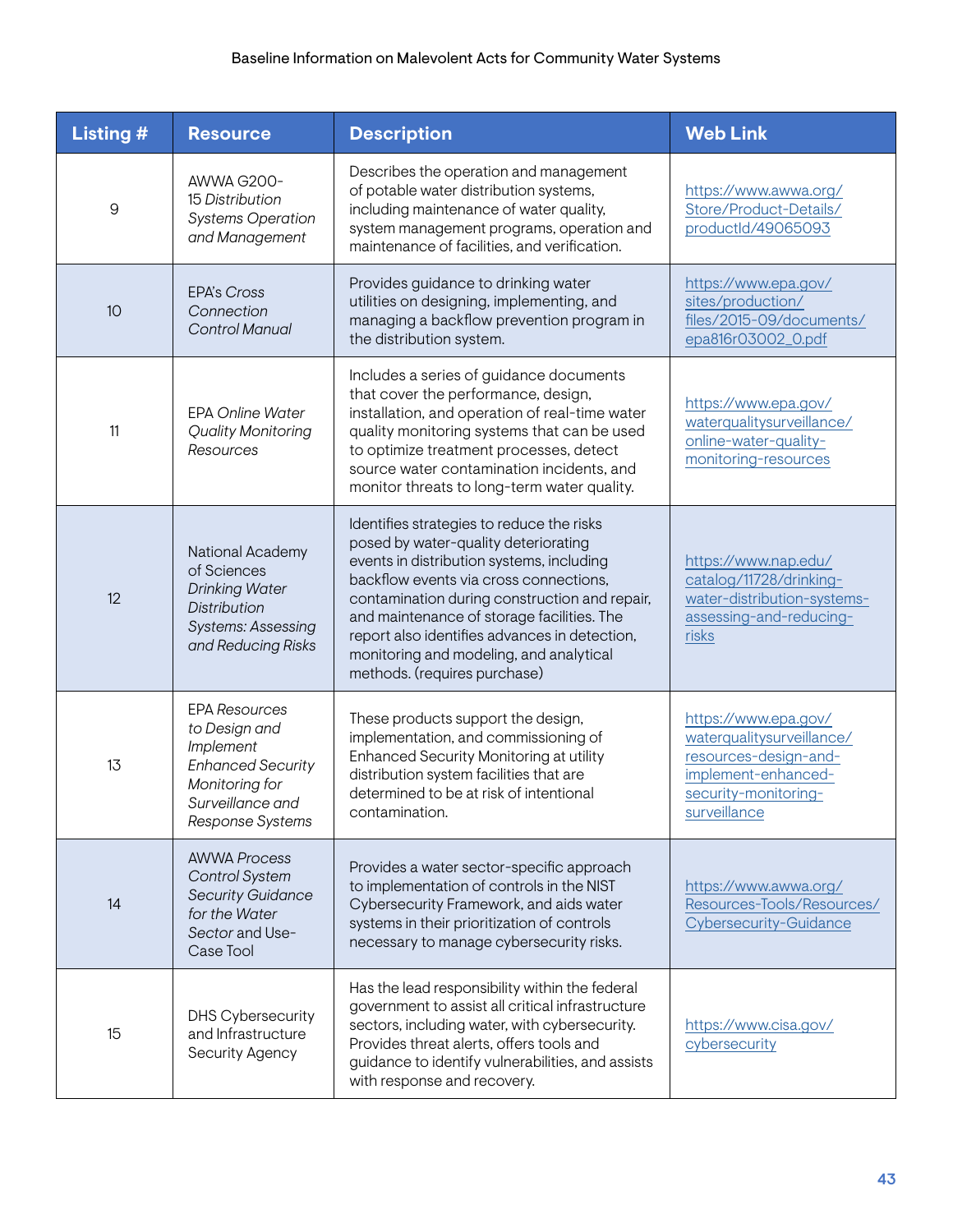| <b>Listing #</b> | <b>Resource</b>                                                                                                                     | <b>Description</b>                                                                                                                                                                                                                                                                                                                                                                                                                                                                                                                                                                                                                                                               | <b>Web Link</b>                                                         |
|------------------|-------------------------------------------------------------------------------------------------------------------------------------|----------------------------------------------------------------------------------------------------------------------------------------------------------------------------------------------------------------------------------------------------------------------------------------------------------------------------------------------------------------------------------------------------------------------------------------------------------------------------------------------------------------------------------------------------------------------------------------------------------------------------------------------------------------------------------|-------------------------------------------------------------------------|
| 16               | <b>NIST Cybersecurity</b><br>Framework                                                                                              | Consists of voluntary standards, guidelines,<br>and best practices to manage cybersecurity-<br>related risk. Focuses on using business<br>drivers to guide cybersecurity activities and<br>considers cybersecurity risks as part of an<br>organization's risk management processes.                                                                                                                                                                                                                                                                                                                                                                                              | https://www.nist.gov/<br>cyberframework                                 |
| 17               | NIST SP 800-53<br>Revision 4, Security<br>and Privacy<br>Controls for<br><b>Federal Information</b><br>Systems and<br>Organizations | Describes security and privacy controls for<br>information systems and organizations and<br>a process for selecting controls to protect<br>organizational operations and assets from<br>cyber-attacks. These controls are applicable<br>to non-federal networks as well.                                                                                                                                                                                                                                                                                                                                                                                                         | https://csrc.nist.gov/<br>publications/detail/sp/800-<br>53/rev-4/final |
| 18               | <b>NIST SP 800-82</b><br>Revision 2, Guide to<br><b>Industrial Control</b><br><b>Systems Security</b>                               | Provides guidance on how to improve security<br>in Industrial Control Systems, including<br>Supervisory Control and Data Acquisition<br>systems, Distributed Control Systems, and<br>Programmable Logic Controllers, while<br>addressing unique performance, reliability,<br>and safety requirements. Offers an overview<br>of typical system topologies, identifies threats<br>and vulnerabilities, and recommends security<br>controls.                                                                                                                                                                                                                                        | https://csrc.nist.gov/<br>publications/detail/sp/800-<br>82/rev-2/final |
| 19               | WaterISAC 15<br>Cybersecurity<br>Fundamentals<br>for Water and<br>Wastewater<br><b>Utilities</b>                                    | Identifies and explains the critical elements<br>of cybersecurity at water sector facilities.<br>Developed by WaterISAC to address<br>vulnerabilities identified in cybersecurity<br>incidents and assessments. Recommentations<br>link to corrresponding technical resources<br>(also see Resource Listing #7).                                                                                                                                                                                                                                                                                                                                                                 | http://www.waterisac.org/<br>fundamentals                               |
| 20               | Local Emergency<br>Planning<br>Committees<br>(LEPC) and<br>Local Emergency<br>Management<br>Agencies/Directors                      | Under the Emergency Planning and<br>Community Right-to-Know Act (EPCRA),<br>Local Emergency Planning Committees<br>(LEPCs) must develop an emergency<br>response plan, review the plan at least<br>annually, and provide information about<br>chemicals in the community to citizens.<br>There is one LEPC for each of the more than<br>3,000 designated local emergency planning<br>districts. To find your LEPC, contact your local<br>State Emergency Response Commission<br>(SERC). AWIA requires the SERC to notify<br>the drinking water primacy agency of any<br>reportable releases and to provide community<br>water systems with hazardous chemical<br>inventory data. | https://www.epa.gov/epcra                                               |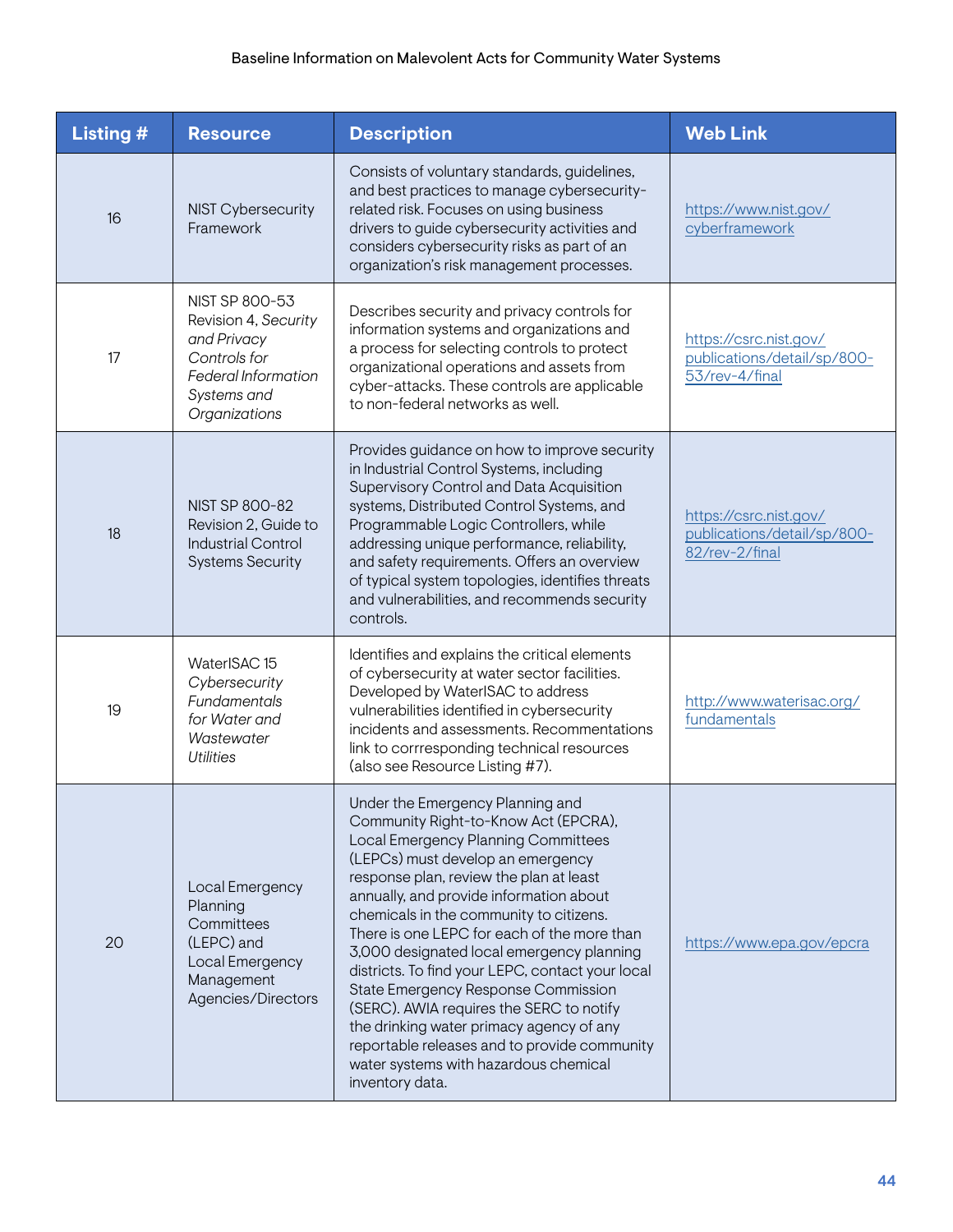| <b>Listing #</b> | <b>Resource</b>                                                               | <b>Description</b>                                                                                                                                                                                                                                                                                                                                                                                                                                                                                               | <b>Web Link</b>                                                                                                           |
|------------------|-------------------------------------------------------------------------------|------------------------------------------------------------------------------------------------------------------------------------------------------------------------------------------------------------------------------------------------------------------------------------------------------------------------------------------------------------------------------------------------------------------------------------------------------------------------------------------------------------------|---------------------------------------------------------------------------------------------------------------------------|
| 21               | Envirofacts                                                                   | Envirofacts is a searchable compendium<br>of databases for a variety of environmental<br>monitoring programs related to air, water,<br>and land. It allows users to search multiple<br>environmental databases for facility<br>information, including toxic chemical<br>releases, water discharge permit compliance,<br>hazardous waste handling processes,<br>Superfund status, and air emission estimates.                                                                                                     | https://www3.epa.gov/<br>enviro/                                                                                          |
| 22               | <b>EPA Conducting</b><br>Source Water<br><b>Assessments</b>                   | Provides information on how to determine<br>the vulnerability of the water supply to<br>contamination. Source water assessments<br>are reports developed by states to help local<br>governments, water utilities, and others<br>protect sources of drinking water.                                                                                                                                                                                                                                               | https://www.epa.gov/<br>sourcewaterprotection/<br>conducting-source-water-<br>assessments                                 |
| 23               | Drinking Water<br>Mapping<br>Application to<br><b>Protect Source</b><br>Water | This is an online mapping tool that helps states<br>and drinking water utilities to update their<br>source water assessments and protection<br>plans. Provides locations of potential sources<br>of contamination and polluted waterways, as<br>well as information on protection projects and<br>Source Water Collaborative initiatives.                                                                                                                                                                        | https://www.epa.gov/<br>sourcewaterprotection/<br>drinking-water-mapping-<br>application-protect-source-<br>waters-dwmaps |
| 24               | <b>EPA Toxics Release</b><br>Inventory                                        | Provides a resource for learning about toxic<br>chemical releases and pollution prevention<br>activities reported by industrial and federal<br>facilities. Utilities can review information in<br>this system to evaluate the threat posed by an<br>accidental toxic chemical release that could<br>impact their source water.                                                                                                                                                                                   | https://www.epa.gov/<br>toxics-release-inventory-tri-<br>program                                                          |
| 25               | National Response<br>Center                                                   | The National Response Center is staffed 24<br>hours a day by the U.S. Coast Guard and<br>is the designated federal point of contact<br>for reporting all oil, chemical, radiological,<br>biological and etiological discharges into the<br>environment, anywhere in the United States<br>and its territories. Reports to the NRC activate<br>the National Contingency Plan and the federal<br>government's response capabilities. Reports<br>of all releases and spills are available in a<br>national database. | https://www.epa.gov/<br>emergency-response/<br>national-response-center                                                   |